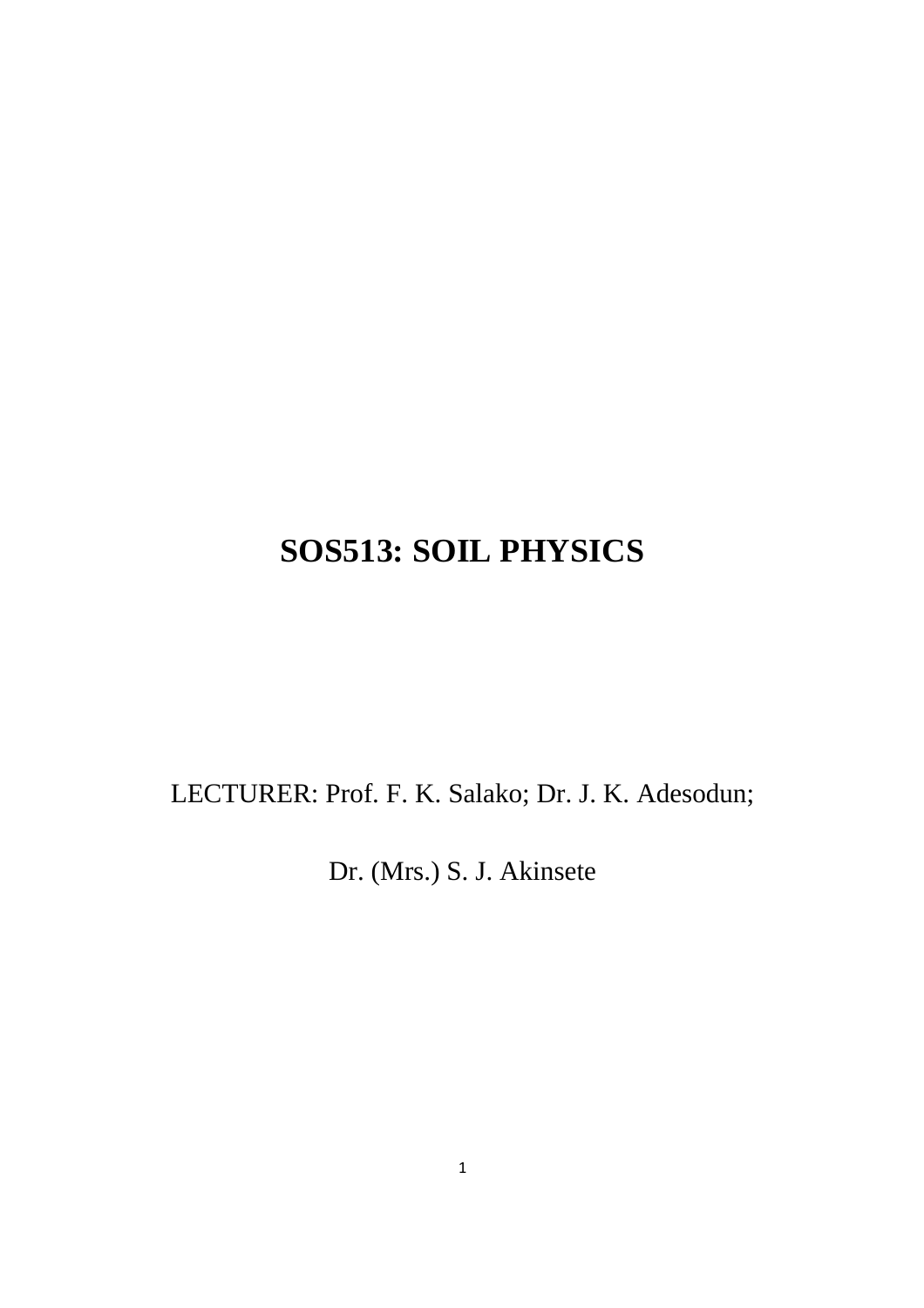# **SOIL SOLIDS**

#### **1.0 Introduction**

#### *What is soil*?

Soil is the unconsolidated material at the earth's surface that serves as a medium for plant growth, regulator of water regime, environmental filter and functions as supporting medium. It is a dynamic 3-phase system comprised of solids, liquids and gases.

## *What is Soil Physics?*

 Soil physics is the application of principle of physics to the characterization of soil properties and the understanding of soil processes involving the transport of matter and energy.

 Soil physicists are generally concerned with heat and mass transport in soil. Subject they considered frequently include: soil aeration, soil temperature and soil water. These are described in both static and dynamic terms.

# *Static parameters:*

- Soil porosity
- Water content
- Degree of saturation
- Void ratio
- Bulk density
- Particle density
- Soil water potential, i.e. the potential energy of water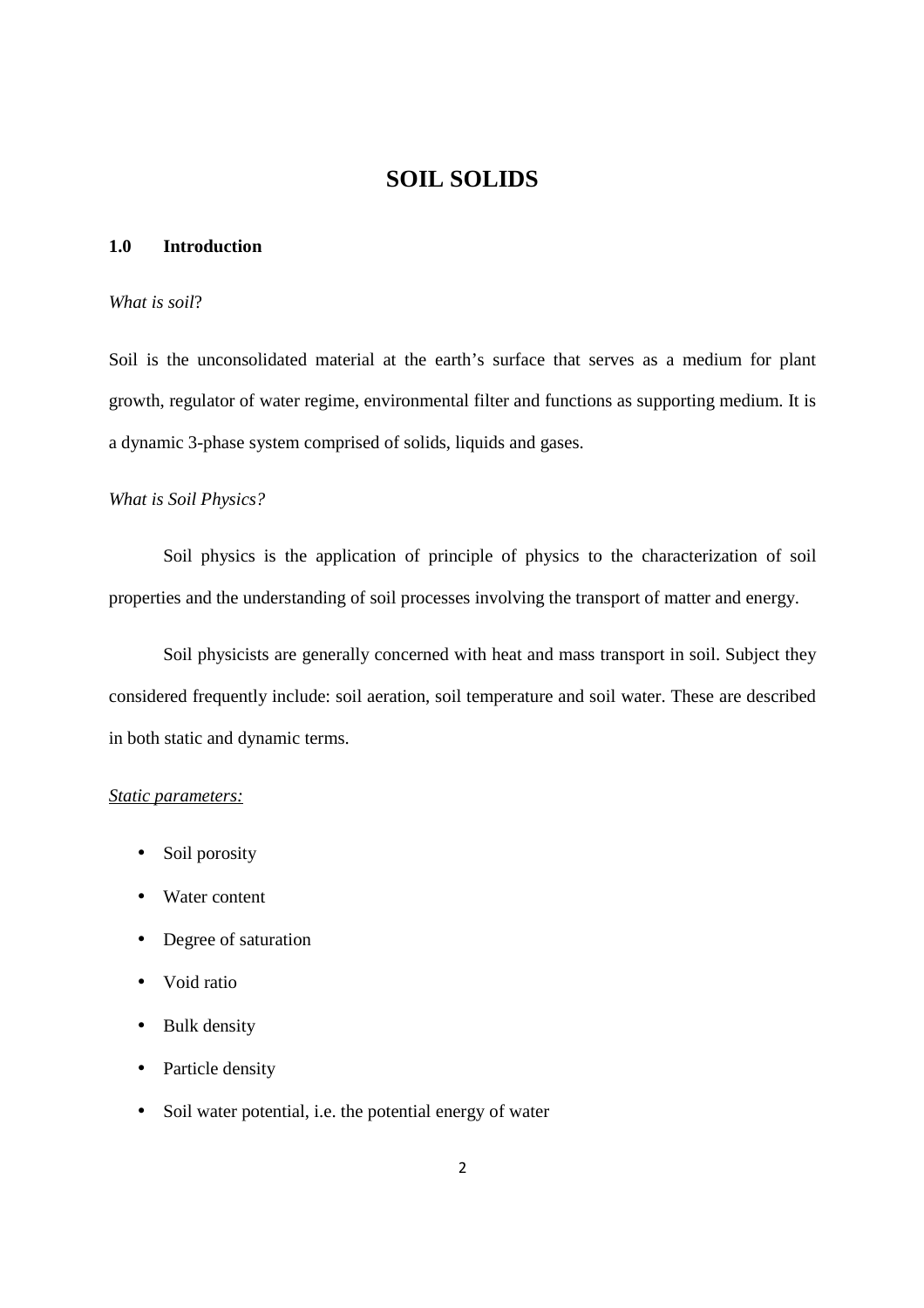# *Dynamic parameters:*

Mass and energy transport in soil are described using:

- Darcy's law for water
- Fourier law for heat
- Fick's law for gas

Each of these laws states that a flux density of heat or substance is proportional to a driving force. The driving are:

- Water potential gradient for water flow
- Temperature gradient for heat flow
- Concentration gradient for gas diffusion

#### *What are the major roles of Soil physicist?*

 Although soil physicists still must remain concerned about the physical environment of plants, conservation of resources against degradation and pollution problems by agricultural and non-agricultural agents have become the responsibilities of soil physicist too. Soil physicist must be concerned with flow and transport processes in the zone between the soil surface and groundwater table, i.e. the VADOSE ZONE. So, soil physicist are increasingly becoming participants in global-scale hydrologic research cooperating with hydrologists, climatologists, geologists and other scientists who study soil from non-agricultural point.

In summary, soil physicists are now interested in: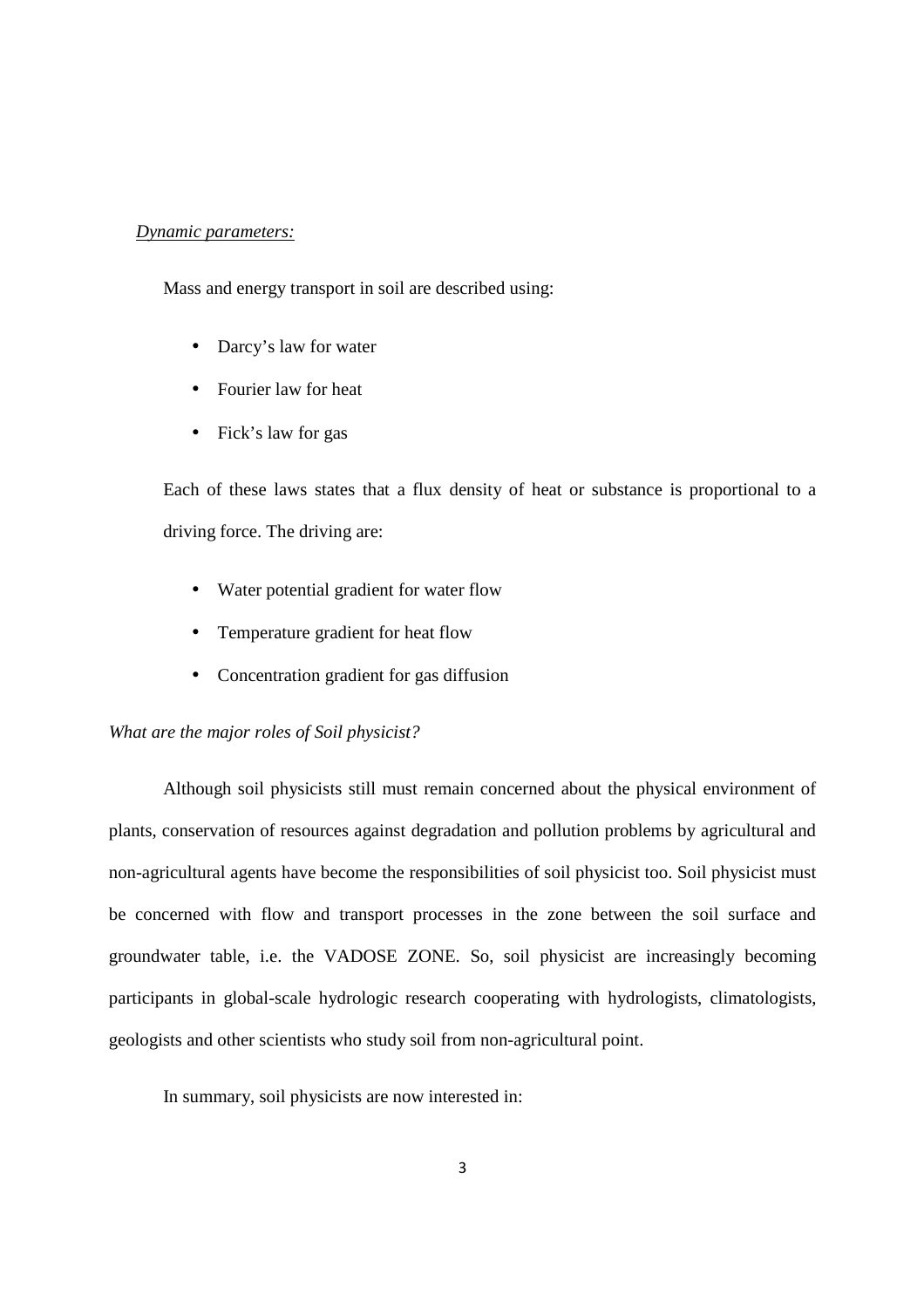- Designing and analyzing water and solute movement using classical methods and computer aided simulation models.
- Evaluating the comparative effects of alternative soil and water management practices, and chemical application technologies on crop production and groundwater pollution.
- Soil remediation, i.e. degraded or contaminated soils.
- Risk assessment studies involving specific soil and water degradation or pollution cases.
- Prediction of water and contamination transport.
- Geostatistical documentation of soil physical properties for various uses.

# **1.1 Soil Components**

The four major components or constituents of soil are:

- Mineral matter
- Organic matter
- Water and
- Air

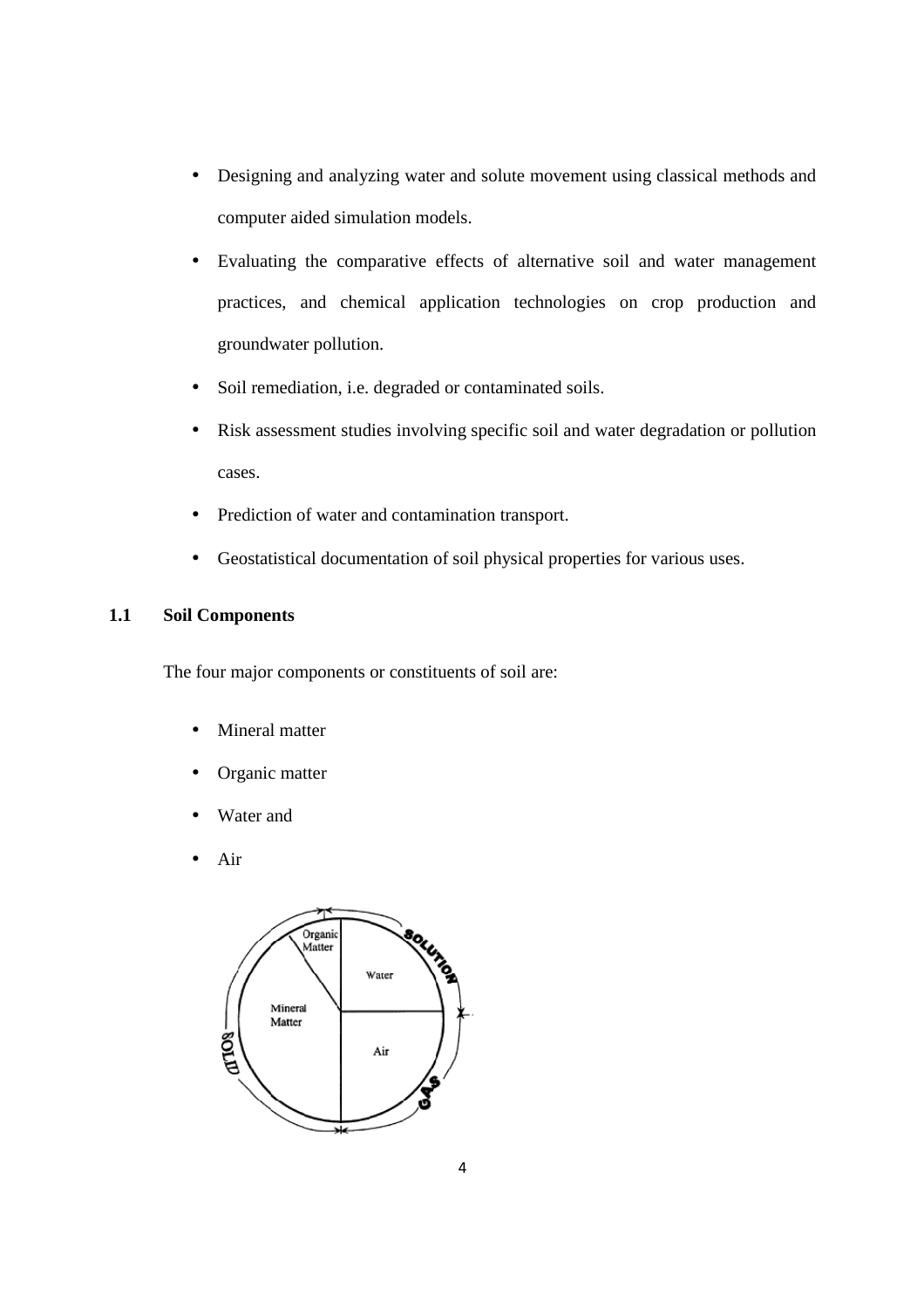# **1.2 Soil Phase**

Phase is portion of a system with definite geometrical boundaries and uniform properties. Soil has three majors' phases:

- Solid phase
- Liquid phase
- Gaseous phase
- Then phase interaction with external environment, i.e. soil temperature and soil colour.

Solid phase: Solid phase is the most dominant with great influence over the behaviour of other two phases. The solid phase is the soil matrix or skeleton of the soil. It is the product of weathering of parent rocks/materials and materials which they contain. The solid phase consist of mineral matter and decomposed or decomposing organic matter of all shapes, sizes and arrangement.

Liquid phase: This is primarily water, i.e. soil solution containing various ions such as  $Na^+$ ,  $K^+$ ,  $Ca^{2+}$ , Mg<sup>2+</sup>, Cl<sup>-</sup>, NO<sub>3</sub>, SO<sub>4</sub><sup>2-</sup>, etc.

Gaseous phase: This is the soil air/atmosphere. It composed of  $N_2$ ,  $O_2$ ,  $CO_2$  and  $H_2O$  (vapour) mainly. Other gases in the atmosphere are also present in the soil. Others also like  $CH_4$ ,  $H_2S$ which are by-products of impeded drainage condition could be found in the soil.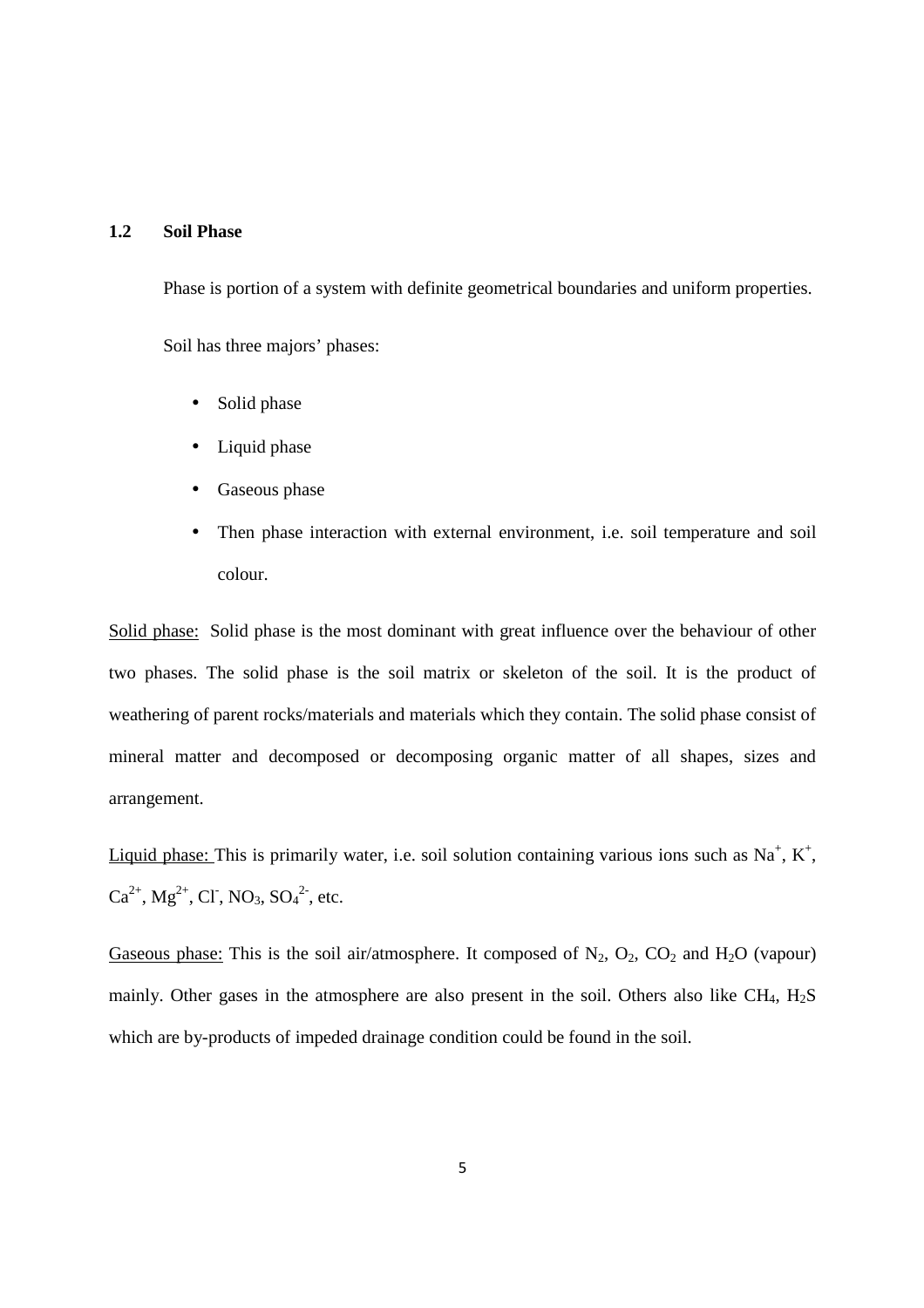# *Note the following terms:*

- Dispersion (dispersibility): This refer to the degree of subdivision of the solid phase.
- Dispersed phase: i.e. the textural or mechanical separates or aggregates.
- Disperse medium: Mainly water

# **2.0 SOLID PHASE**

# **2.1 Surface Relationship**

Soil specific surface is used to describe the extent of the surface of the dispersed soil system. It is defined as the sum of the surfaces of constituent dispersed soil particles referred to unit mass or unit volume of the soil. Specific surface is a geometrical concept which is strongly dependent on the degree of dispersion of the soil, i.e. soil texture. Thus,

Specific surface of soil  $(A_m)$  or  $(A_v)$ :

$$
= \frac{total\ surface\ area\ of\ soil}{Mass\ or\ Volume\ of\ soil} } = \frac{A_S}{M_{S\ or\ V_S}}
$$

Units:  $A_m = A_s/M_s$  (cm<sup>2</sup>/g) or (L<sup>2</sup>/M)

$$
A_v = A_s/V_s \, (cm^2/cm^3)
$$

The relationship between  $A_m$  and  $A_v$ .

From  $\rho_{\rm s} = M_{\rm s}/V_{\rm s}$ 

 $M_s = \rho_s V_s$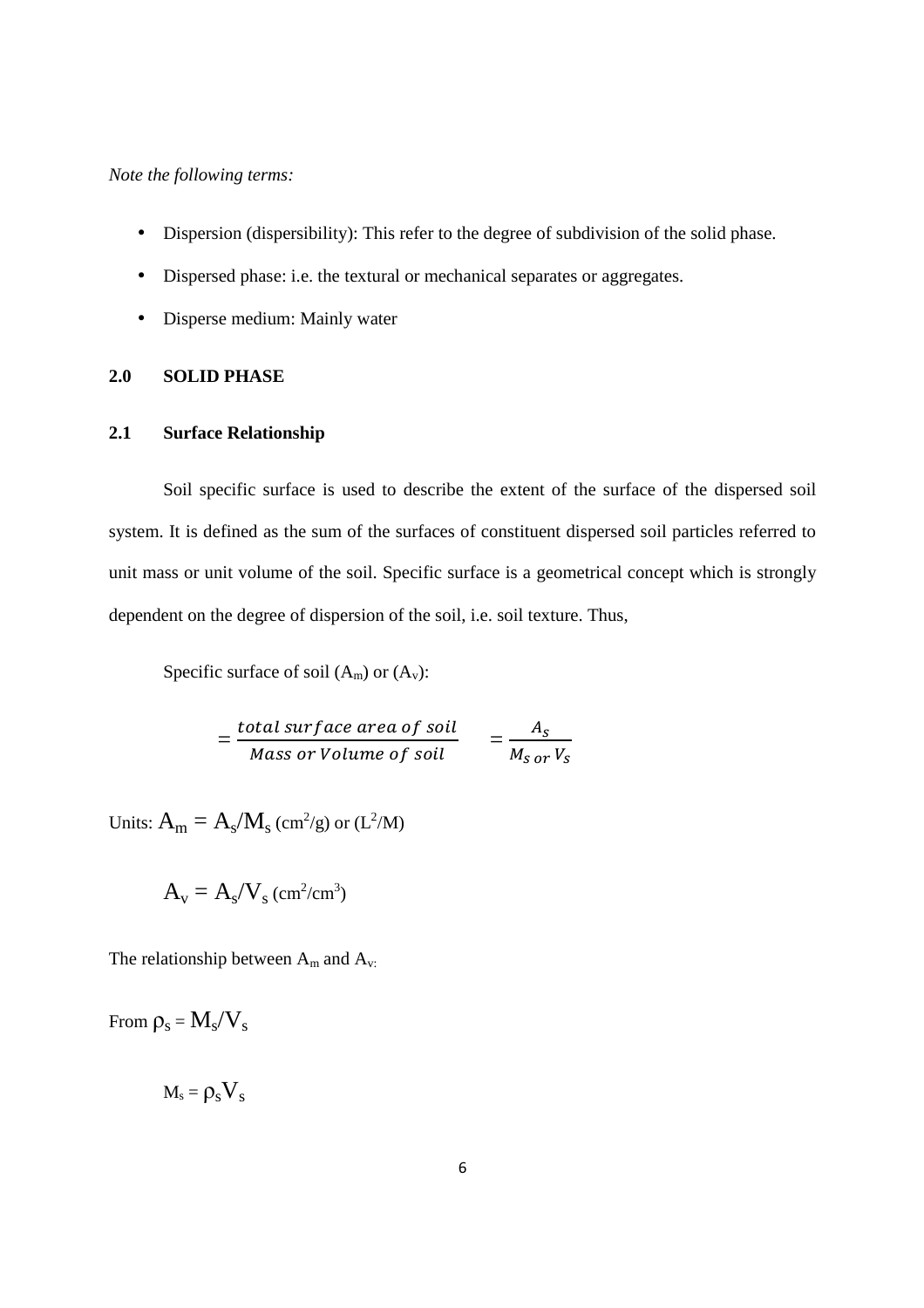$$
\therefore A_{m} = A_{s} / \rho_{s} V_{s}
$$

$$
= A_{s} / V_{s} \times 1 / \rho_{s}
$$

$$
= A_{v} / \rho_{s}
$$

where  $\rho_s$  = average density of soil particle i.e. 2.65 g cm<sup>-3</sup>

NOTE: Most soil physical and chemical reactions occur at the surface, and the amount of these reactions is directly proportional to the specific surface.

*Factors influencing specific surface:* 

- Size
- Shape
- Mineralogy of the soil or material

*(a) Particle Size:* 

| Side of cube | <b>NO.</b> of Particles | <b>Surface</b>      | of Total $(cm2)$ | Specific surface of 1 g          |
|--------------|-------------------------|---------------------|------------------|----------------------------------|
| (cm)         | in $1 \text{cm}^3$      | single particle     |                  | particle where $\rho_s$ =        |
|              |                         | (cm <sup>2</sup> )  |                  | 2.65 g $cm^{-3}$                 |
|              |                         | 6                   | 6                | $A_m = 6cm^2/2.65 g =$           |
|              |                         |                     |                  | 2.26 cm <sup>2</sup> /g          |
| $10^{-1}$    | $10^3$                  | $6 \times 10^{-2}$  | 60               | 2.26 x 10 cm <sup>2</sup> /g     |
| $10^{-5}$    | $10^{15}$               | $6 \times 10^{-10}$ | $6 \times 10^5$  | 2.26 x $10^5$ cm <sup>2</sup> /g |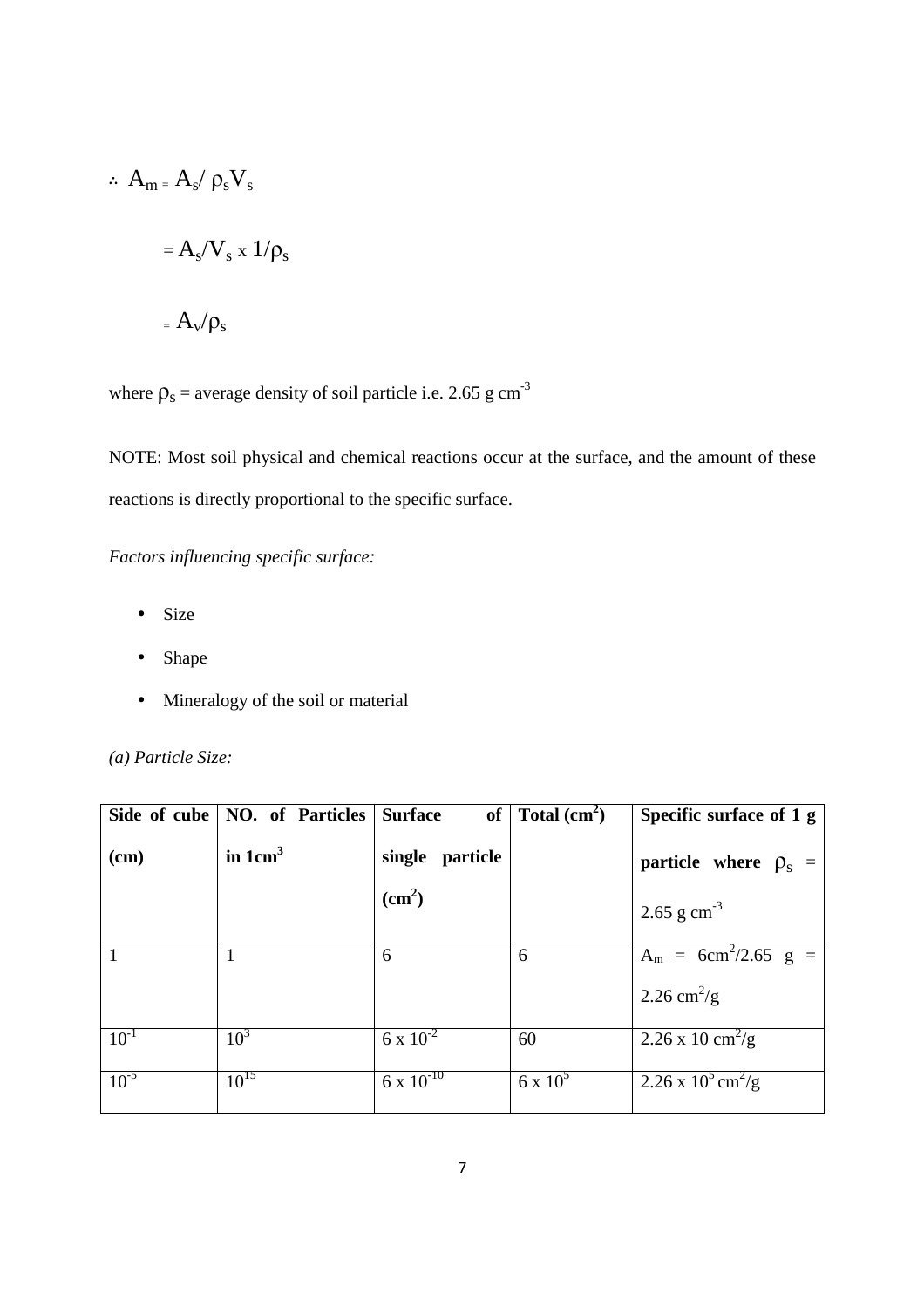*(b) Particle Shape:* 

(i) Sphere with diameter d:

$$
A_v=A_s/V_s
$$

Area of sphere =  $4\Pi r^2 = \Pi d^2$ 

Note:  $r^2 = (d/2)^2 = d^2/4$ 

Volume of sphere =  $4/3\pi r^3 = \pi d^3/6$ 

$$
A_v=\Pi d^2/(\Pi d^3/6)
$$

 $=6/d$ 

 $A_m = A_v / \rho_s$ , and assume  $\rho_{s} = 2.60 \text{ g cm}^{-3}$ 

$$
A_m = 2.3/d
$$

(ii) Cube of edge L:

$$
A_v = 6L^2/L^3 = 6/L
$$

∴  $A_m = 2.3/L$ 

# **2.2 Soil Texture**

 *Definition*: Soil texture is relative proportion of different sized groups in the soil on percentage basis. It describes the sand, silt and clay composition of a soil.

*Soil Textural Class:*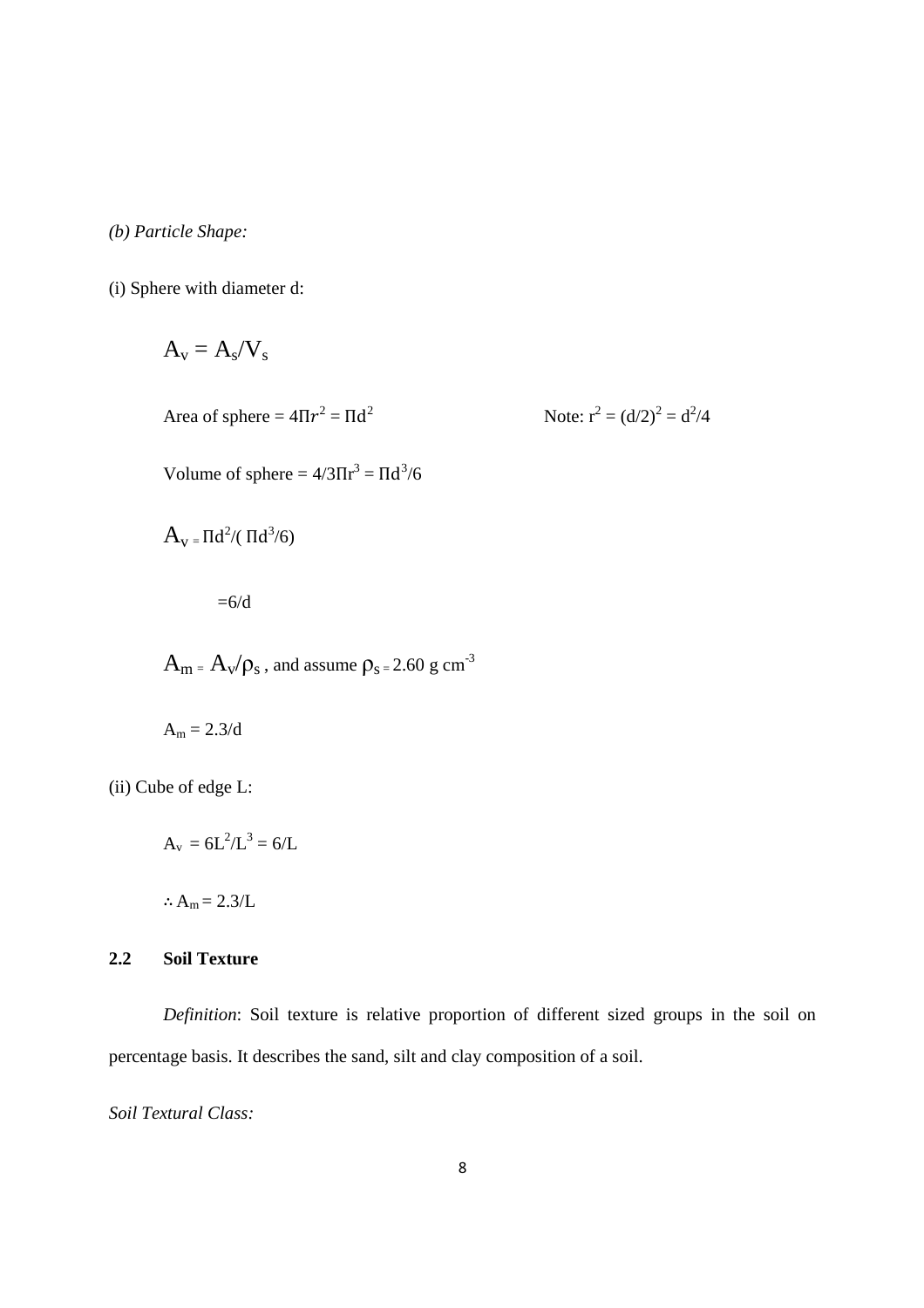Grouping based on relative proportion and specifically on % sand, silt and clay in given soil sample. The class name essentially describes the separate which most influence the sample physical/chemical/biological properties.

Common soil textural classes' identification is based on USDA textural triangle system shown below.

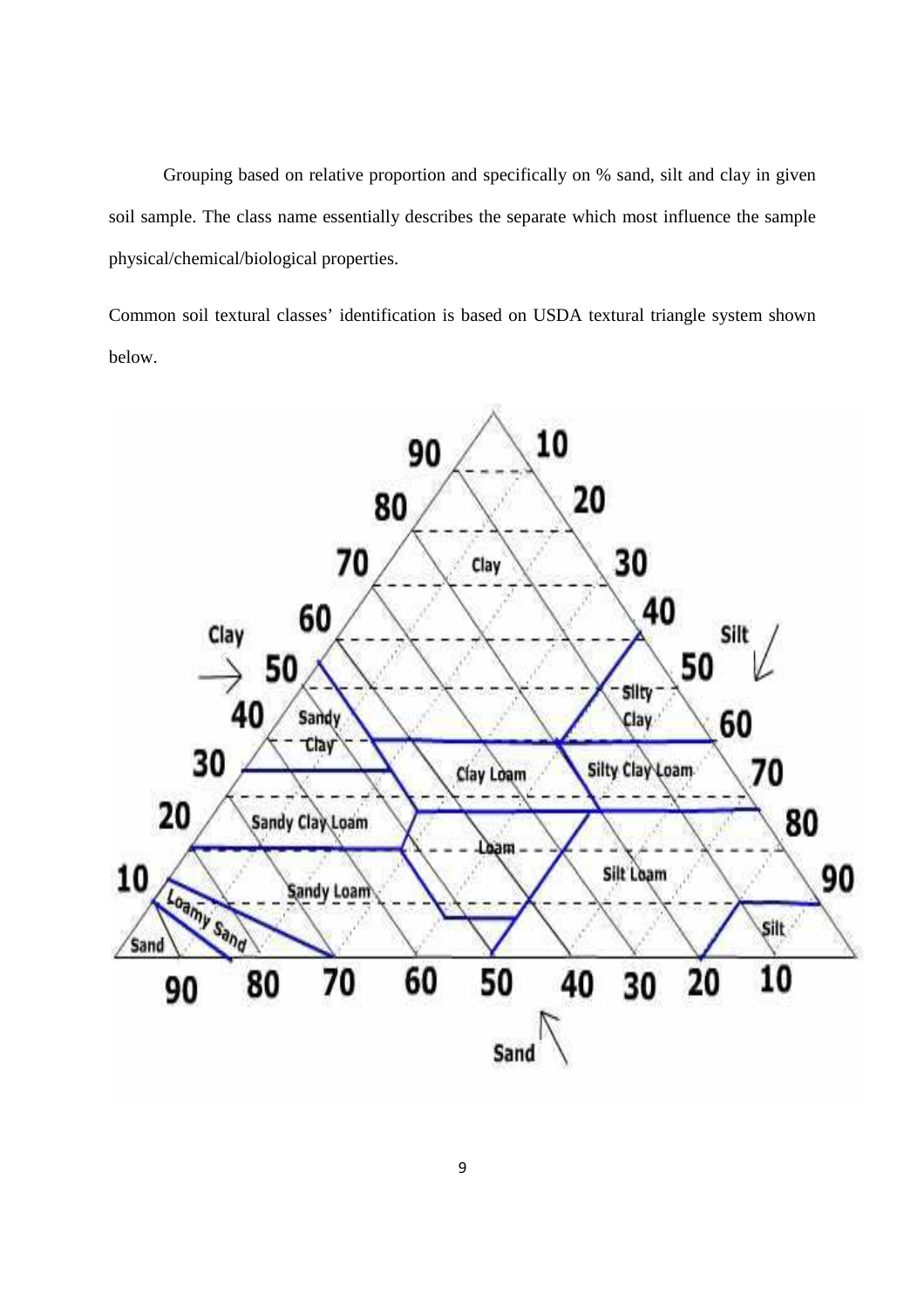# *Mechanical Composition of Soil:*

 The mechanical composition of soils is the basic aspect of their physical investigation useful for:

- Land use capability classification. (Best agricultural soil about 10-205 clay, 5-105 organic matter and the rest divided equally between sand and silt).
- In the study of soil morphology, genesis, classification and mapping.
- Texture of the mineral soil determines to a large extent the physical and chemical behaviour as well as biological potential of the soil.
- Soil texture is an indicator of the type of management needed for good plant growth and for engineering purposes.

NOTE: Texture varies little with time.

# *Mechanical Analysis:*

This is the procedure for determining the particle size distribution of a soil sample.

# **1 st Step:** Dispersion

- Remove organic matter by  $H_2O_2$  where necessary
- Disperse in an aqueous solution. The common dispersing agent is Calgon solution, i.e. sodium-hexa-metaphosphate
- Deflocculate with by mechanical agitation, i.e. shaking, stirring or ultrasonic vibration.

# 2<sup>nd</sup> Step: Determination (Quantification) of size fractions)

1. *Sieving* (coarse fractions only):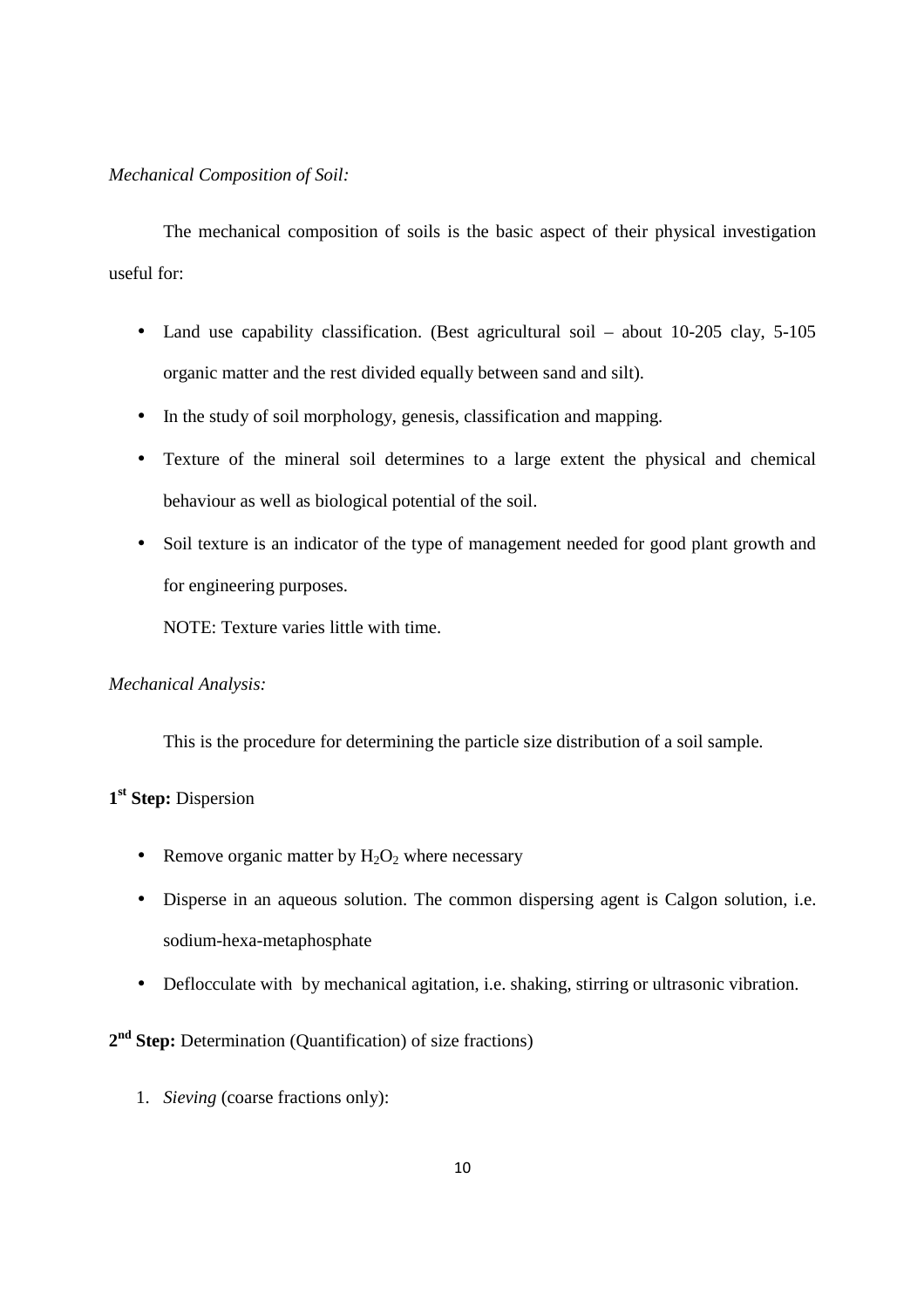By use of nest of sieves corresponding to desired particle size separates; e.g. 2, 1, 0.5 mm sieve.

The sieving can be dry- or wet-sieving.

2. *Sedimentation* (fine fractions)

The law which governs sedimentation of particles is called STOKES' LAW (Stokes, 1851). The law states that "resistance offered by liquid to the fall of rigid spherical particles varies with the circumference of the sphere and not with its surface". OR "the terminal velocity of a spherical particle settling under the influence of gravity in a fluid of a given density and viscosity is proportional to the square of the particle's radius".

| i.e. Cause of settling (force of fall) | $=$ | Resistance to settling         |
|----------------------------------------|-----|--------------------------------|
| mg (wt. of material)                   |     | $\alpha$ velocity = 3 $\alpha$ |
| $m = \rho V$                           |     | $\alpha$ viscosity             |

α circumference of the sphere

where  $V =$  Volume of sphere

$$
\therefore 4/3 \Pi r^3 (d_1 - d_2) g = 2 \Pi r \eta. 3V
$$

where  $d_1$  = density of particle;  $d_2$  = density of liquid

$$
V = \frac{4/3\Pi r^3 (d_1 - d_2)g}{2\Pi r \eta.3}
$$

$$
V = \frac{2r^2(d_1 - d_2)g}{9\eta}
$$

In terms of particle diameter, d,  $1/4D^2$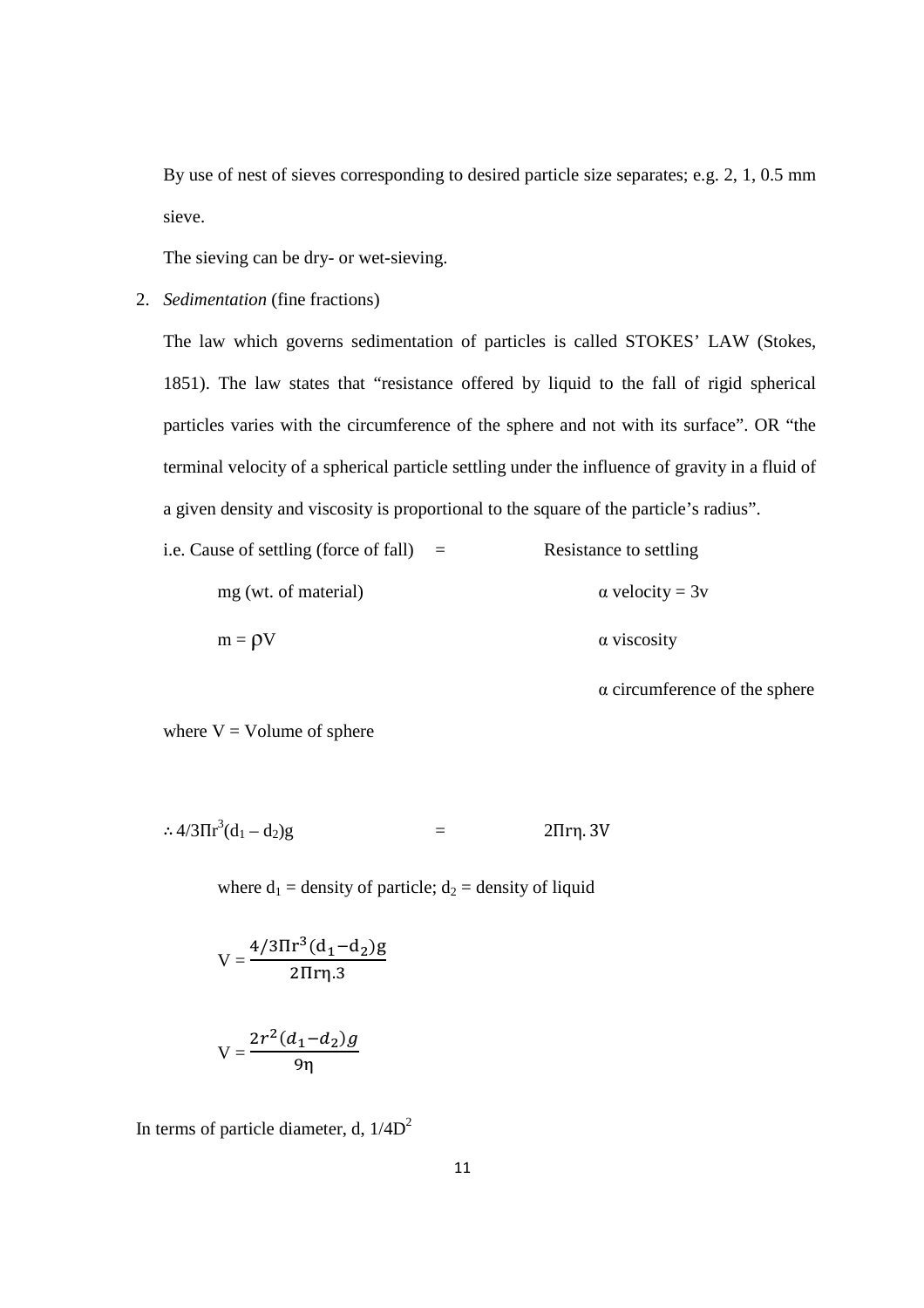$$
V = \frac{(d_1 - d_2)gD^2}{18\eta}
$$

To obtain time, t, needed for particle to fall through depth, h:

$$
t = \frac{18h\eta}{(d_1 - d_2)gD^2}
$$

# **Examples**

1. Calculate the velocity of sedimentation of silt particle 0.006 mm at  $30^0$  C. If  $\eta$  of H<sub>2</sub>O at 30<sup>0</sup>C = 0.00798 g cm<sup>-1</sup> s<sup>-1</sup> and gravity, g, = 980 cms<sup>-2</sup>

Solution:

 $D = 0.006$  mm = 0.0006 cm

$$
V = \frac{(d_1 - d_2)gD^2}{18\eta}
$$

 $=$  $(2.65 gcm^{-3}-1.0 cm^{-3})$ 980 $cm s^{-2} x (0.0006)^2 cm$  $18x0.00798gcm^{-1}s^{-1}$ 

$$
=\frac{5.8212 \times 10^{-4}}{0.14364}
$$
 cm<sup>-1</sup>

 $= 4.1 \times 10^{-3} \text{ cms}^{-1}$ 

2. Given:

Sampling depth  $= 10$  cm

Particle diameter =  $20 \mu m$  and  $2 \mu m$ 

Temperature =  $30^0C$ 

Calculate the setting time of each particle.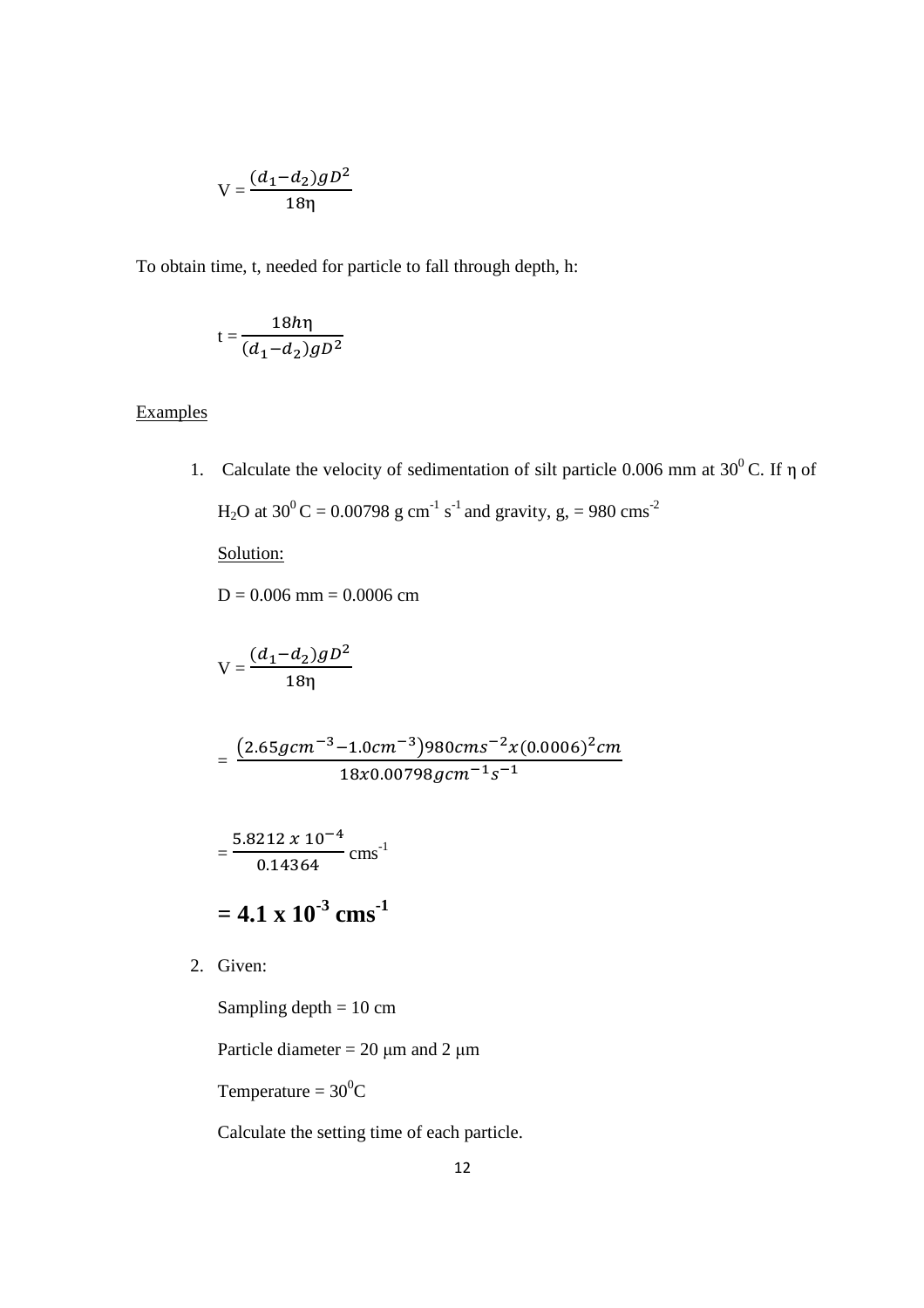Solution:

$$
t=\frac{18h\eta}{(d_1-d_2)gD^2}
$$

(a) For D=  $20 \mu m = 0.02 \text{ mm} = 0.002 \text{ cm}$ 

 $t = \frac{18 \times 0.00798 g \, cm^{-1} s^{-1} x 10 \, cm}{(2.65 \, s \, cm^{-3} \, 1.0 \, s \, cm^{-3})000 \, cm^{-2} u (0.65 \, s^{-1} \, s^{-1})}$  $(2.65 \ g \ cm^{-3} - 1.0 \ g cm^{-3})$ 980  $cm^{-2} x (0.002)^2 cm$ = 1.4364  $6.468 x 10^{-3}$ 

# **= 222 seconds = 3 min. 42 s**

(b) (b) For D= 2 
$$
\mu
$$
m = 0.002 mm = 0.0002 cm

$$
t = \frac{18 x 0.00798 g cm^{-1} s^{-1} x 10 cm}{(2.65 g cm^{-3} - 1.0 g cm^{-3})980 cm^{-2} x (0.0002)^2 cm}
$$

$$
= \frac{1.4364}{6.468 x 10^{-5}}
$$

$$
= 22208 seconds = 6 hrs 10 min. 8 s
$$

# **PRACTICAL SECTION**: By Bouyoucous Hydrometer Method.

## **QUESTIONS:**

- 1. Compute specific surface area of the A horizon of a UNAAB soil with the following characteristics:
	- (a) 60% sand with an average e.c.d. of 0.1 mm, *ρs=*2.65 Mg/m3.
	- (b) 30% silt with an average e.c.d. of 10 *µ*m, ρs=2.65 Mg/m3.

(c) 10% clay with platy structure of length=200 nm, width=100 nm and  $d=5$  *nm,*  $\rho s=2.8$ 

Mg/m3.

(i) Calculate the relative contribution of each particle size class to the specific surface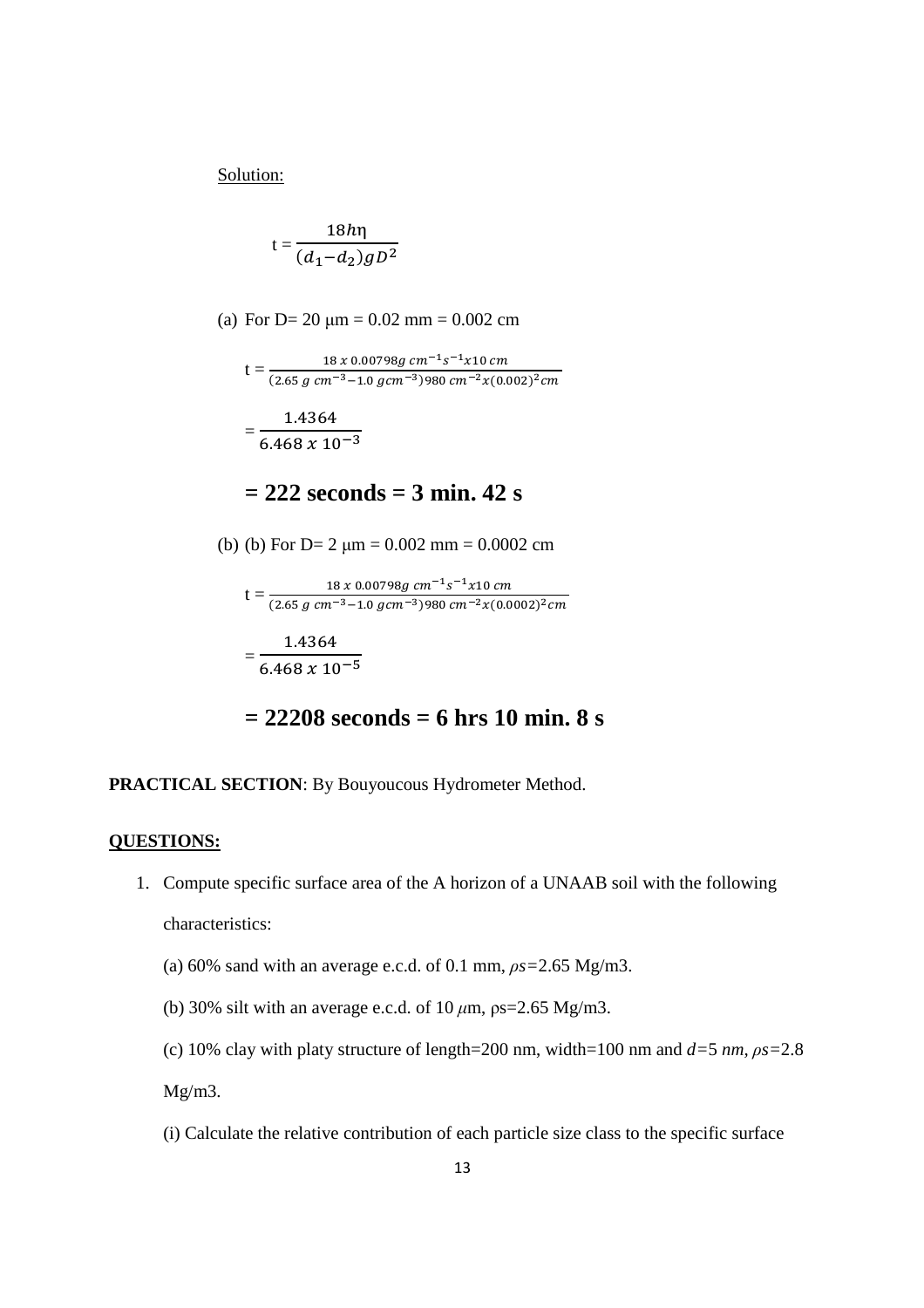area,

 (ii) What is the textural classification of this soil? Compare it with that containing 10% sand, 30% silt and 60% clay,

(iii) What may be possible management problems of these two soils?

2. Calculate the terminal velocity of spherical particles of 2, 0.02, and 0.002 mm diameter in dilute water suspension at 20, 30 and 40°C.

*Questions adopted from Lal and Shukla (2004).*

#### **2.3 Soil Structure**

# *Introduction:*

The term structure relates to the arrangement of primary soil particles into groupings called AGGREGATES or PEDS. The pattern of pores and peds defined by soil structure greatly influence water movements, heat transfer, aeration and porosity in soils.

# *Types of Soil Structure:*

 Different types of structural peds in soils occur within horizons of soil profile. Soil structure is characterized in terms of shape (type or form), size and distinctiveness (grade) of the peds.

GRADE: Describes the distinctiveness of the peds (differential between cohesion within peds and adhesion between peds). It relates to the degree of aggregation or the development of soil structure. In the field a classification of grade is based on a finger test (durability of peds) or a crushing of a soil sample.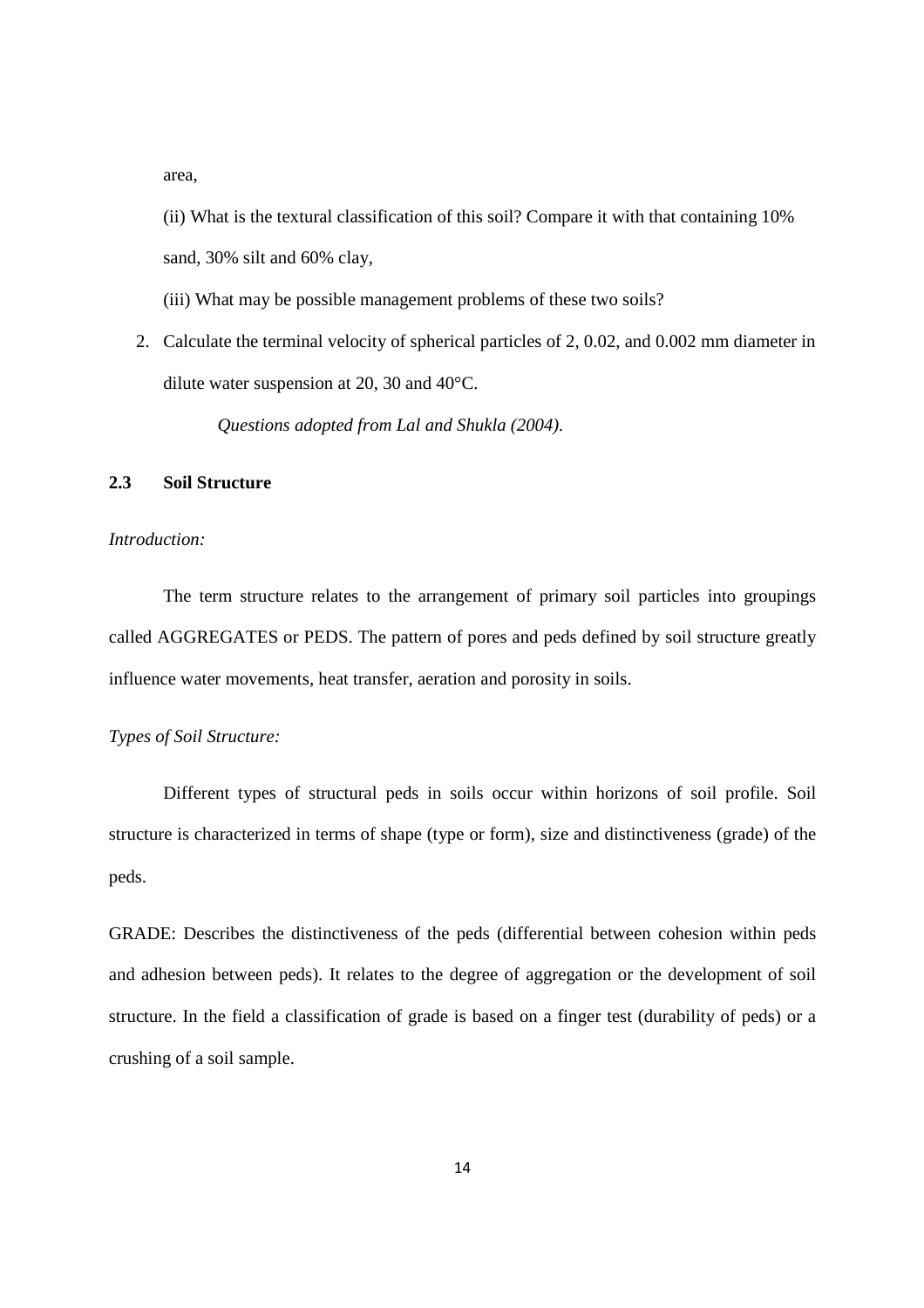FORM: Is classified on the basis of the shape of peds, such as spheroidal, platy, blocky, or prismatic. A granular or crumb structure is often found in A horizons, a platy structure in E horizons, and a blocky, prismatic or columnar structure in Bt horizons. Massive or single-grain structure occurs in very young soils, which are in an initial stage of soil development. Another example where massive or single-grain structure can be identified is on reconstruction sites. There may two or more structural arrangements occur in a given profile. This may be in the form of progressive change in size/type of structural units with depth (e.g. A horizons that exhibit a progressive increase in size of granular peds that grade into subangular blocks with increasing depth) or occurrence of larger structural entities (e.g. prisms) that are internally composed of smaller structural units (e.g. blocky peds). I such a case all discernible structures should be recorded (i.e. more rather than less detail). The size of the particles have to be recorded as well, which is dependent on the form of the peds.

The four principal shape of soil structure are: (i) Spheroidal; (ii) Blocklike; (iii) Prismlike; and (iv) Platy.



These structural types and their subtypes are illustrated as: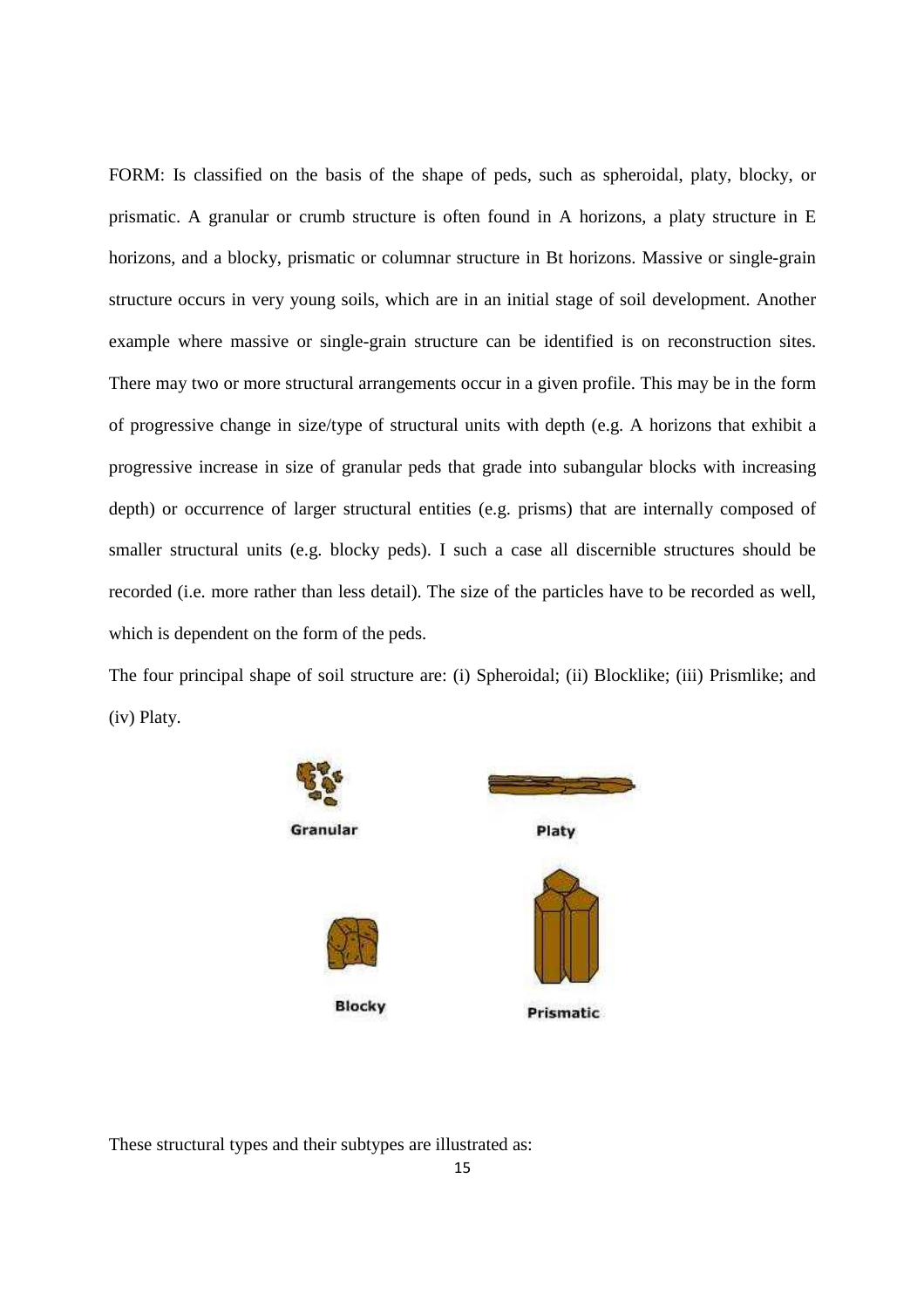(i) Spheroidal: We have (a) Granular structure and (b) crumb structure. The granular structure consists of spheroidal peds or granules that are usually separated from each other in loosely packed arrangement. When the spheroidal peds are porous, they are classified as **crumbs.** Granular and crumb structures are characteristic of many surface soils, usually the A-horizon, and particularly those high in OM. They are especially prominent in grassland soils and soils that have been worked by earthworms.





(ii) Blocklike: Blocky peds are irregular, roughly cubelike in shape and range from about 5 to 50 mm across. The individual blocks are not shaped independently but are molded by the shapes of the surrounding blocks. When the edges of the blocks are sharp and the rectangular faces are distinct, the subtype is referred to as **angular**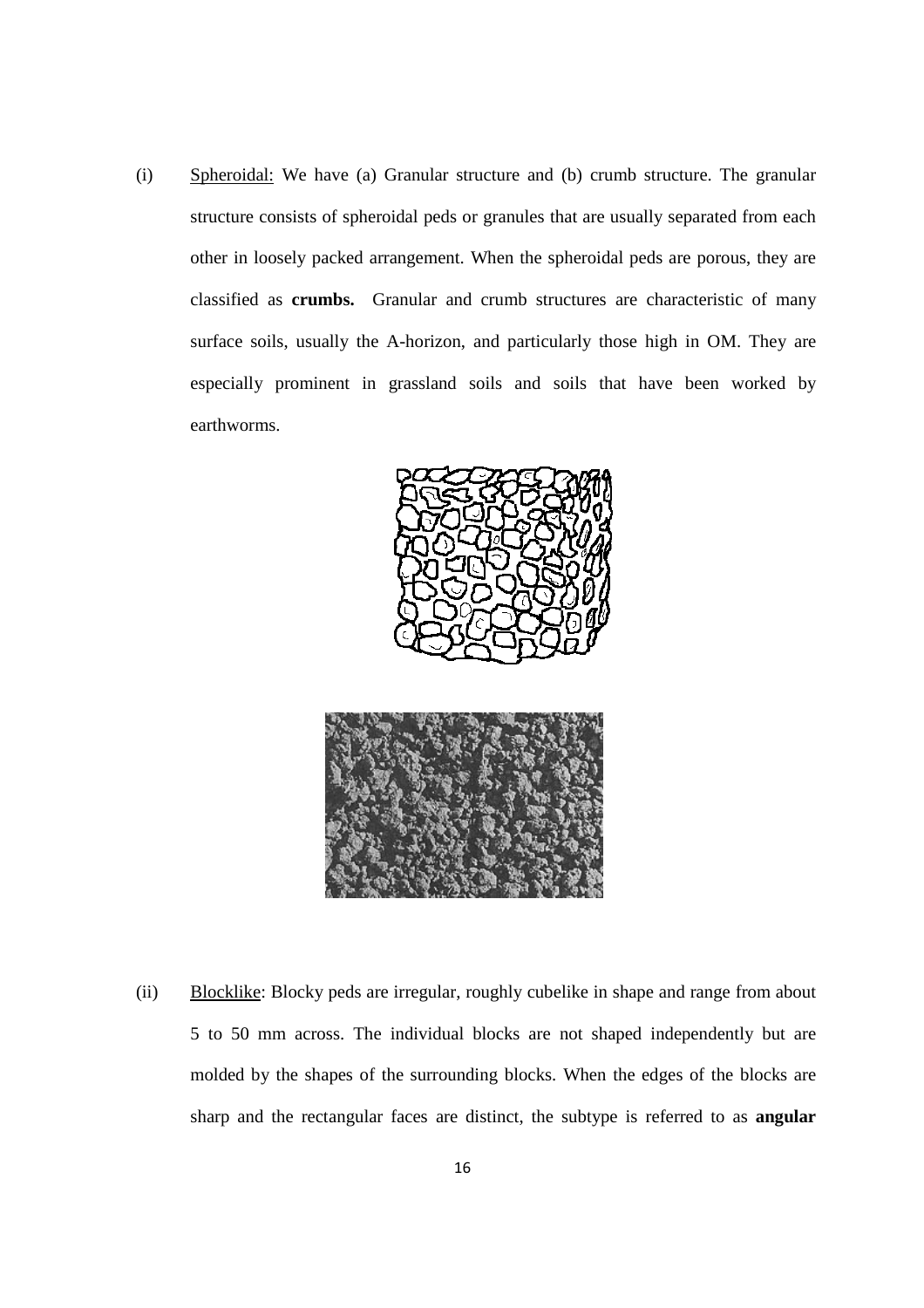**blocky.** When the corners are round and the edges are sharp, then it is called **subangular blocky.** These types are usually found in the B-horizon of soil where they promote good drainage, aeration and root penetration.



(iii) Prismlike: This has two sub-types namely (a) Columnar and (b) Prismatic. The horizontal axes of prismlike structure are shorter than the vertical axes. Columnar structure has pillars with distinct, rounded top and this is especially common in subsoils high in  $Na<sup>+</sup>$ . When the tops are of the prisms are relatively angular and flat horizontally, the structure is designated as Prismatic. Both prismlike structures are often associated with swelling types of clay. They commonly occur in subsurface in arid and semiarid regions.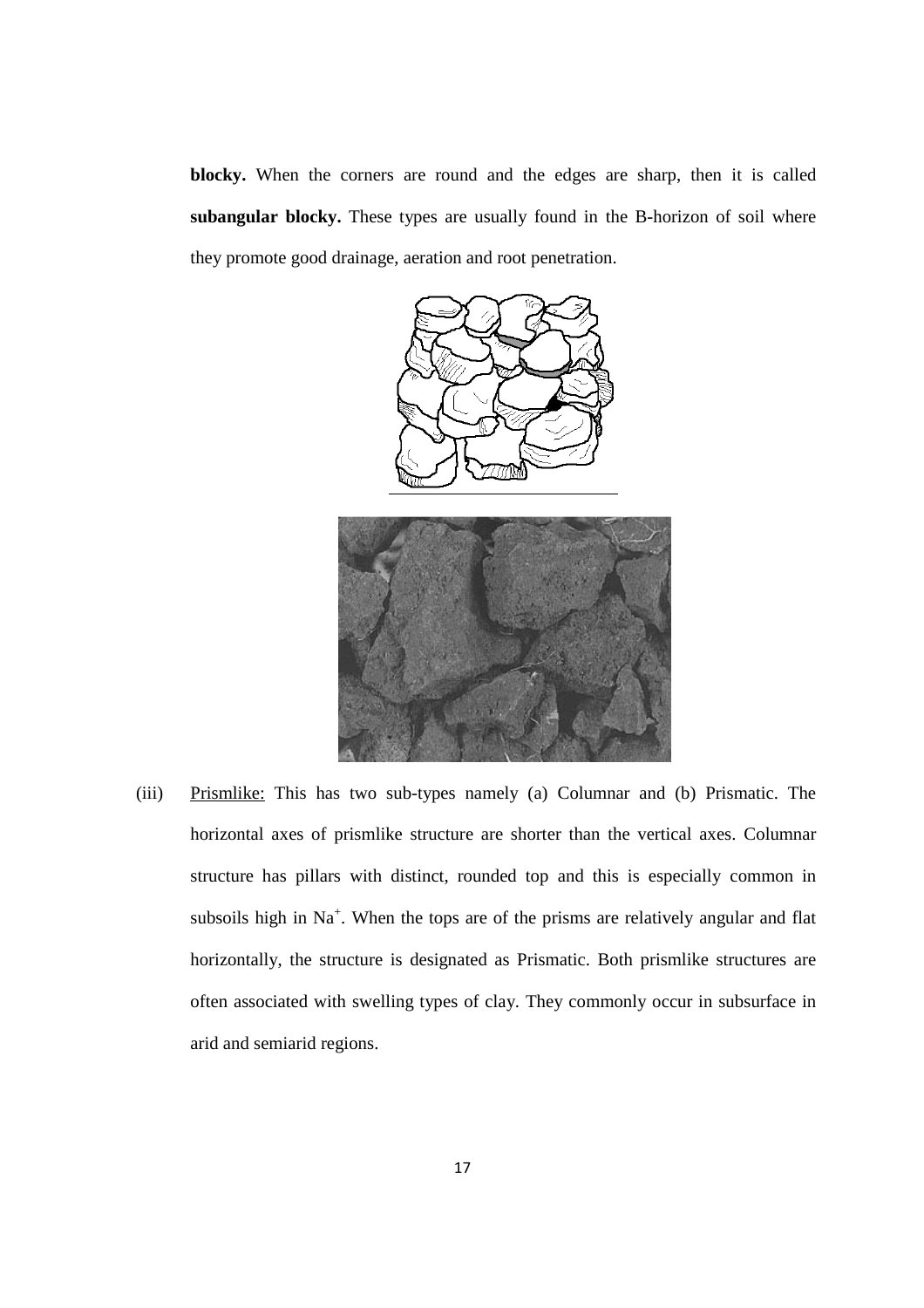



(Prismatic structure)





(Columnar structure)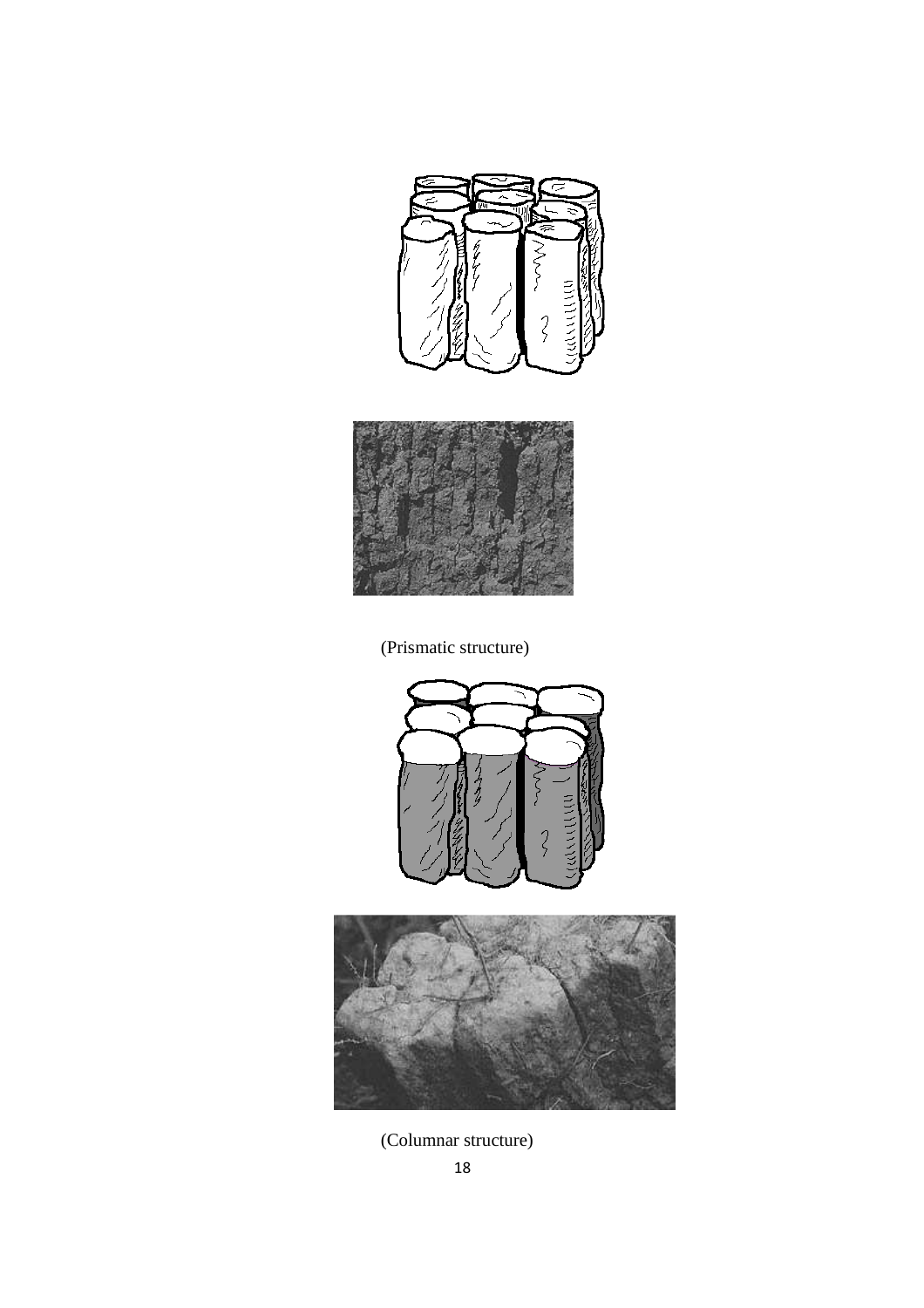(iv) Platelike: Platy structure is characterized by relatively this horizontal peds or plates and may be found in both surface and subsurface horizons. The horizontal axes are longer than vertical, i.e. horizontal cleavage planes predominate. NOTE: In some case, compaction of clayey soils by heavy machinery can create platy structure.





# *Structureless soil:*

Single-grained: Soil is broken into individual particles that do not stick together.

Always accompanies a loose consistence. Commonly found in sandy soils.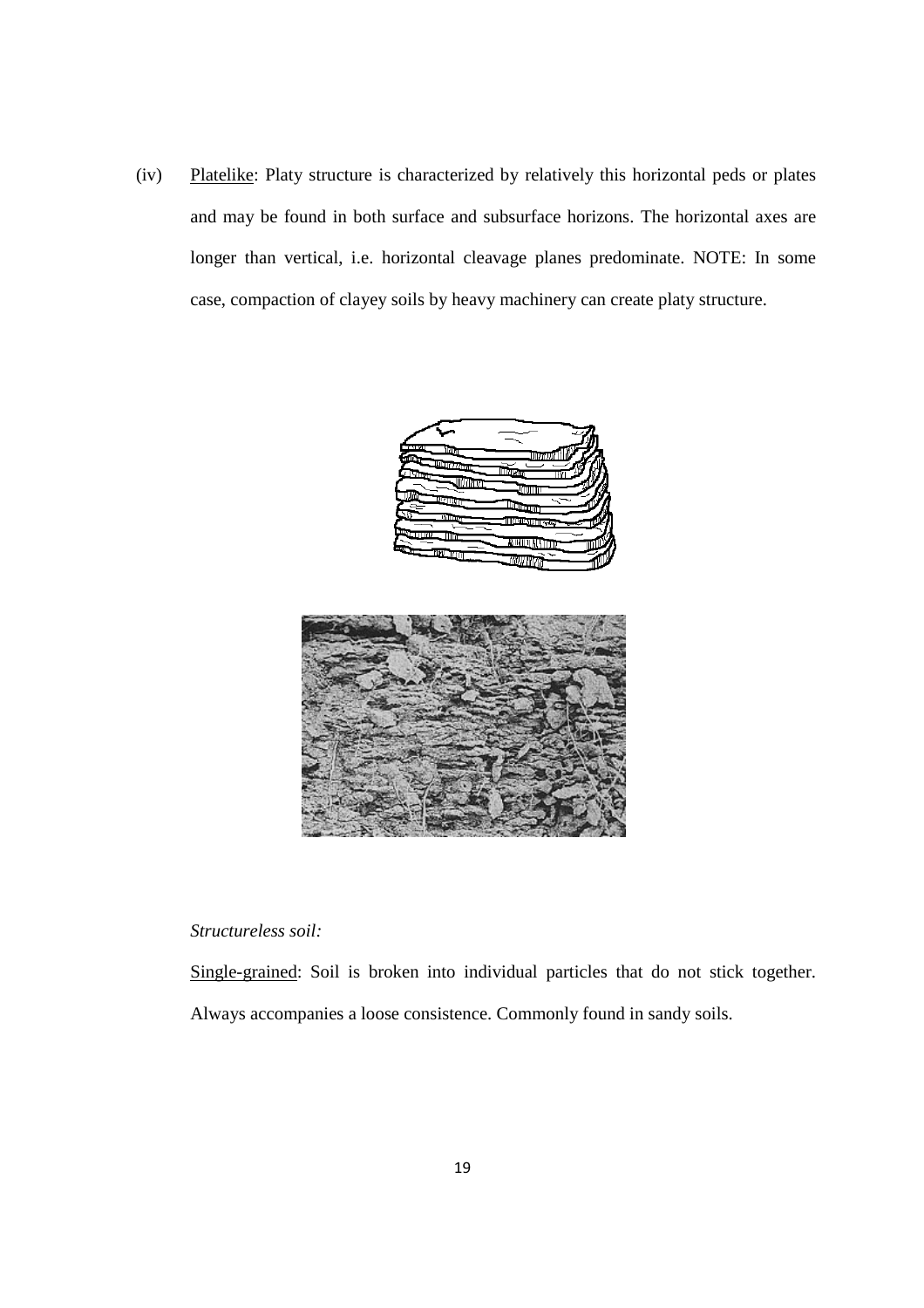

Massive: Soil has no visible structure, is hard to break apart and appears in very large clods.

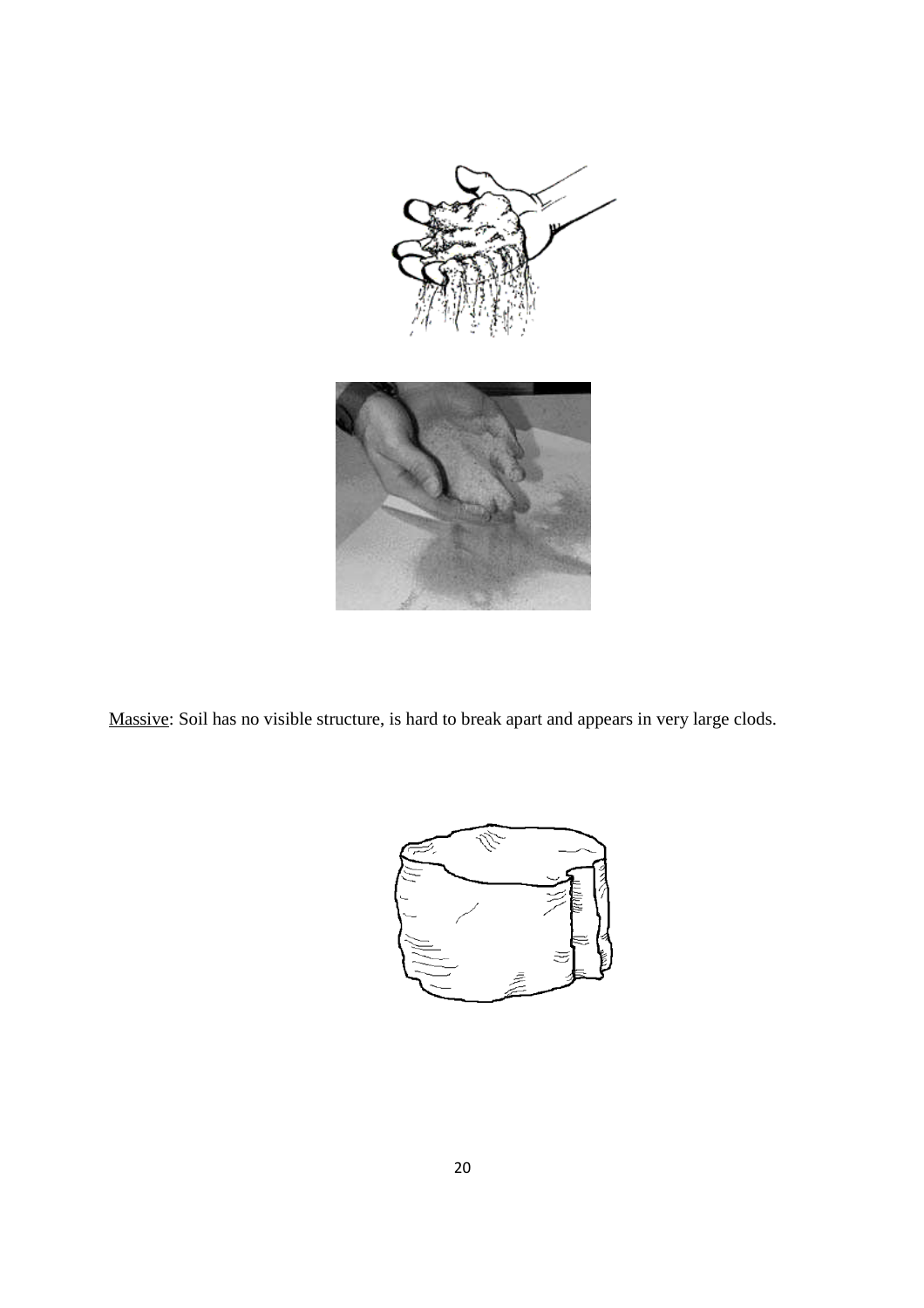

# *Measurement of Soil Structure:*

Direct Measurement: this involves measuring thye size and shape of aggregates and spaces or pore spaces between them. This is 3-dimensional study of undisturbed soil achieved in thinsection observed with polarizing microscopes.

Indirect Measurement: This involve measurement of the parameters which are used to estimate the soil structural properties. These parameters are:

- Aggregate size distribution
- Aggregate stability
- Porosity
- Pore size distribution
- Permeability
- Infiltration
- Bulk density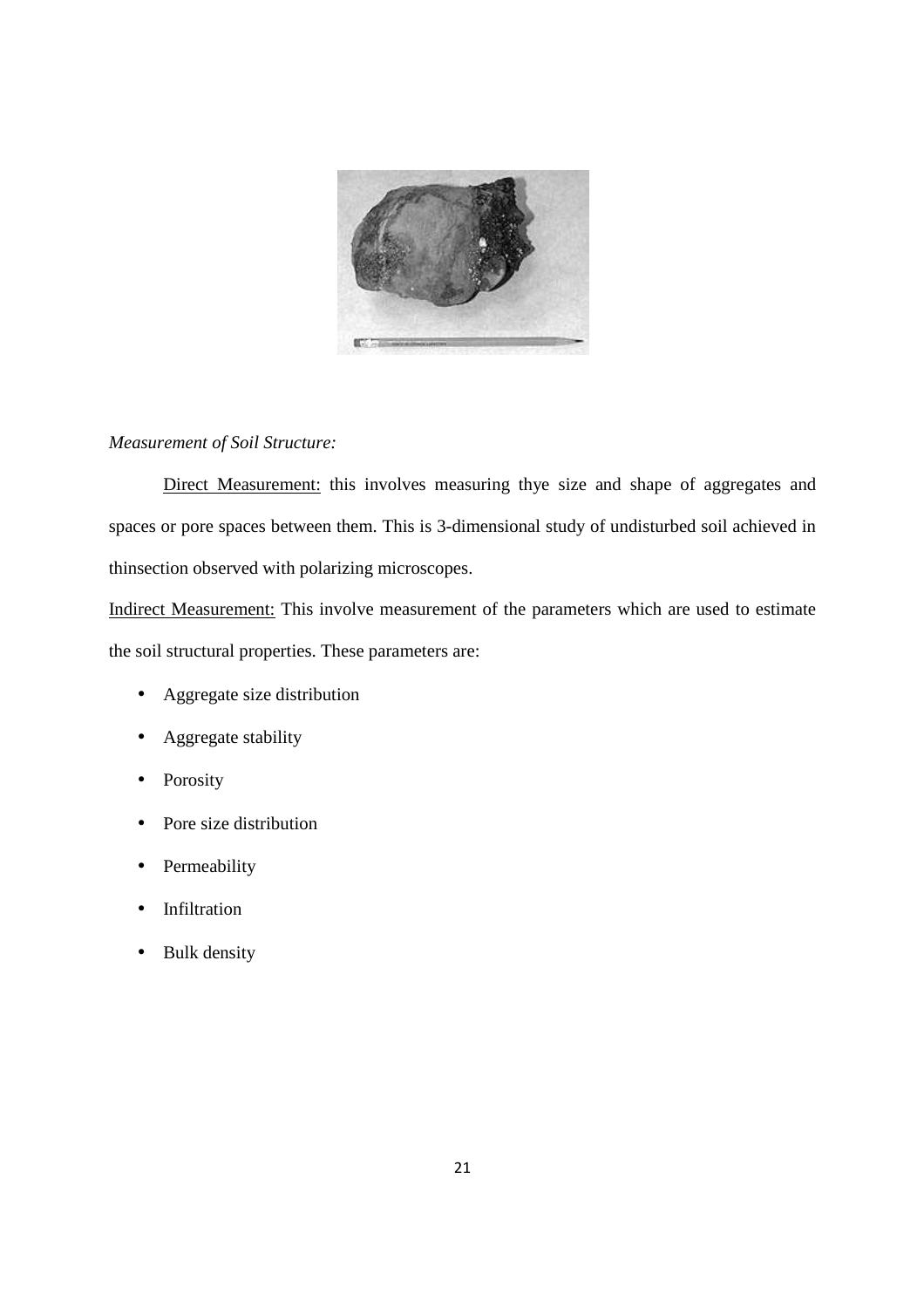# Aggregate size distribution/stability:

 This measured using nest of sieves and the proportion of aggregates retained on each sieve size range is calculated as %WSA or %DSA. The aggregate stability is calculated from data obtained from %stable aggregates as:

(a) 
$$
MWD = \sum_{i=1}^{n} XiWi
$$

Where  $X_i$  = mean diameter of a particular size range separated by sieving

 $W_i$  = weight or proportion of the aggregate in the size range

MWD = mean weight diameter

- (b) Other techniques include:
	- Geometric mean diameter (GMD)
	- Water-drop impact techniques

# Example:

Give weight of soil sample  $= 50$  g

Nest of sieves = 5-2 mm, 2-1 mm, 1-0.5 mm, 0.5-0.25 mm and <0.25 mm.

Calculate the MWD of the soil.

Solution"

| <b>Size</b><br>range |    | Wt. of soil $(g)$ |      | $\mathbf{X}_i$ | $\bf W_i$ | $%$ WSA              | <b>MWD</b> |
|----------------------|----|-------------------|------|----------------|-----------|----------------------|------------|
| (mm)                 |    | п                 | θ    |                |           |                      |            |
| $5 - 2$              | 15 | 20                | 17.5 | 3.5            | 0.35      | 35                   | 1.275      |
| $2 - 1$              | 10 | 15                | 12.5 | 1.5            | 0.25      | 25                   | 0.375      |
| $1 - 0.5$            | 10 | 5                 | 7.5  | 0.75           | 0.15      | 15                   | 0.113      |
| $0.5 - 0.25$         | 10 | 3                 | 6.5  | 0.375          | 0.13      | 13                   | 0.049      |
| < 0.25               | 5  |                   | 6.0  | 0.125          | 0.12      | 12                   | 0.015      |
|                      |    |                   |      |                |           | $\Sigma MWD = 1.777$ |            |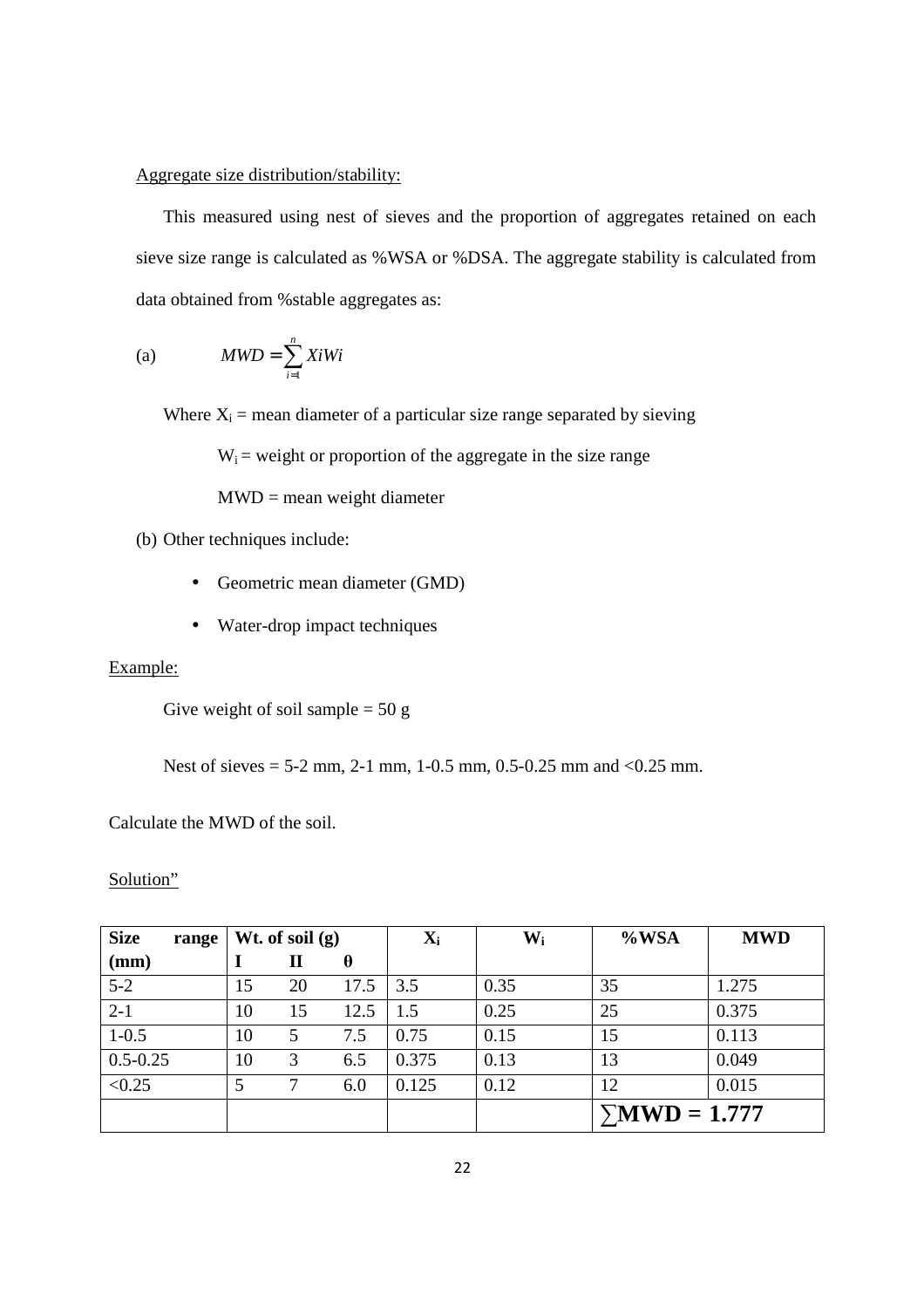# **3.0 Soil Consistency**

*Definition:* Soil consistency describes the state of the soil, i.e. solid, plastic and liquid states.

OR:

- Ability of soil to keep its place or maintain its form when stress is applied.
- Soil consistence (or consistency) refers to the manifestations of the physical forces of cohesion and adhesion acting within the soil at a range of soil moisture contents.

Adhesion refers to the attraction between dissimilar objects, i.e. to the attraction of water to the soil solids. While cohesion is attraction between similar objects, i.e. bonding between soil particles. Cohesive forces in soil are due to attractive forces between the particles.

These forces are due to physicochemical mechanisms including:

- van der Waals forces
- Electrostatic attraction between negatively charged clay surfaces and positively charged clay edges
- Cationic bridges,
- Cementing effects of humic substances and salts, and
- Surface tension of water

Soil consistence encompasses several attributes including friability, tilth, plasticity, stickiness, and resistance to compression.

Atterberg, a Swedish agriculturist, proposed a concept dividing the entire cohesive range of the soil into five stages and six divisions of soil wetness (Lal and Shukla, 2004). These limits, corresponding with soil moisture content from harsh consistency to viscous flow, are called Atterberg consistency limits.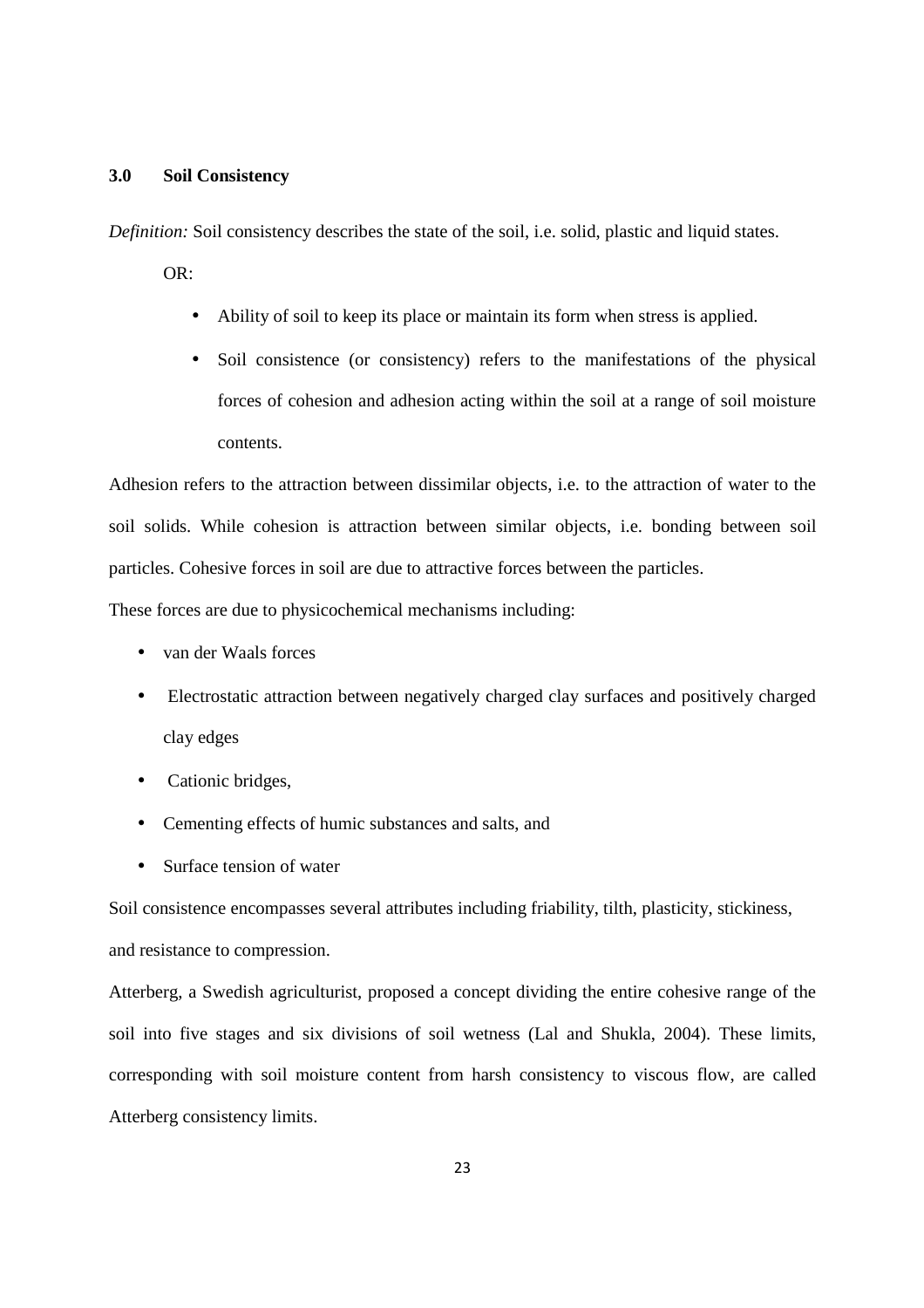*Shrinkage Limit:* This represents the soil moisture content corresponding with the lower limit of the volume change at which there is no further decrease in soil volume as soil moisture is evaporated.

*Lower Plastic Limit:* This refers to the moisture content corresponding with the lower limit of the plastic range. This is the moisture content at which the soil starts to crumble when rolled into a thread (3 mm diameter) under the palm of the hand. It represents the minimum soil moisture content at which the soil can be puddled.

**Cohesion Limit:** It refers to the soil moisture content at which crumbs of soil cease to adhere when placed together or in contact with one another.

**Sticky Limit:** This is the soil moisture content above which the mixture of soil and water will adhere or stick to a steel spatula or another object that can be wet by water.

*Upper Plastic Limit:* This is also called the liquid limit or the lower limit of viscous flow. It signifies the moisture content at which the moisture film becomes thick, cohesion is decreased, and soil-water mixture flows under stress.

*Upper Limit of Viscous Flow:* This is the soil moisture content above which the mixture of soil and water flows like a liquid.

*Plasticity Index (PI):* This represents the difference in moisture content between the upper and lower plastic limits i.e.

#### $PI=UPI=IPI$

where PI is the plasticity index, and UPL and LPL refer to the moisture content at upper and lower plastic limits. This index is an indirect measure of the force required to mold the soil; indicates ease of tillage without puddling danger; and it tells us about the soil we are dealing with. Thus, high PI shows fine materials like clay or types of clay.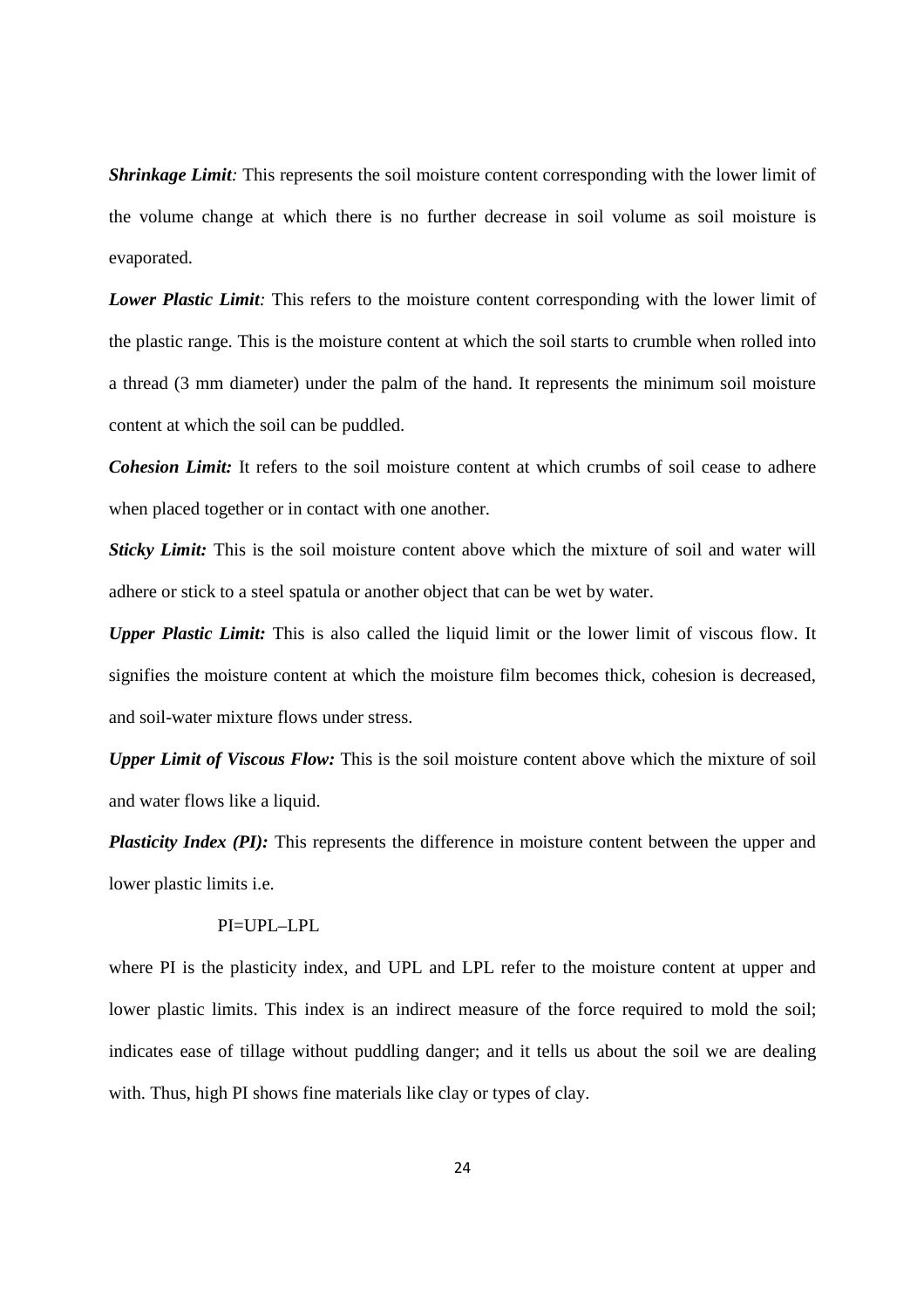# **Soil Air**

Soil is a three-phase, porous media, composed of solids, liquids, and gases.

**Soil air** can be defined as the air that fills the soil pore spaces not occupied by water.

That is the gaseous phase of the soil not occupied by solid or liquid.

# Soil Air Composition

| Air Composition |                | Atmosphere |        | Soil                      |  |
|-----------------|----------------|------------|--------|---------------------------|--|
|                 | Oxygen         |            | 21%    | $< 20\%$ (10.35 - 20.03)  |  |
|                 | Carbon Dioxide |            | 0.035% | $> 0.035\%$ (0.10 – 20.0) |  |
|                 | Nitrogen       |            | 78%    | 78%                       |  |
|                 | Argon          | 0.94       |        |                           |  |
|                 | Hydrogen       |            | 0.01   |                           |  |
|                 |                |            |        |                           |  |

# Gaseous Composition of Soil Air

# **Oxygen**

- Soil air is consistently lower in oxygen
- The oxygen content may be only slightly below 20% in the upper layers of a soil
- Wet soils typically have low oxygen contents.
- Once the supply of oxygen is virtually exhausted, the soil environment becomes anaerobic
- Drastic reductions in the oxygen content of soil air may occur following a heavy rain.

# **Carbon dioxide**

- Carbon dioxide typically increases in soil air.
- Carbon dioxide may become toxic to plants when it is as high as 10% in soil air.

# **Other Gases**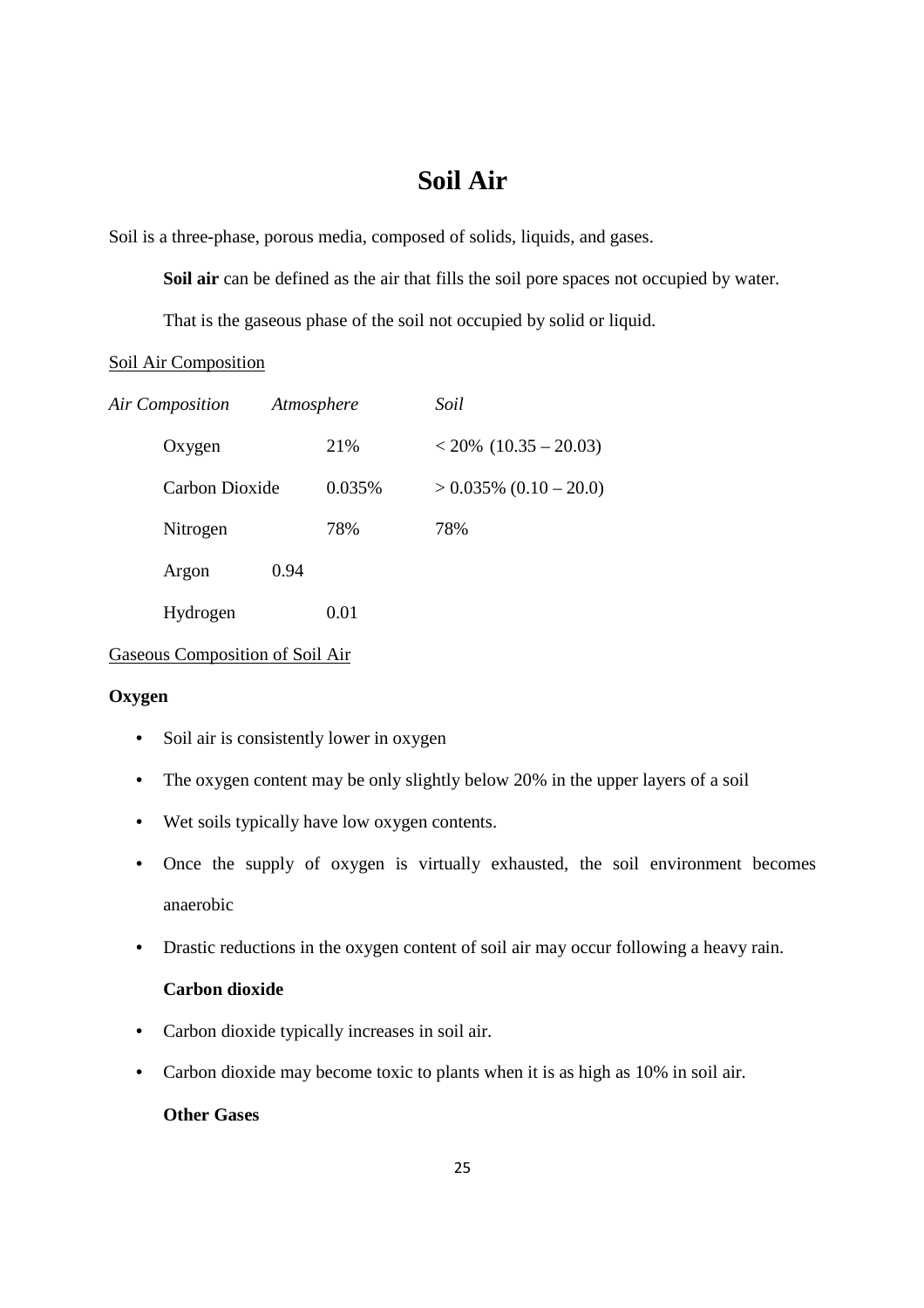- Soil air is usually higher in water vapour than in the atmosphere.
- Under waterlogged conditions, the concentrations of methane (CH<sub>4</sub>), and hydrogen sulphide  $(H_2S)$  are particularly higher in soil air.
- Ethylene  $(C_2H_4)$  gas, a product of anaerobic microbial metabolism is toxic to plant roots, even in very small concentrations.

# **Soil Aeration**

# **Definition**

 Soil aeration is the ability of soil to exchange gases with the atmosphere. This involves the rate of ventilation, composition of soil air, proportion of pore space filled with air, and redox reaction potential.

# Poor Soil Aeration

- 1. This refers to a condition in which the availability of oxygen in the root zone is insufficient to support optimal growth of most plants and aerobic microorganisms.
- 2. Poor aeration becomes a serious impediment to plant growth when more than 80 to 90% of the soil pore space is filled with water, leaving less than 10 to 20 % of the pore space filled with air.
- 3. The high soil water content not only leaves little pore space for air storage but, more important the water blocks the pathways by which gases could exchange with the atmosphere.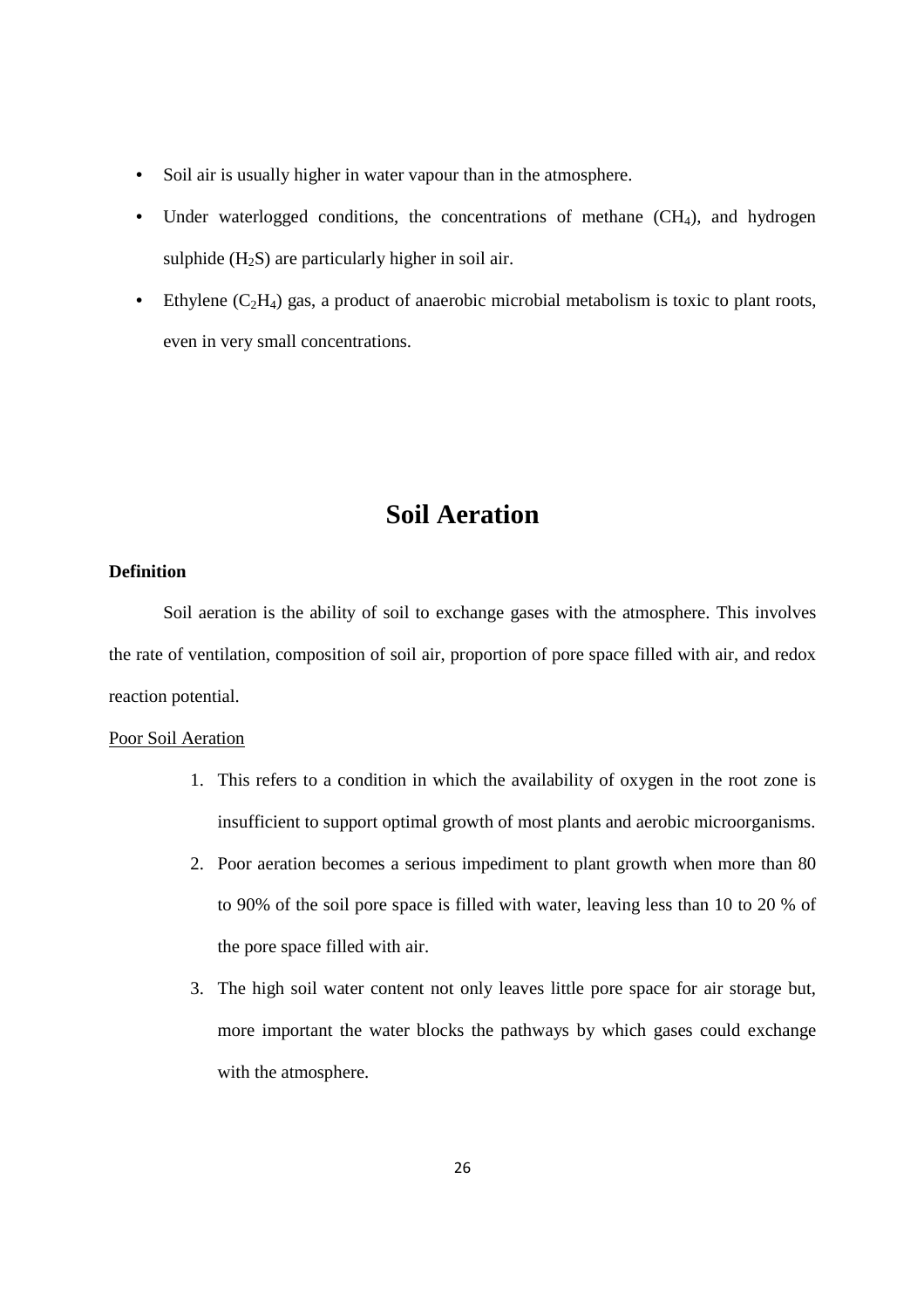# Water Saturated (Waterlogged) Conditions

- The soil is said to be *water saturated* or *waterlogged* when all or nearly all of the soil pores are filled with water. Such conditions occur naturally in wetlands.
- Plants adapted to grow in waterlogged soils are known as *hydrophytes* (water-loving plants), e.g., grasses and rice. Respiration is via hollow structures in their stems and roots known as *aerenchyma tissues.*
- When oxygen becomes depleted, soil conditions are said to be *anaerobic*. Methane, hydrogen sulphide, and ethylene are often evolved under these conditions.

# Adverse Effects of Suboptimal Aeration on Plants and Soils

- 1. Morphologic structure (e.g., Thin cell walls in root; Suppression of root hair formation)
- 2. Physiologic function (e.g., Decline in pH of plant sap; Reduction in transpiration rate)
- 3. Induced chemical/biochemical reactions (Denitrification; Manganese reduction; Iron reduction; Organic matter reduction)

# Factors Affecting Soil Aeration

- Drainage
- Texture
- Bulk density
- Aggregate stability
- Organic matter content
- Biopore formation
- Soil heterogeneity –(tillage)
- Seasonal differences
- **Vegetation**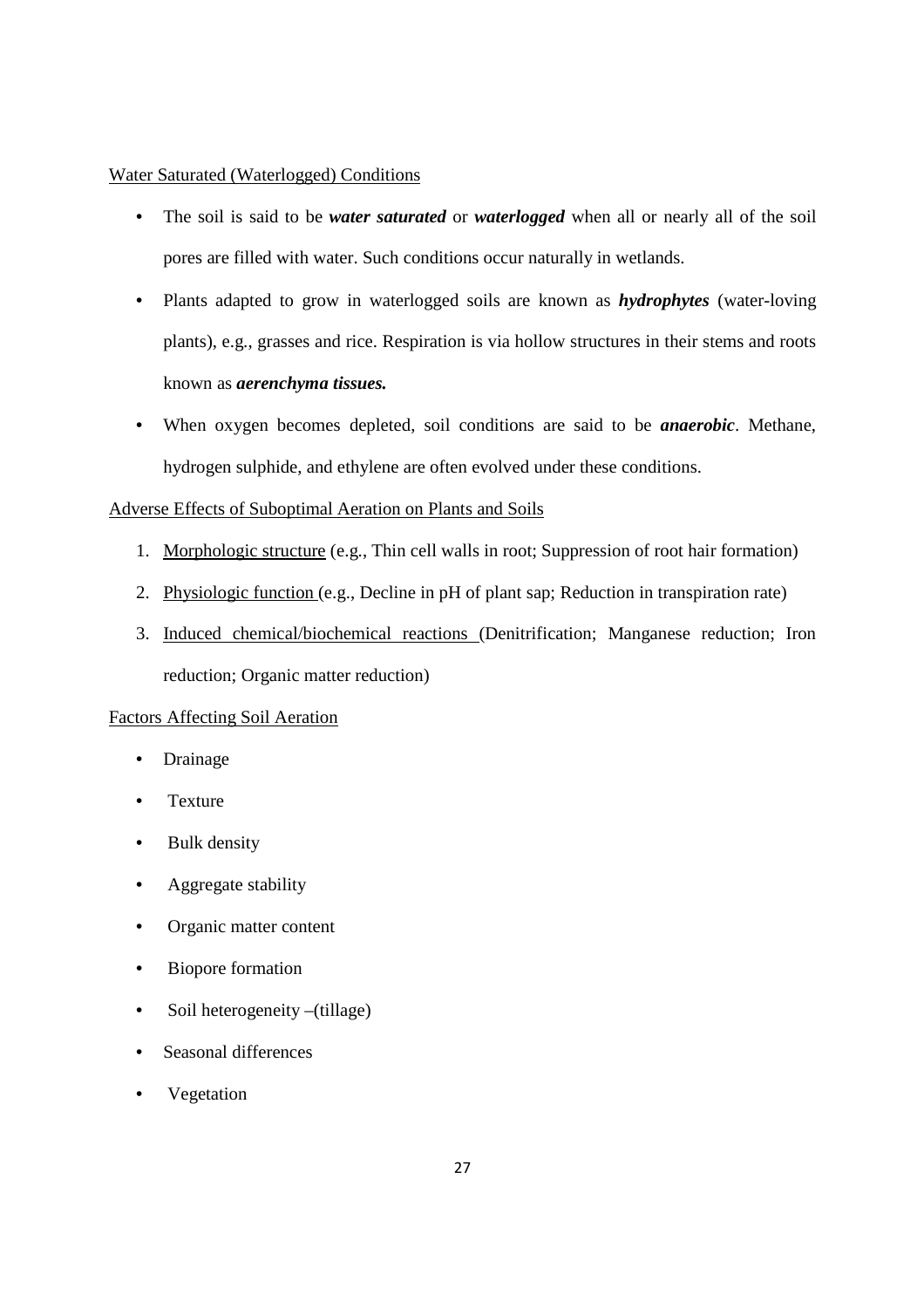#### Mechanisms for soil aeration

**Mass flow:** This mechanism is dependent upon overall pressure gradients and is thus affected by soil water content, wind, and changes in barometric pressure.

**Diffusion:** Gases moves in the direction determined by its partial pressure. Consequently, the higher concentration of oxygen in the atmosphere will result in a net movement of this particular gas into the soil. Carbon dioxide and water vapour normally move in the opposite direction, since the partial pressure of these two gases are generally higher in the soil air than in the atmosphere.

#### Soil Temperature and thermal properties

Soil temperature affects :

- Soil
	- physical,
	- biological and
	- chemical processes occurring in the soil
- Growing plants

## Soil Processes Affected by Variation in Soil Temperature

In cold soil, rate of chemical and biological reactions are slow.

 b. Microbial activities are slowed down at low temperatures, which bring biological decomposition to near standstill.

c. Absorption and transport of water and nutrients ions by higher plants are inhibited by low temperatures.

- d. Plants and microbial processes are also inhibited by too high temperature.
- e. Seed germination is most sensitive to soil temperature.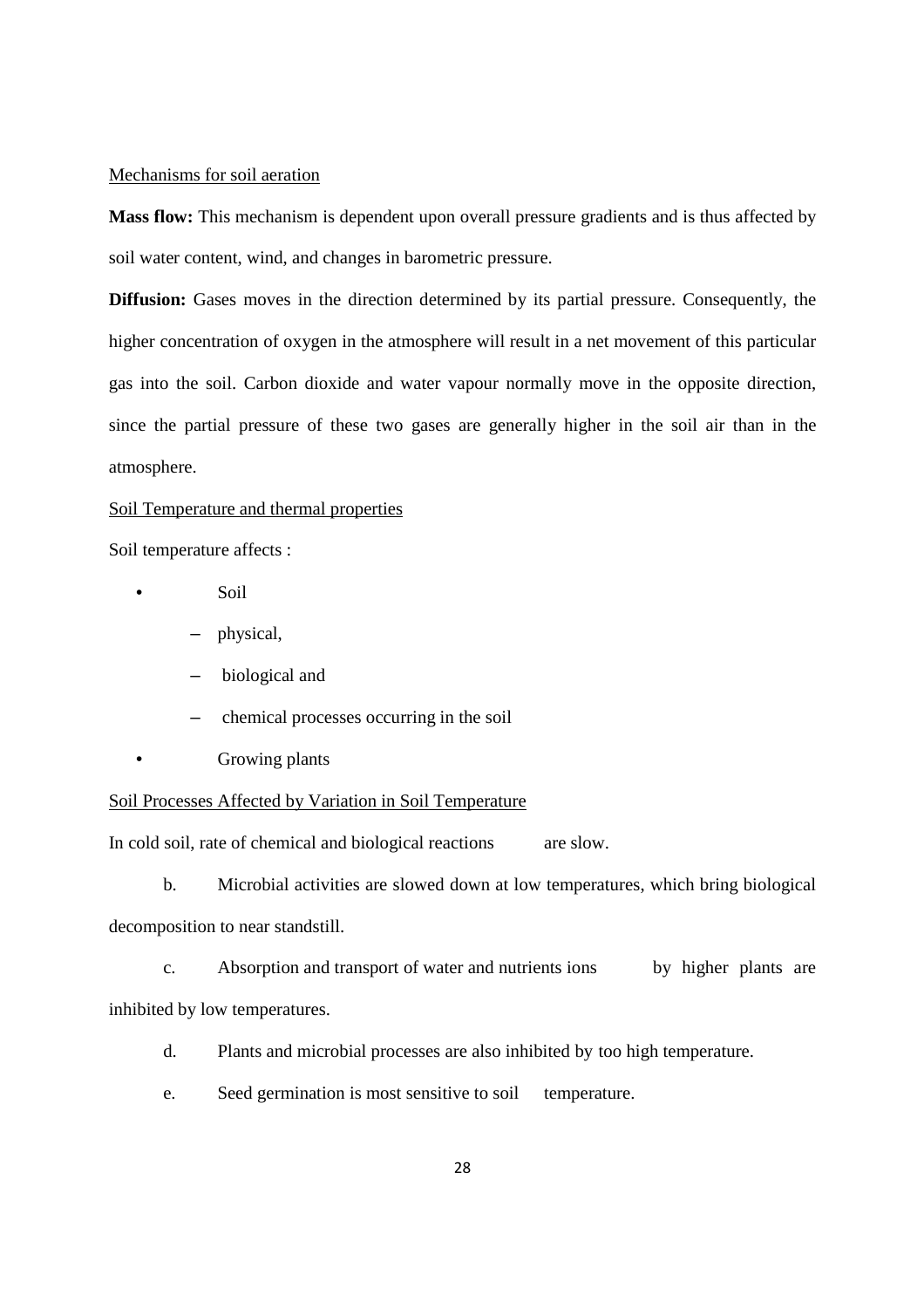# Solar Radiation

The primary source of energy to heat soils is the solar radiation from the sun.

Factors influencing the amount of solar radiation

- **Albedo** This is the fraction of incident radiation that is reflected by the land surface.
- **Aspect** The angle at which the sun's rays strike the soil
- **Rain/Irrigation water –** affect the soil temperature.
- **Soil Cover** depends on whether the soil is bare, or is covered with vegetation or mulch.

# Soil Thermal Properties

• Specific heat (heat capacity) **:** This is the amount of energy required to raise the temperature of a substance by  $1^{\circ}C$ .

Unit -  $\text{(cal/g)}$  or joules per gram  $\text{(J/g)}$ 

- Thermal Conductivity: The amount of heat transferred through a unit cross-sectional area of unit thickness in unit time and unit temperature gradient.
- Thermal Diffusivity: Temperature change that takes place in a portion of a given soil as heat flows into it from adjacent layer.

# Mode of Heat Transfer

- Conduction Flow of heat through matter unaccompanied by any motion
- Convection The transfer of heat by moving matter.
- Radiation The transfer of heat through vacuum / space

# Modification of soil thermal regime

- Mulch
- Tillage
- Irrigation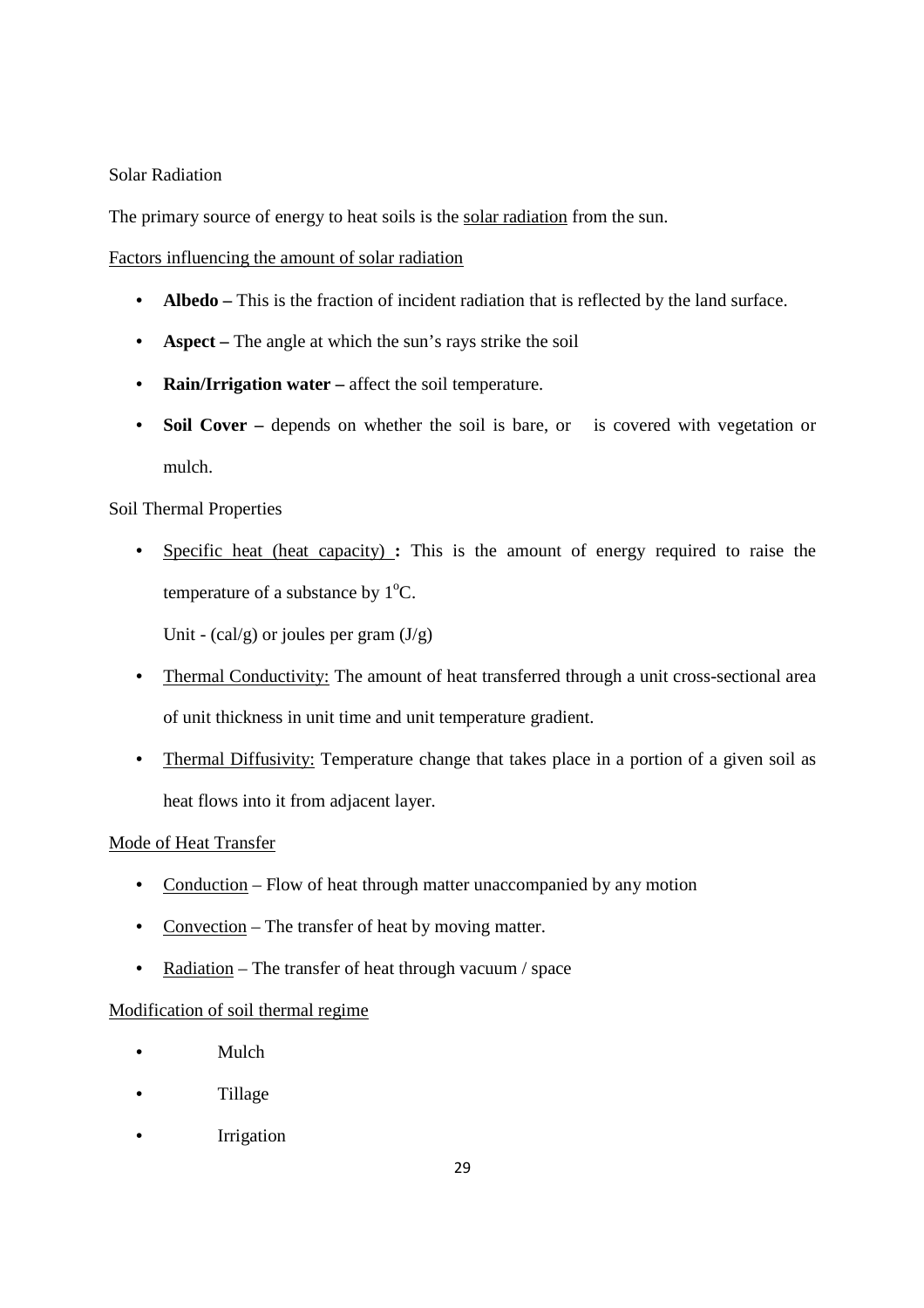- Drainage
- Weed control
- Plants/trees.

Most of the methods are aimed at modifying the surface intake / loss of heat.

# Calculating the Specific Heat of Moist Soils

$$
c_{\text{moist soil}} = \frac{c_1 m_1 + c_2 m_2}{m_1 + m_2}
$$

where  $c_1$  and  $c_2$  are specific heat of the two substances and  $m_1$  and  $m_2$  are mass of the substances.

specific heat:

Water  $=$  1.0 cal/g

dry mineral soil =  $0.2 \text{ cal/g}$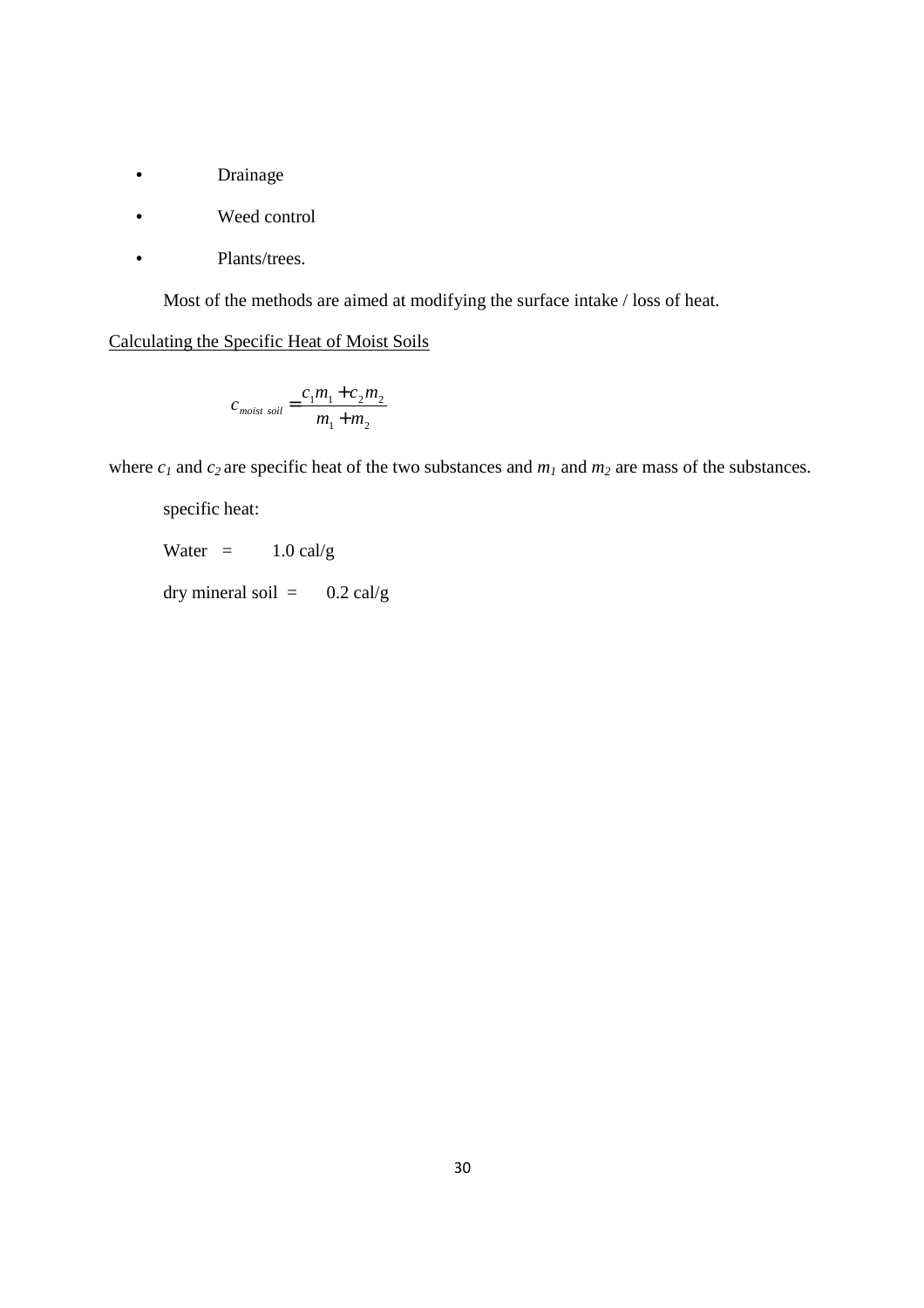# **SOIL WATER**

#### **Properties of Water Which Are Relevant to its Behavior in Porous Media**

Water is the most common of all liquids, and it is indispensable for life. It accounts for 60-95%of the material in all organisms and it is a means of transporting nutrients dissolved or suspended in it to all parts of plants and other biological and porous bodies like soil. Water is thus a solvent to make solutions or suspension.

*In a solution***,** a chemical species (the solute) breaks up into its molecules or into portions of its molecules when it is added to a pure liquid (the solvent) and the result is a homogenous solution in which it is impossible to detect the physical presence of the solute**.** *In a suspension*, one substance made up of the very small particles is present in a pure liquid, but the particles are a size that makes them physically distinguishable from the liquid. As the size of the particles in a suspension is reduced, we reach a state referred to as *the colloidal state*, which is half way between the true solution and a true suspension.

 Water is a very unusual liquid with unique physical properties that depend on the fact that its molecules form strong bonds with one another, so that they exit in partially ordered state that has certain crystalline properties. As a chemical, it is a compound of great stability, a remarkable solvent and a powerful source of chemical energy. The concepts, which explain the physical properties of water, apply to other liquids as well as gases, necessitating the use of the word "fluid" when gases and liquid are being discussed.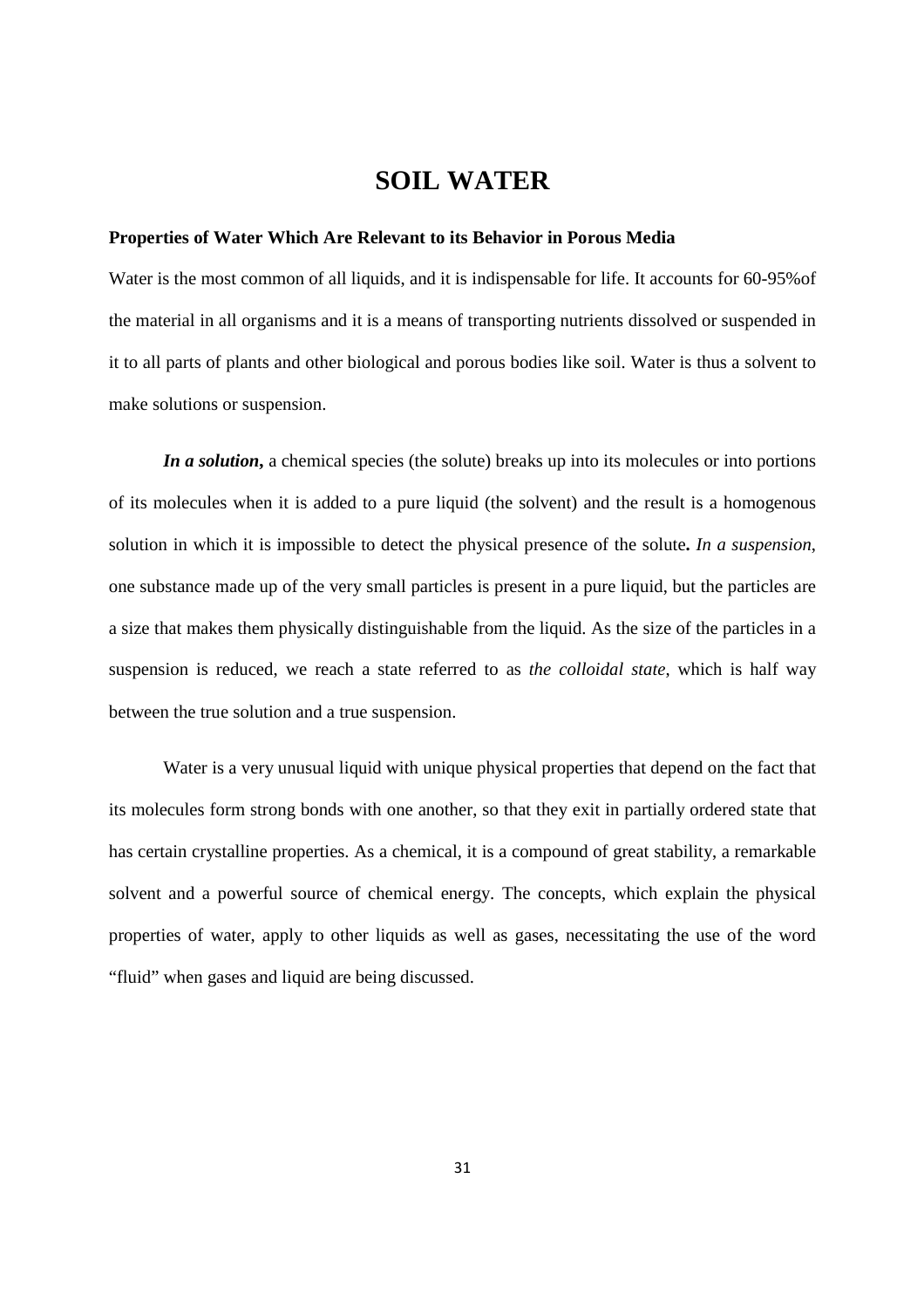# *Pressure*

A liquid is characterized by its having a definite volume but no definite shape. A given quantity of liquid will always at the same temperature fill a specific container to the same level. Some physical properties of water are:

Density

| Liquid          | 0.998 g cm <sup>-3</sup> or 1000 kg m <sup>-3</sup>                                                                 |
|-----------------|---------------------------------------------------------------------------------------------------------------------|
| Solid           | $0.910 \text{ g cm}^{-3}$                                                                                           |
| Vapor           | $1.73 \times 10^{-5}$ g cm <sup>-3</sup>                                                                            |
| Surface tension | $73 \times 10^{-3}$ N m <sup>-1</sup>                                                                               |
| Viscosity       | $100 \times 10^{-5}$ kg m <sup>-1</sup> s <sup>-1</sup> or $1.00 \times 10^{-2}$ g cm <sup>-1</sup> s <sup>-1</sup> |

The derived units of density are kg m-3 and it is more convenient to work with relative density (specific gravity), which is defined as a density of the liquid divided by the density of pure water at  $4^{\circ}$ C.

*Ask the student to distinguish solution, suspension, colloid, fluid, liquid and relative density* 

*e.g. Density of benzene is 879 kg m-3, what is its relative density?* 

 *879/1000 =0.879*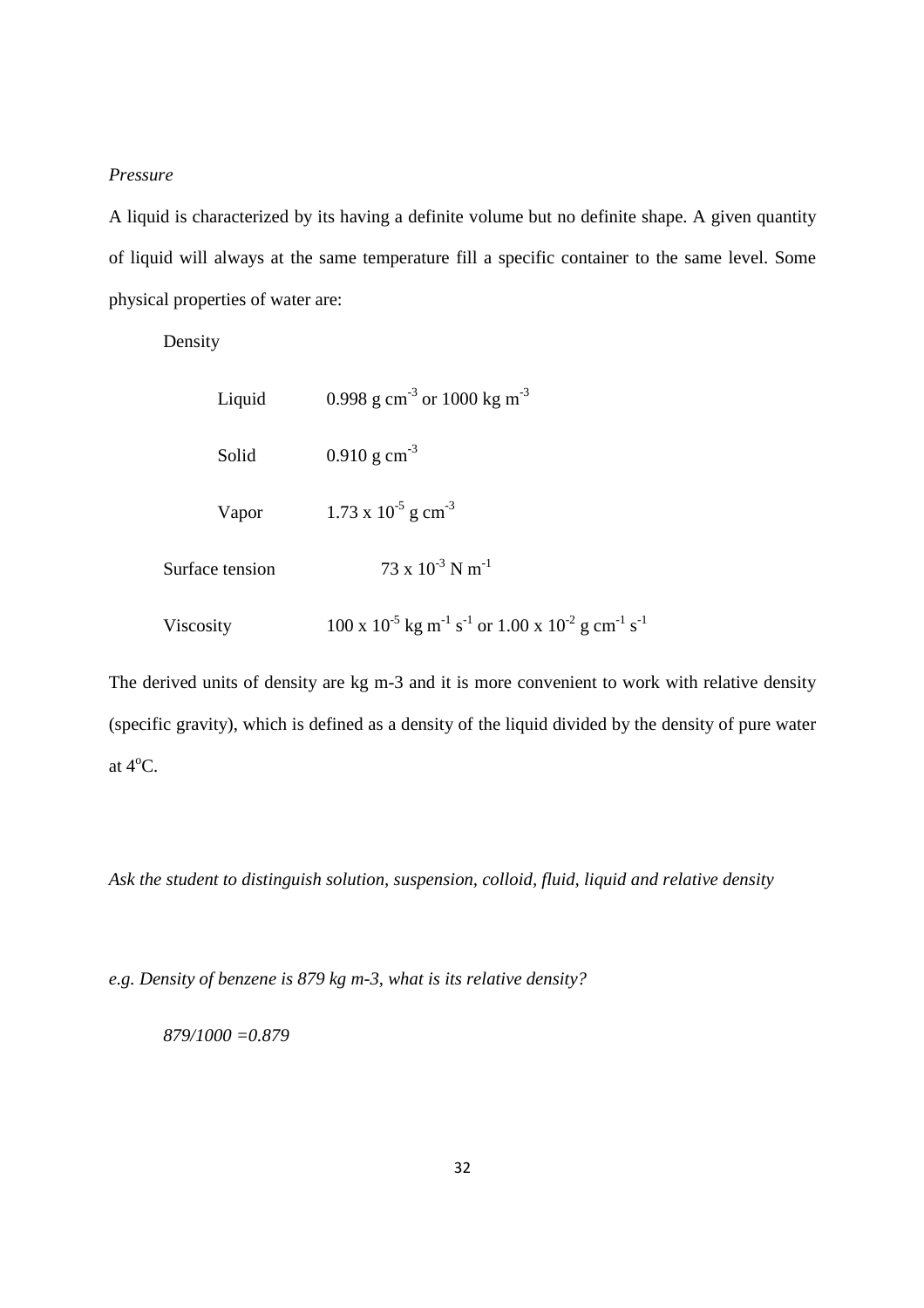

Consider the small disk of area A placed in a liquid. The liquid exerts a force F on both sides of the disk and this force is independent of the orientation of the disk and acts perpendicular to the surface of the disk. The pressure occupied by the disk is defined as

$$
p = F/A.
$$

The disk must be small enough so that the pressure does not vary appreciably over its surface. The dimensions of pressure are:

Pressure = Force/Area = Force x Distance/Area x Distance = Energy/Volume

This shows that pressure is alternatively an energy density.

*Note the approach in deriving formulae which is also a way of proving formulae*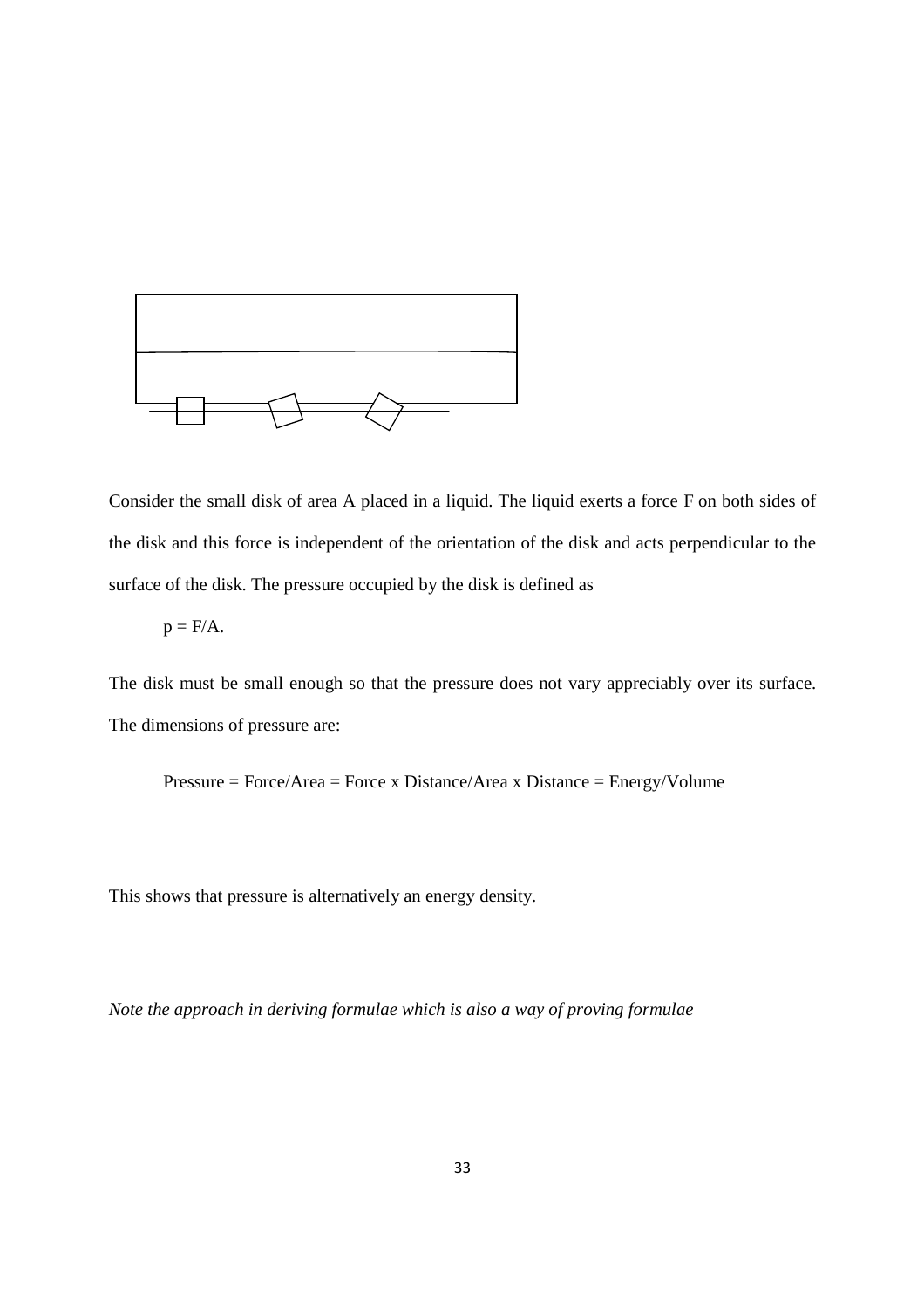The pressure in a liquid depends on the depth at which we measure it.



Consider the tank of water above at depth  $h_1$  and at depth  $h_2$ . Imagine a cylindrical column of liquid above this point reaching the surface. All the rest of the liquid exerts pressure normally over the surface of the cylindrical column, and the atmosphere on the top of the column with a pressure referred to as atmospheric pressure. All the forces resulting from the horizontal pressure cancel out and we are concerned with only the vertical forces. If the cross-sectional area of the cylinder is A, then the pressure p in the liquid at the depth h exerts on the cylinder an upward force pA, while the atmosphere exerts a downward force on the top of the cylinder of amount  $p_0A$ . The resultant upward force is  $(p-p_0)A$  and this force must exactly balance the weight of liquid in the cylinder since the whole liquid is at rest. The volume of the cylinder is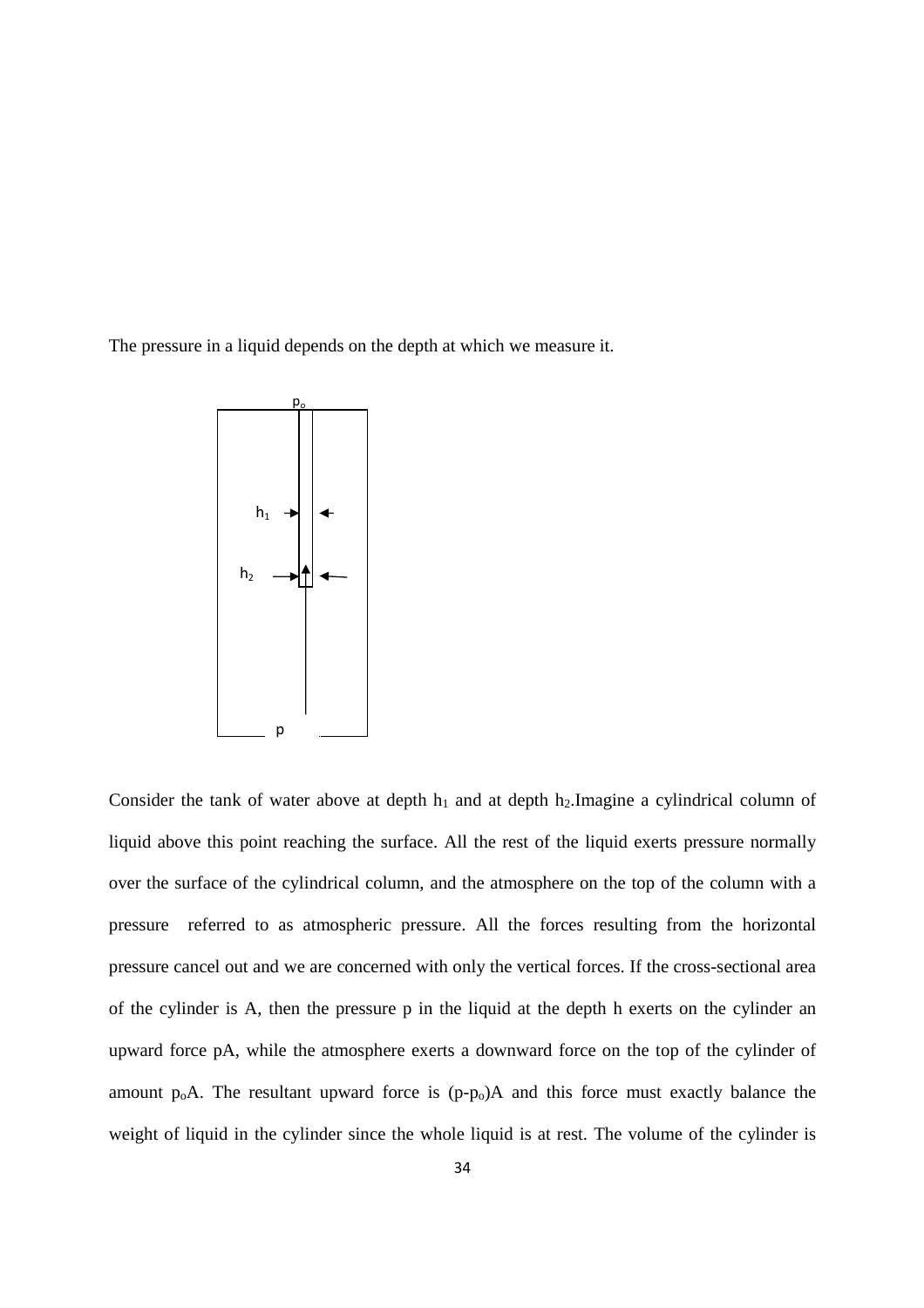hA, the mass of the liquid in the cylinder is phA, and therefore the weight of this mass of a liquid is ρghA (*note: weight = mg*)

Since upward force = downward force

$$
(p-po)A = \rho ghA
$$

This is a fundamental hydrostatic equation

 $(p-p<sub>o</sub>) = \rho gh$ 

A common device for measuring pressure in liquids or gases is the manometer

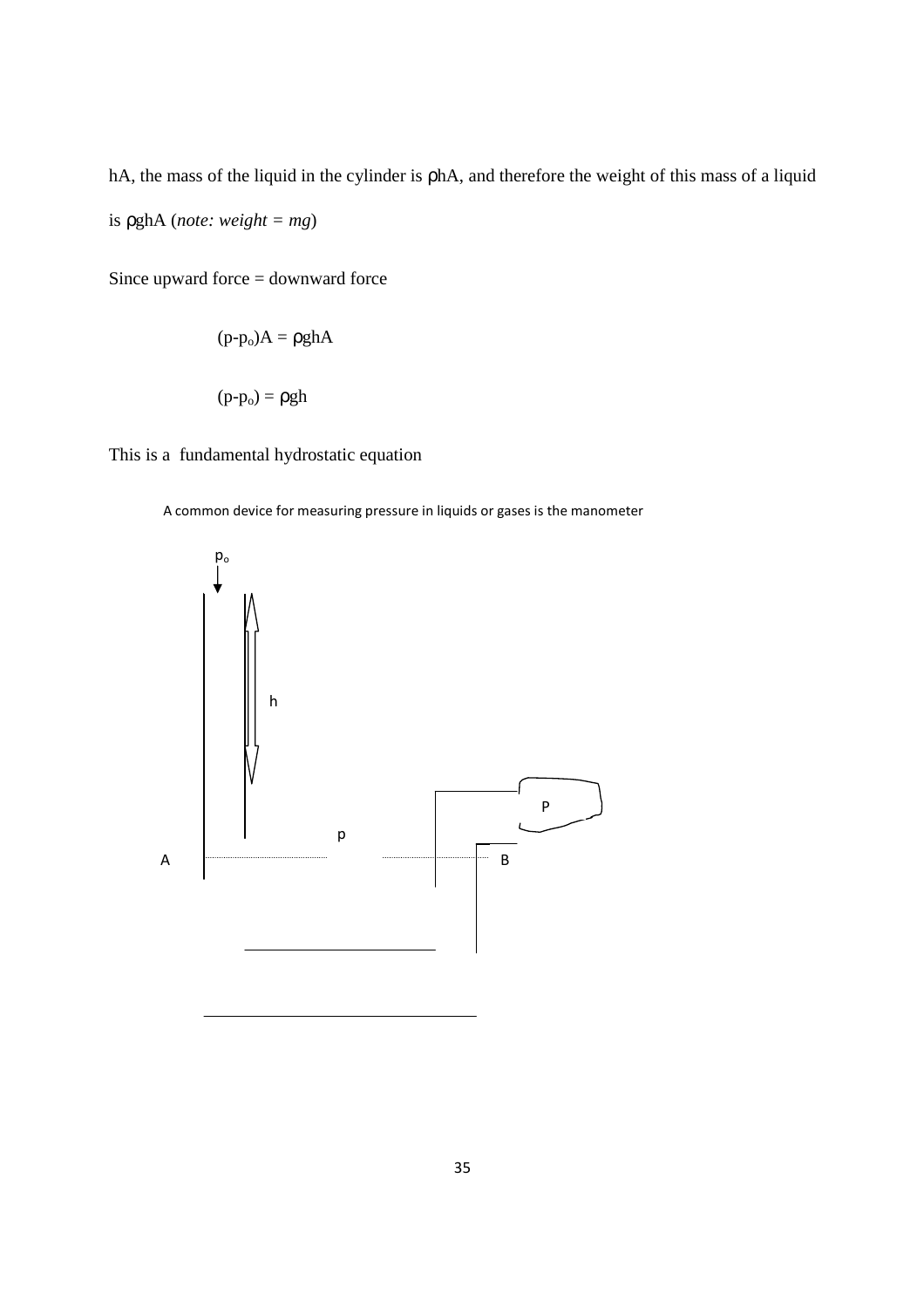It consists essentially of a U-shaped tube containing a liquid (usually mercury or water), one arm of which is open to the atmosphere, the other being connected to the vessel whose pressure we wish to measure. If the manometer shows the liquid in open arm at a height h above that in the closed arm, the pressure in the open arm at A is equal to that of the closed arm at B. Considering the open arm, we get

 $P - p_0 = \rho g h$  and the height h gives a direct measure of the gage pressure. It is customary to pressure in terms of manometric height, h, using the known values of ρ and g. ρ for mercury is 13600 kg m<sup>-3</sup>, g = 9.8 m s<sup>-2</sup>,  $\rho$ g = 1.33 x 10<sup>5</sup> N m<sup>-3</sup>. Standard atmospheric pressure, 1 atm = 760 torr = 1.01 x 10<sup>5</sup> N m<sup>-2</sup> or 10<sup>5</sup> N m<sup>-2</sup>.

# **Soil Water Content and Potential**

Quantity of water in soil is expressed by gravimetric or volumetric water content. However, water can also be characterized by describing its free energy per unit mass, which is termed potential. The tenacity with which water is held in soil solid is characterized by matric or pressure potential. When volumetric water content and matric potential are plotted graphically, the relationship is termed *Soil Moisture Characteristic Curve*.

When all soil pores are filled with water, the soil is at its maximum retentive capacity called saturation. In the field, the lowest wetness you can observe is called air-dryness and in the laboratory it is called oven-dry condition.

$$
w = M_w / M_s
$$

$$
\theta = V_w / V_t = V_w / (V_s + V_w +
$$

 $\theta = w(\rho_b/\rho_w) = w\Gamma_b$ 

36

 $V_a$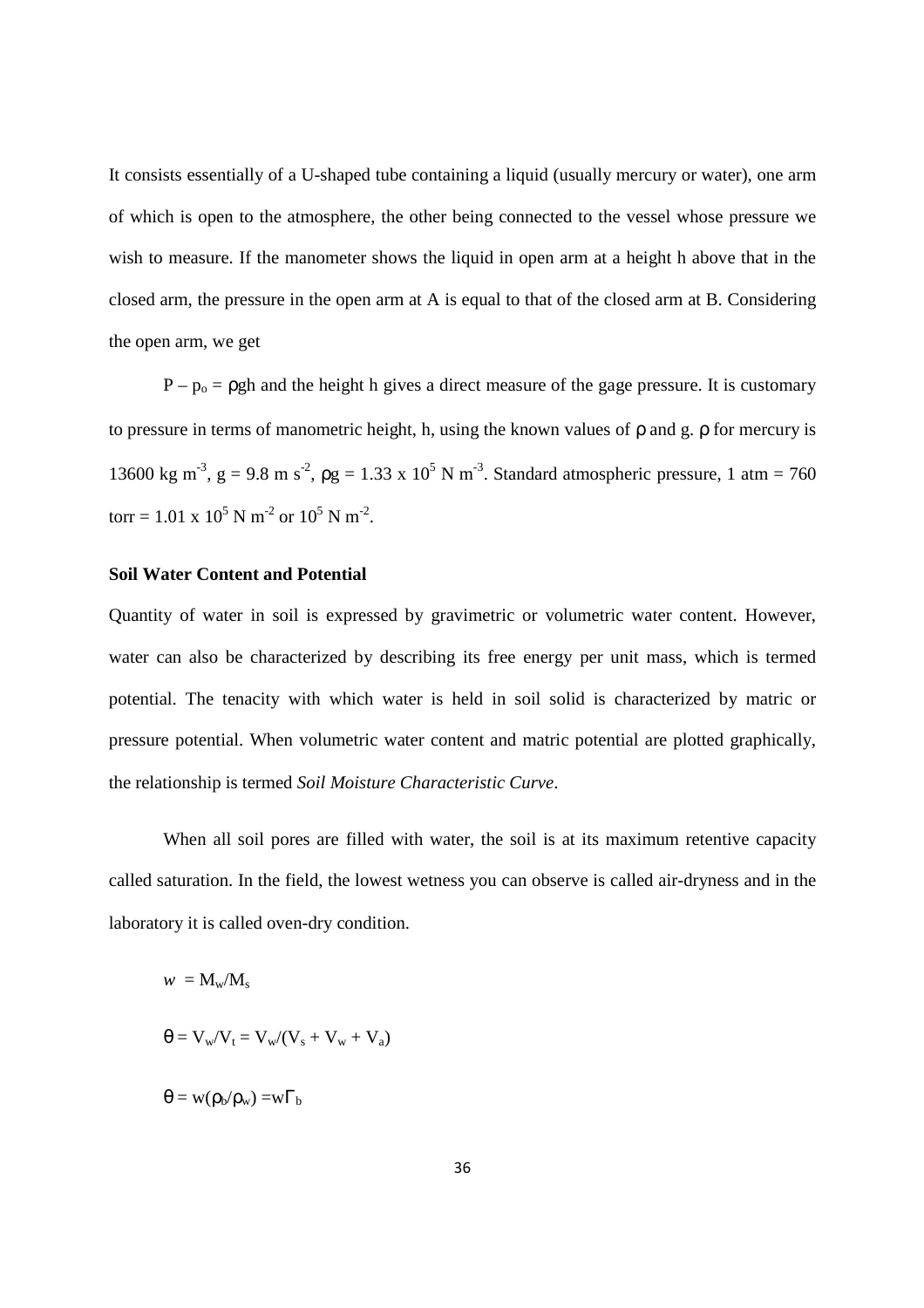where  $\Gamma$  (capital letter of gamma) is the bulk specific gravity of the soil. The conversion of w to  $\theta$  is easily done in son-swelling soil where soil bulk density does not change with wetness.

 Application of soil water by irrigation or rainfall is reported as the depth of water if it were accumulated in a layer. This indicates the equivalent depth,  $d_w$ , soil water would have if it were ponded over the surface

$$
\mathrm{d}_{\mathrm{w}}\!=\!\theta\mathrm{d}_{\mathrm{t}}\!=\mathrm{w}\Gamma_{\mathrm{b}}\mathrm{d}_{\mathrm{t}}
$$

 $d_t$  is depth of soil per unit area

Usually dw is given in mm, as rainfall and evaporation

To obtain the volume of water applied to a given area would require multiplication of the depth by the area, measured in the same length units.

# **Measurement of Soil Water Content**

The gravimetric water content, w, of a sample of moist soil is measured by weighing the moist soil sample, drying it to remove water, and reweighing it. The customary method of drying is to place the sample in an oven at  $105^{\circ}$ C for 24 h.

Calculate *w* given the following:

Mass of can + moist soil 180 g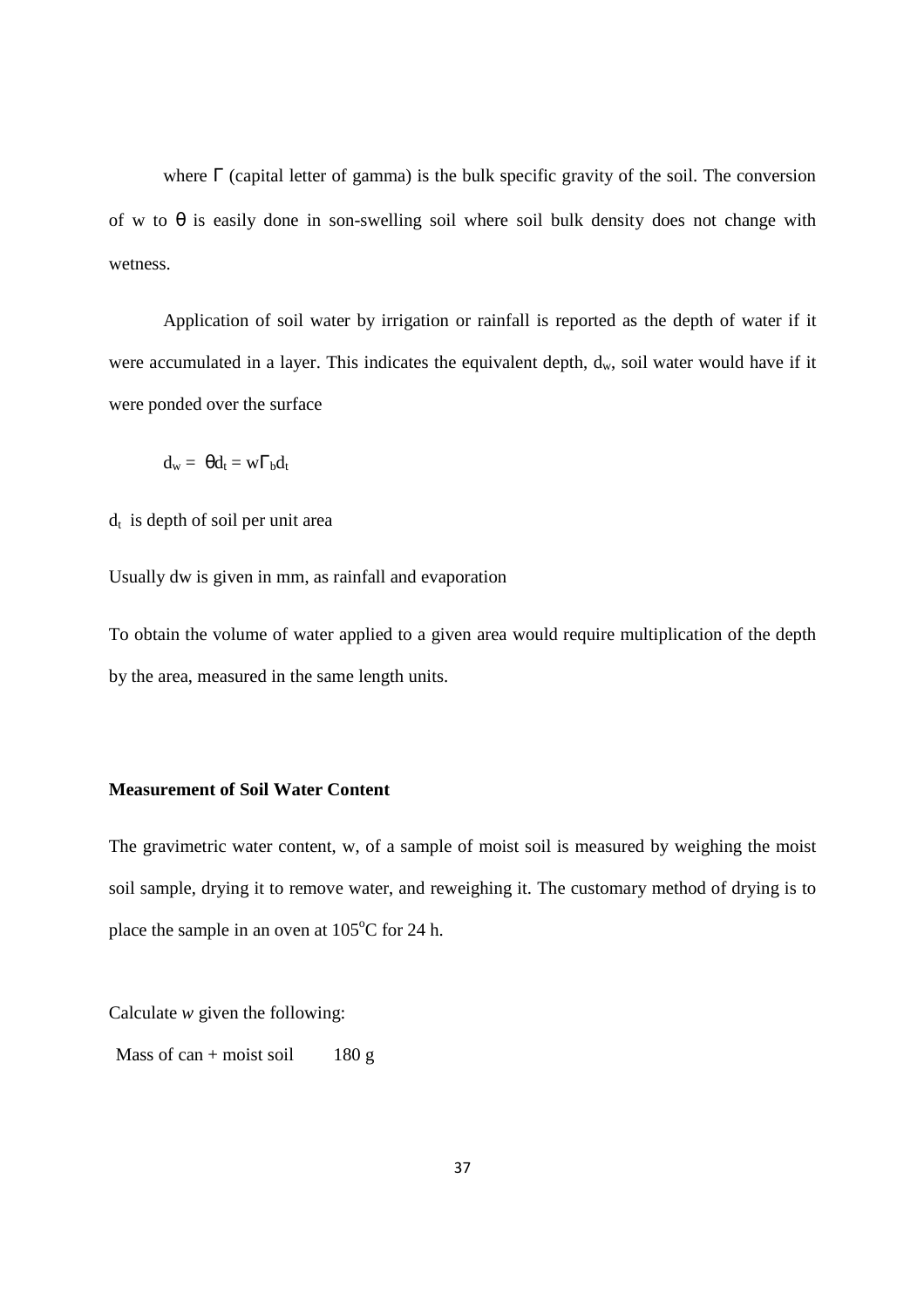Mass of can + dry soil 153 g

Mass of empty can 35 g

 $w =$  mass of water/mass of dry soil =180-153/153- 0.22881 35 4 229 g/kg

A problem with the gravimetric method is that it is often assumed that the oven dries the soil at the control temperature when in reality the temperature varies from the desired temperature. A solution to this is to measure oven temperature regularly with a thermometer after setting the control.

# **Estimation of volumetric water content**

This is done as indicated above, if the bulk density is known. Determination of bulk density and volumetric water content in gravelly or stony soil is accompanied by low precision because of the heterogeneity or variability that occurs from point to point. A relationship which takes into account the stone or gravel content is as follows:

$$
\theta = (w\rho_b/\rho_w)/(1 + M_{\text{stone}}/M_{\text{fines}})
$$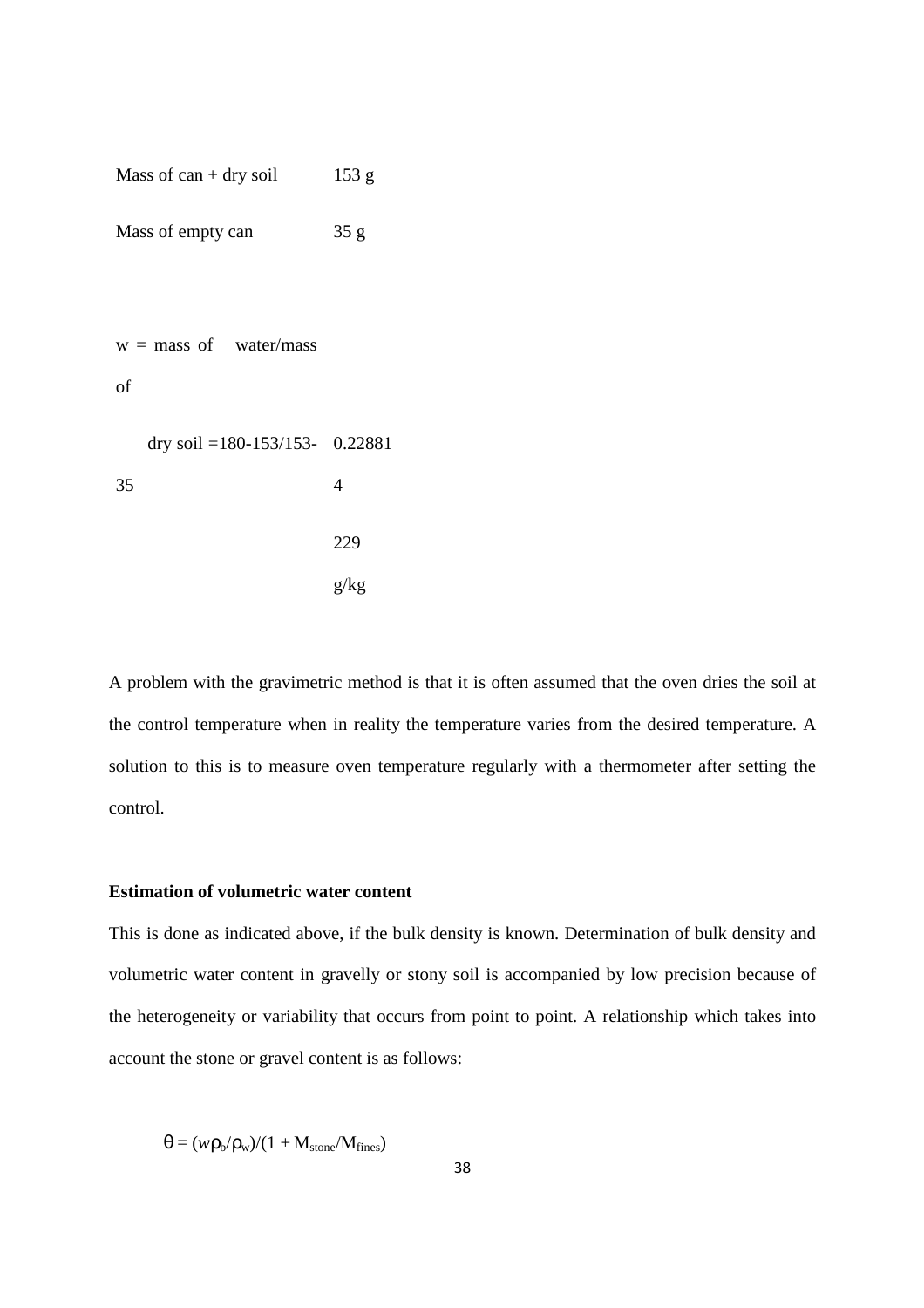$p_b$  = bulk density of bulk soil  $M<sub>stone</sub> = Dry mass of stones$  $M<sub>lines</sub> = Dry mass of fines$ 

Conventional cylindrical tube samplers may be used in some gravelly and stony soils. However, as the amount of stones increases, the utility of such sampling devices diminishes. In these kinds of soils, it is important to determine the volume sampled each time a water content determination is to be made. When large rocks and stones interfere seriously, one useful method involves sampling with a spade or shovel and determining the volume of the hole which is dug. The volume may be measured by placing a rubber or plastic membrane in the hole and filling it with water from a container filled to a known volume.

#### INDIRECT METHODS OF SOIL WATER CONTENT DETERMINATION

Indirect methods involve measurement of some property of the soil that is affected by soil water content or measurement of a property of some object placed in the soil. Indirect methods reduce labor and time required during direct methods of measurement. Furthermore, direct methods often involve destructive sampling, in which case, an experimental plot may be highly disturbed by frequent sampling. Also, point to point variations on plots may be misconstrue as temporal variation in direct methods.

# Electrical resistance method

Materials such porous moisture absorbers vary in their electrical and thermal conductivity and electrical capacitance with water content. Thus, electrical resistance of porous blocks such as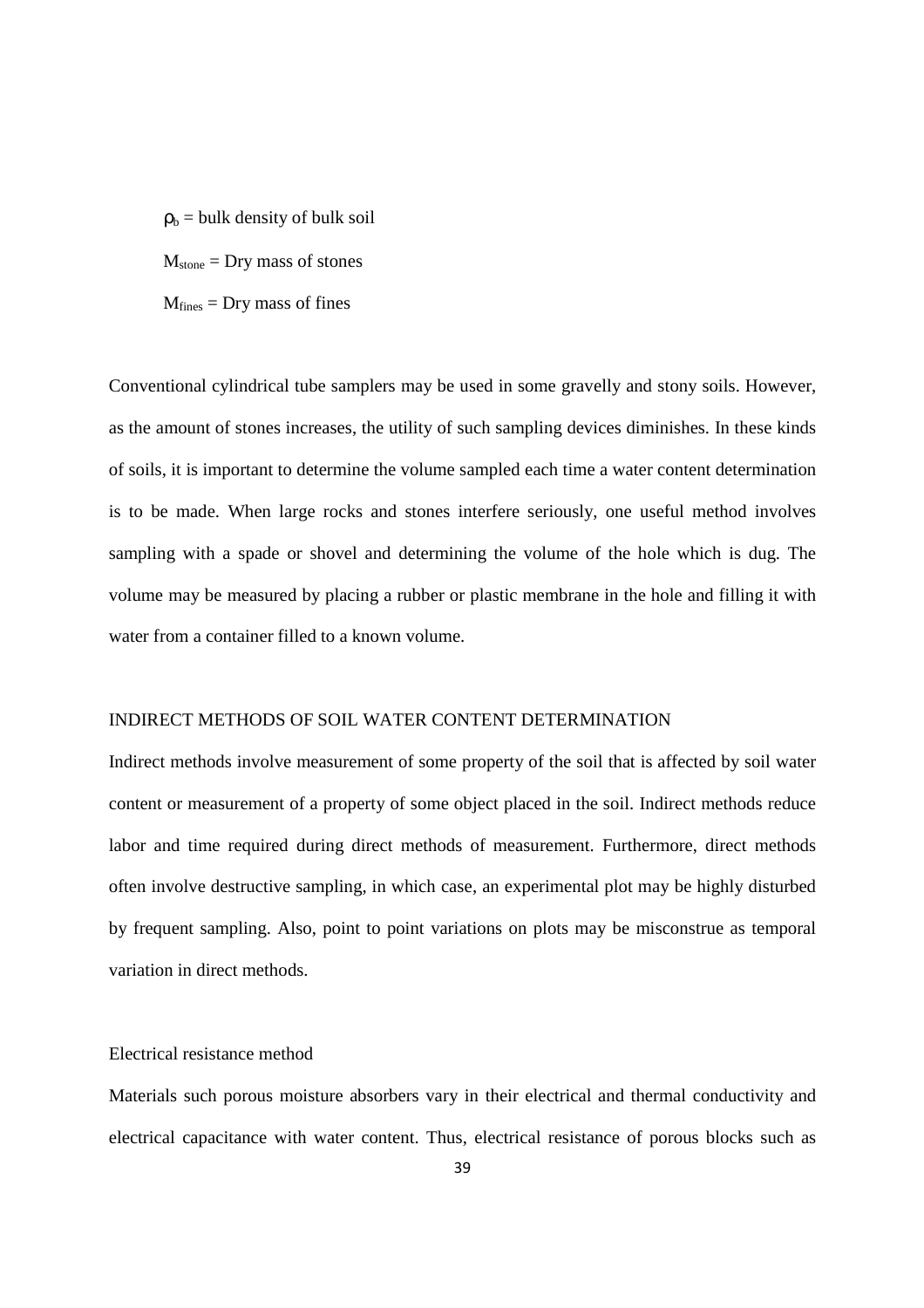gypsum (plaster of Paris) blocks or fiber glass placed in soil equilibrate with soil water suction or tension. A calibration of this electrical resistance with soil water suction is used to describe soil wetness. The gypsum blocks are connected to a resistance meter using suitable electrodes.

#### Diagram

## *Neutron scattering or attenuation*

An equipment called Neutron moisture meter is used to measure soil moisture in the field. It has a (i) a probe and (ii) a scaler or rate meter. When the probe is inserted into soil through an access tube, fast neutrons are emitted from it into the soil from the equipment but these are slowed down as they collide with hydrogen nuclei, which are mainly found as components of soil water. The neutrons that have been slowed down are said to be thermalized. The probe is also equipped with a detector of slow neutrons which counts the neutrons, sending pulses over a measured time interval to the scaler or rate meter.

An empirical equation for water content in terms of count ratio, used over the range of water contents of interest is:

# $\theta = a + bf$

where f is the count rate ratio,  $VI<sub>std</sub>$ . The parameter, "a" depends in part upon the bulk density while the parameter "b" depends upon the presence of substances in the soil such as structural water (i.e., water derived from components of the mineral lattice itself as opposed to adsorbed water which is water that is attached to the mineral lattice but is not a structural component of the lattice), and chemical materials.

#### Diagram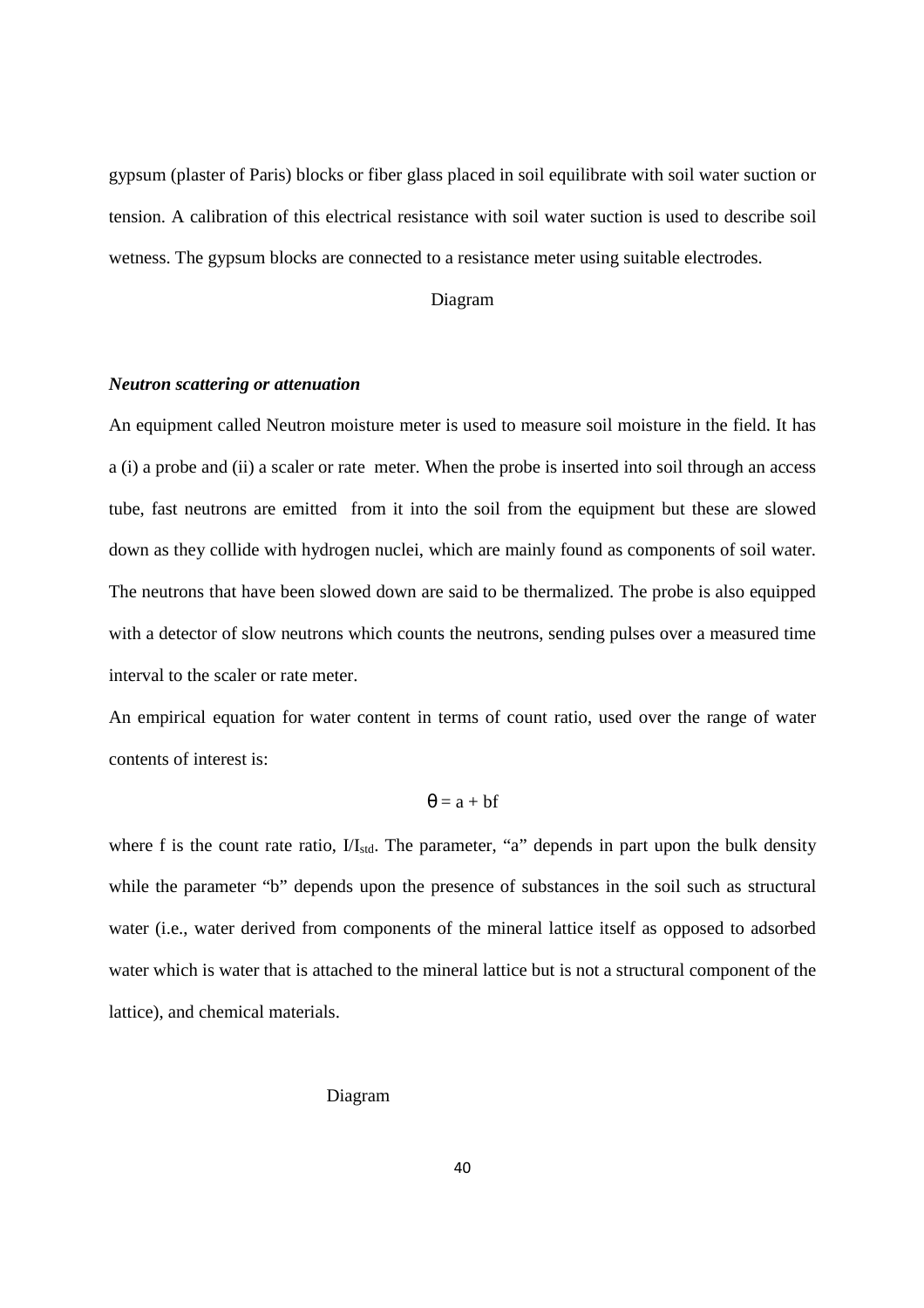#### *Gamma ray Attenuation or Absorption*

In this method, a narrow beam of gamma radiation is sent through a soil sample of known thickness and is collected beyond its exit from the sample by a detector.

## Diagram

The gamma-ray scanner for measuring soil moisture generally consists of a source of radioactive Cesium  $137$ Cs and a detector. The gamma ray equation may be written as

$$
n(L) = n_0 exp(-v_m \rho_b L - v_w \rho_w \theta_v L)
$$

where  $n(L)$  is the number of counts of gamma radiation per unit time recorded at the detector,  $n_0$ is the background count rate when soil is removed,  $v_m$  is soil mineral gamma ray absorption coefficient, L is the thickness of the soil sample.

The gamma ray absorption method is used mostly in the laboratory where the dimensions and density of the soil sample as well as ambient temperature can be precisely controlled. Since the absorption of radiation is dependent upon the entire mass intervening between the source and detectors, the readings can only be related uniquely to changing soil moisture if soil bulk density is constant or if change is monitored simultaneously.

## *Time Domain Reflectometry*

Time Domain Reflectometry (TDR) is a recent method by which volumetric water content is estimated directly. The method consists of the permittivity or dielectric number,  $\epsilon$ , of the soil and the subsequent calibration of this property with the volumetric water content. Measurement of dielectic number consists of placing a prong with two arms (usually about 30 cm long or less) forming two parallel waveguides into the soil and sending a step pulse of electromagnetic radiation along the guides. This pulse is reflected at the end of the prong and returned to the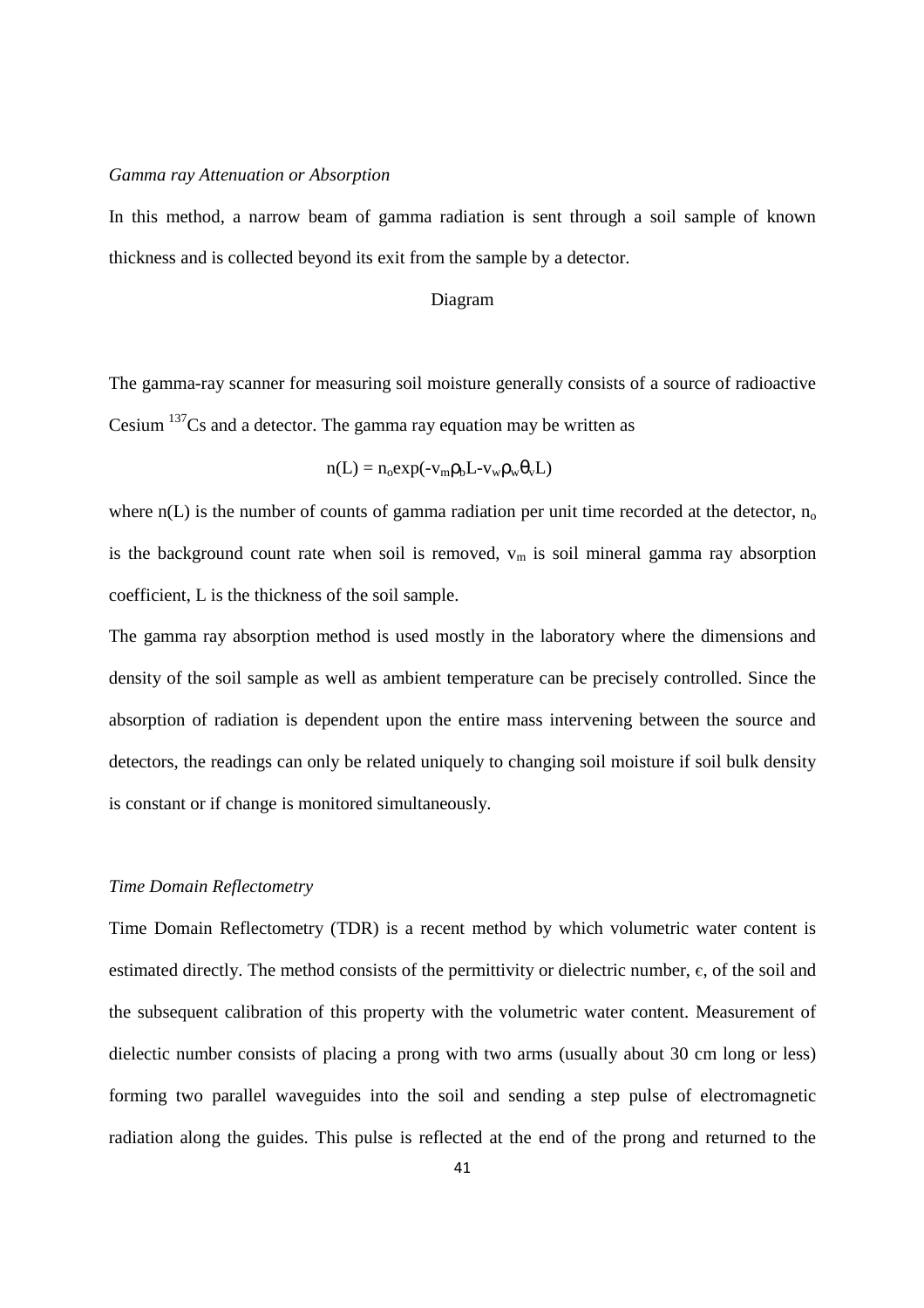source, where its travel time and velocity can be estimated with oscilloscope (instrument that shows variation in electrical current of a wavy line on the screen of a cathode ray tube). The permittivity or dielectric number of the soil between the waveguides causes the velocity of pulse to deviate in a known manner from the velocity of light in vacuum. Hence the permittivity can be estimated from the travel time, and the water content can be calculated by a regression equation from the permittivity.

## Capillary and Soil Water

The movement of water up a wick typifies the phenomenon of capillarity. Two forces cause capillarity (i) the attraction of water for the solid (adhesion or adsorption) and (2) the surface tension of water which is due largely to the attraction of water molecules for each other (cohesion).

The height of rise in a capillary tube is also inversely proportional to the tube radius. Capillary rise is also inversely proportional to the density of the liquid, and is directly proportional to the liquid's surface tension and the degree of its adhesive attraction to the soil surface. Considering water at a given temperature of 20oC, we can have a simple capillary equation to calculate the height of rise h:

# $h = 0.15/r$

## where both h and r are expressed in cm

 Capillary forces are at work in all moist soils. However, the rate of movement and rise in height are less than one would expect because soil pores are not straight and there can be air entrapment slowing down water movement. In fine textured soils, capillary rise is high but rate of flow is slow because of frictional forces in tiny pores. In coarse-textured (sandy) soils, pores are large presenting little resistance to capillary rise but limiting the rise in capillary water.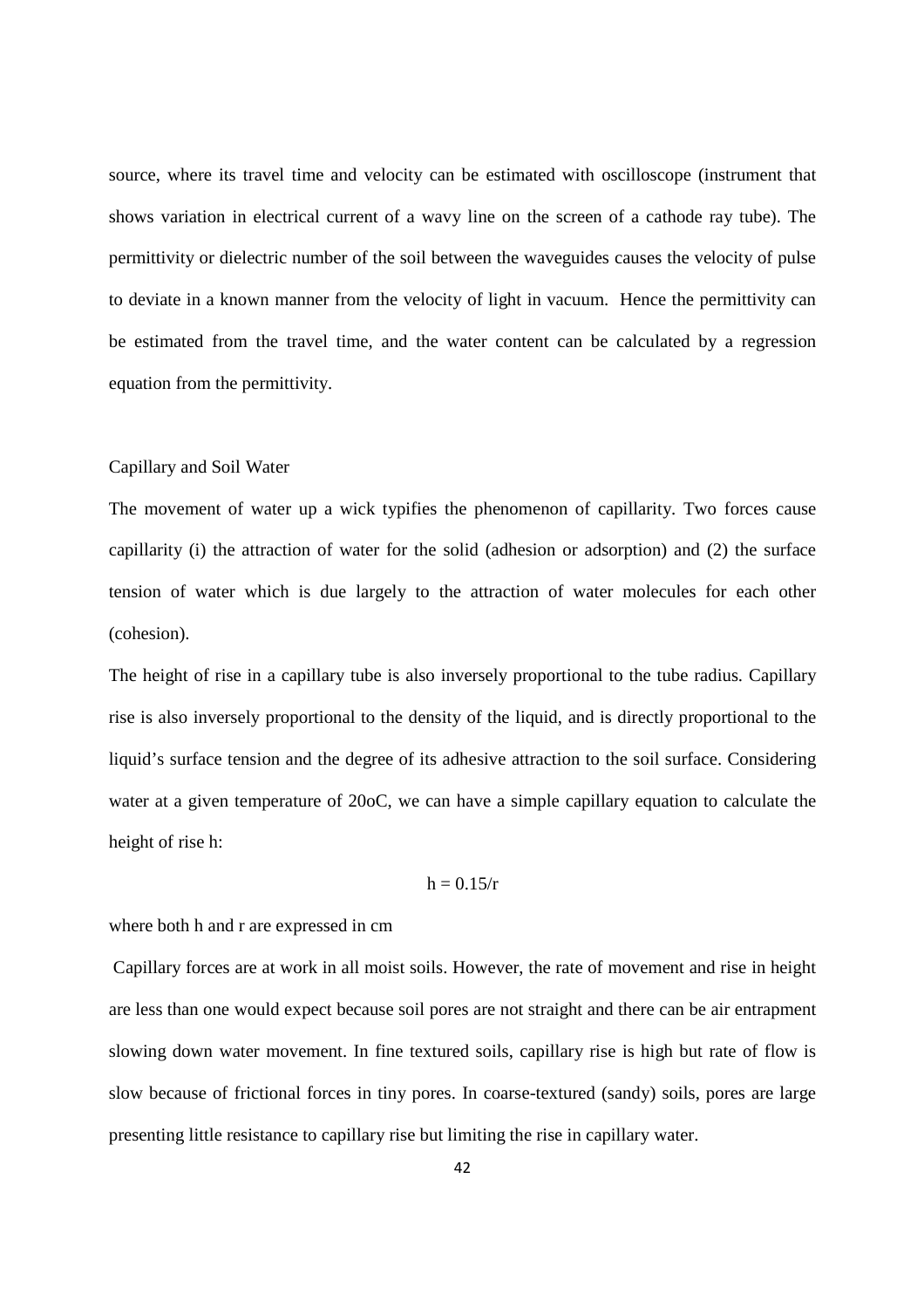#### Energy Status of Soil Water

The difference in energy level of water from one site or one condition (e.g., wet soil) to another (e.g., dry soil) determines the direction and rate of water movement in soils and plants. In a wet soil, most of the water is retained in large pores or thick water films around particles. Therefore, most of the water molecules in wet soil are not very close to a particle surface and so are not held very tightly by the soil solids (soil matrix). In this condition, the water molecules have considerable freedom of movement, so their energy level is near that of water molecules in a pool of pure water outside the soil. In a drier soil, however, the water that remains is located in small pores and thin water films, and is therefore held tightly by the soil solids. Thus the water molecules in a drier soil have little freedom of movement, and the energy level of the water is much lower than that of water in wet soil. If wet and dry soils are brought in touch with each other, water will move from the wet soil (higher energy state) to the drier soil (lower energy).

Usually the energy status of soil water in a particular location in the profile is compared to that of pure water at a standard pressure and temperature, unaffected by the soil and located at some reference elevation. *The difference in energy* levels between this pure water in the reference state and that of soil water is termed Soil Water Potential. Thus the term potential implies a difference in energy status. Knowing the potential energy in soil can help us estimate how much work the plant must expend to extract a unit amount of water. Potential energy rather than kinetic energy is used to describe soil water flow because kinetic energy is considered negligible by virtue of slow movement of soil water.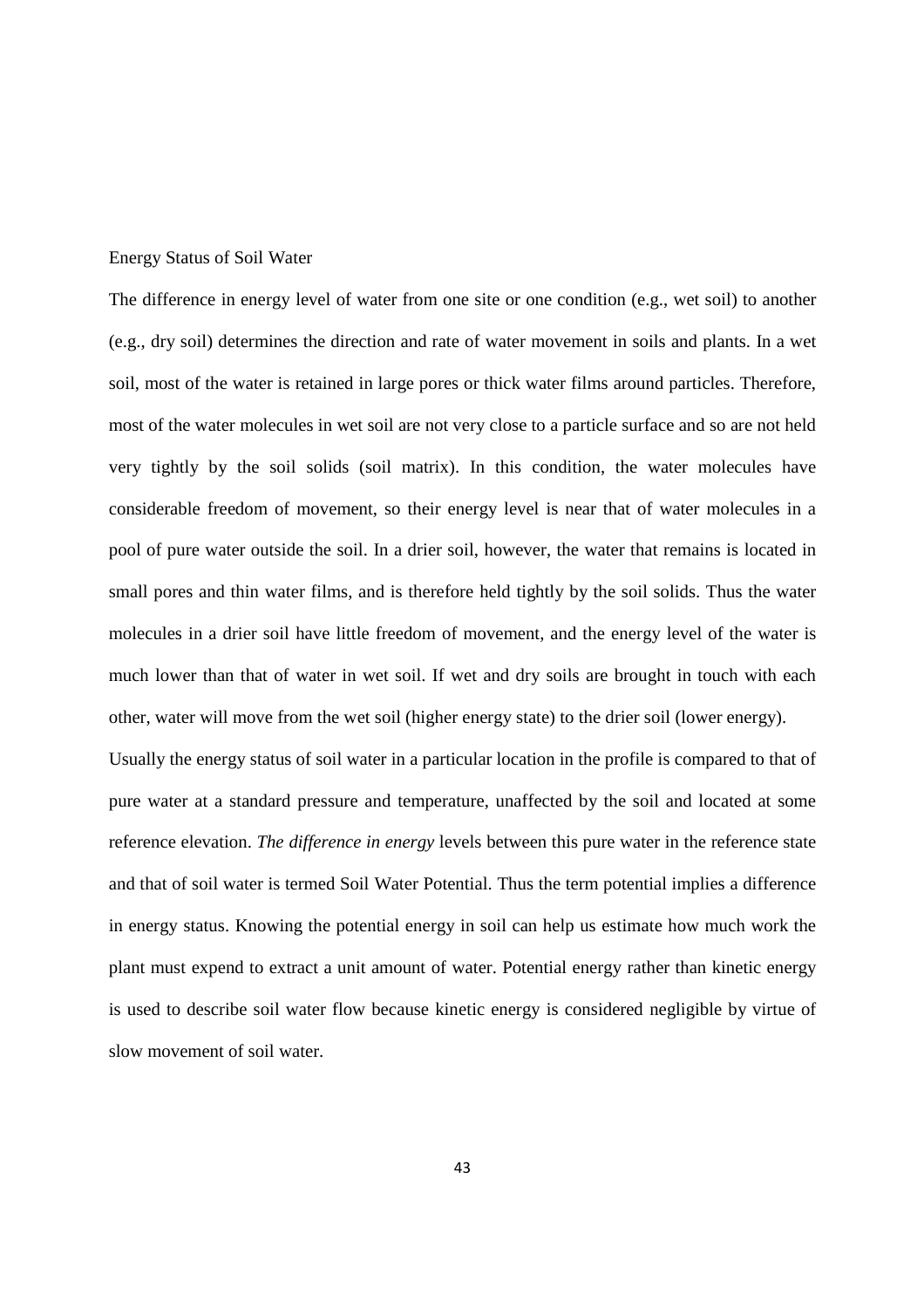Components of soil water potential

The International Soil Science Society defines total potential of soil water as "the amount of work that must be done per unit quantity of pure water in order to transport reversibly and isothermally an infinitesimal quantity of water from a pool of pure water at a specified elevation at atmospheric pressure to the soil water(at the point under consideration". Soil water is subject to a number of force fields, which cause its potential to differ from that of pure, free water. Each of these forces is a component of the total soil water potential and they result from the attraction of the solid matrix for water, as well as from the presences of solutes and the action of external gas pressure and gravitation. Thus, the total potential is the summation of the component potentials:

 $\Phi = \phi_{\rm e} + \phi_{\rm w} + \phi_{\rm o} + \phi_{\rm a} + \phi_{\rm e}$ 

where  $\phi_{g}$  = gravitational potential

 $\phi_w$  = is the soil water potential

 $\phi_0$  = Osmotic potential owing to the difference in chemical composition of the soil solutiom related to free, pure, bulk water at the same elevation.

 $\phi_a$  = pneumatic potential which accounts for air pressure inside the soil pores being different from the outside atmospheric air pressure acting upon the reference water

 $\phi_e$  =envelope potential. When an external mechanical pressure such as the overburden pressure of the topsoil layers acts upon the soil, the magnitude of change of the total potential is expressed by the envelope potential, which is usuall negligible for sandy soils and becomes more important for soils having greater clay contents.

In the majority of situations, the simplest definition of the total potentasl is

 $\Phi = \phi_w + \phi_g$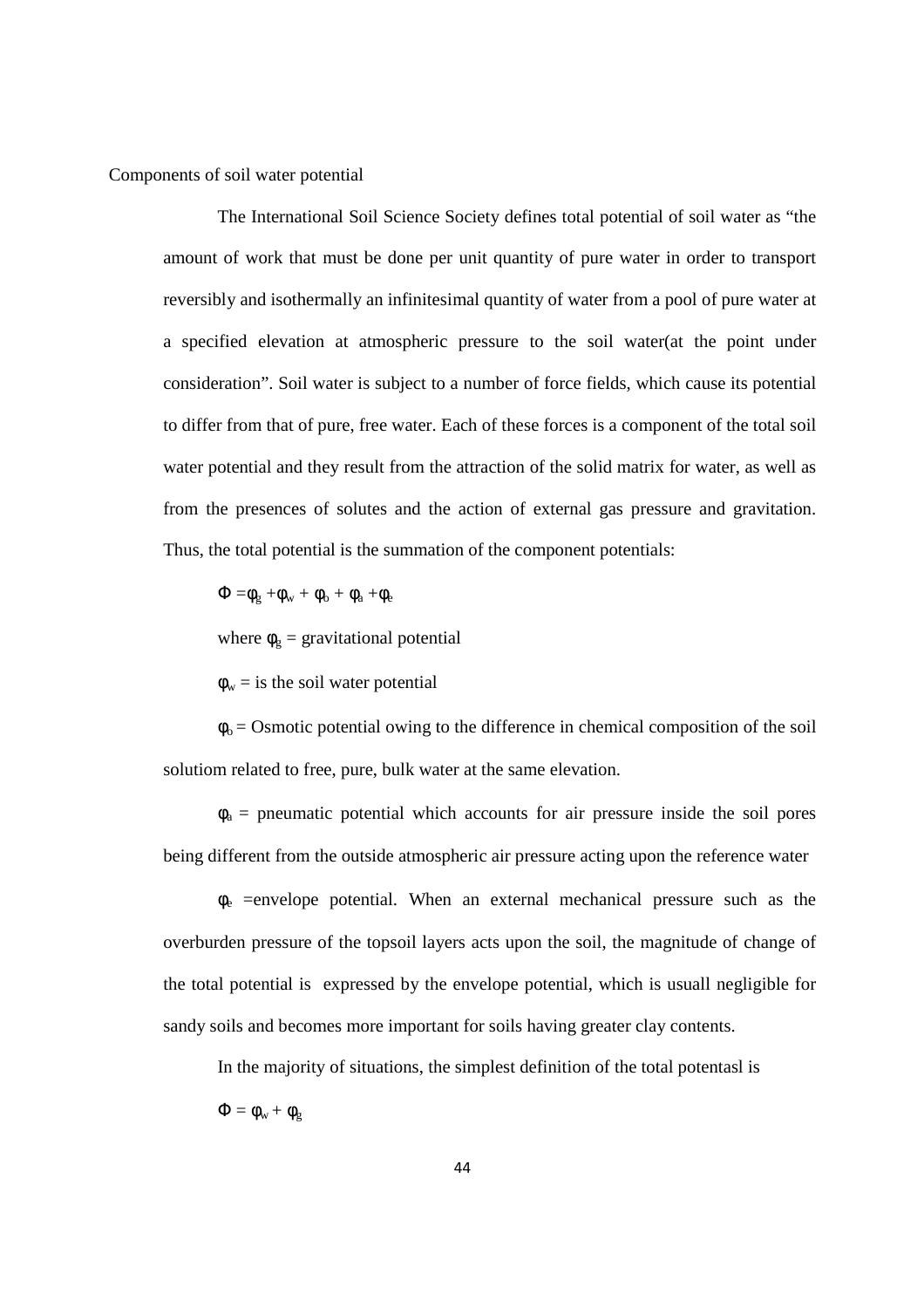and with the potential expressed as energy per unit weight of water

 $H = h + z$ 

Thus, the total potential head of soil water (H) is the sum of the pressure potential head (h) and gravitational potential head (z). H is commonly called hydraulic head.

## **Expression of water potential**

The soil-water potential is expressible in at least 3 ways:

- 1. Energy per unit mass: This is often taken to be the fundamental expression of potential (J/kg) with dimensions of  $L^2T^{-2}$
- 2. Energy per unit volume: This is unit of pressure (Pressure  $=$  force/area  $=$  force x distance/area x distance = energy/volume). Units  $N/m^2$ , kPa.  $ML^{-1}T^{-2}$
- 3. Energy per unit weight (hydraulic head): Since we can express soil water in units of hydrostatic pressure, it means we can also express it in terms of an equivalent head of water, which is height of a liquid column corresponding to the given pressure. The sum of matric and gravitational (elevation) heads is generally called the hydraulic head (or hydraulic potential) and is useful in evaluating directions and magnitudes of the water-moving forces throughout the soil profile.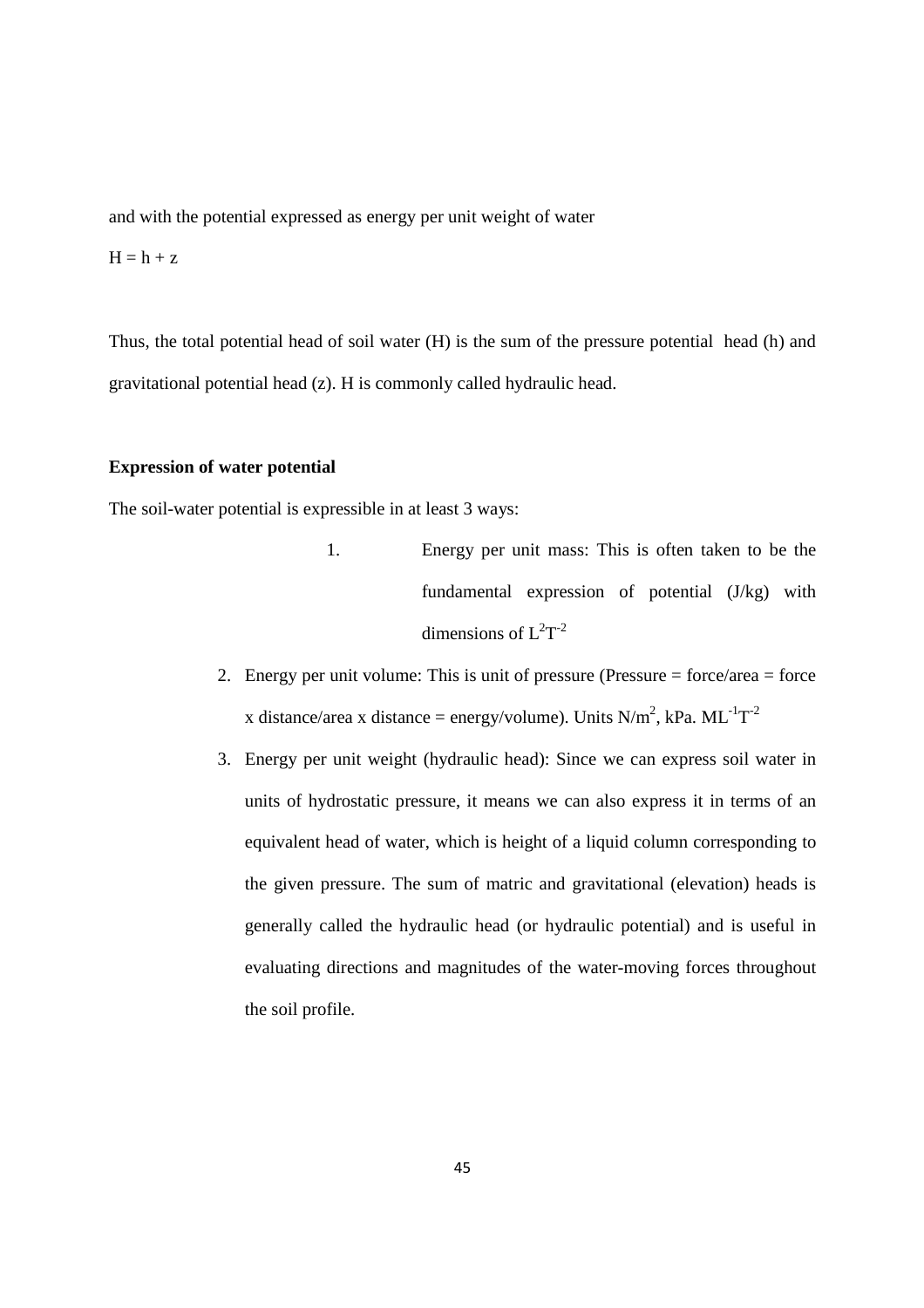pF. This is the logarithm of the negative pressure (tension or suction). It is an old term analogous to the term pH. A pF of 1 is a tension head of 10 cm  $H_2O$ , a pF 3 is a tension head of 1000 cm  $H<sub>2</sub>O$  etc,.

## **Expression of gravitational potential**

The force of gravity attracts soil water to the center of the earth as it does to any other body. Mathematical, gravitational potential is

 $Eg = Mgz = \rho_w Vgz$ 

Where ρw is the density of water and g the acceleration of gravity.

*Note: Energy = force x distance, and force = mass x acceleration* 

*Therefore,*  $E_g = mgz$ 

 *Where M = mass, g is acceleration due to gravity, and z is the height above a reference* 

When gravitational potential is expressed as potential energy per unit mass:

 $E_g/m = Mgz/M = p_wVgz/p_wV = gz$ 

When it is expressed in terms of energy per unit volume,

 $E_{\rm e}/V = \rho_{\rm w} g z$ .

#### **Pressure potential**

This component accounts for the effects of soil water potential of all factors other than gravity and solute levels. It most commonly includes (i) the positive hydrostatic pressure due to the weight of water in saturated soils and aquifers and (2) the negative pressure due to the attractive forces between the water and the soil solids or soil matrix. Pressure potential and matric potential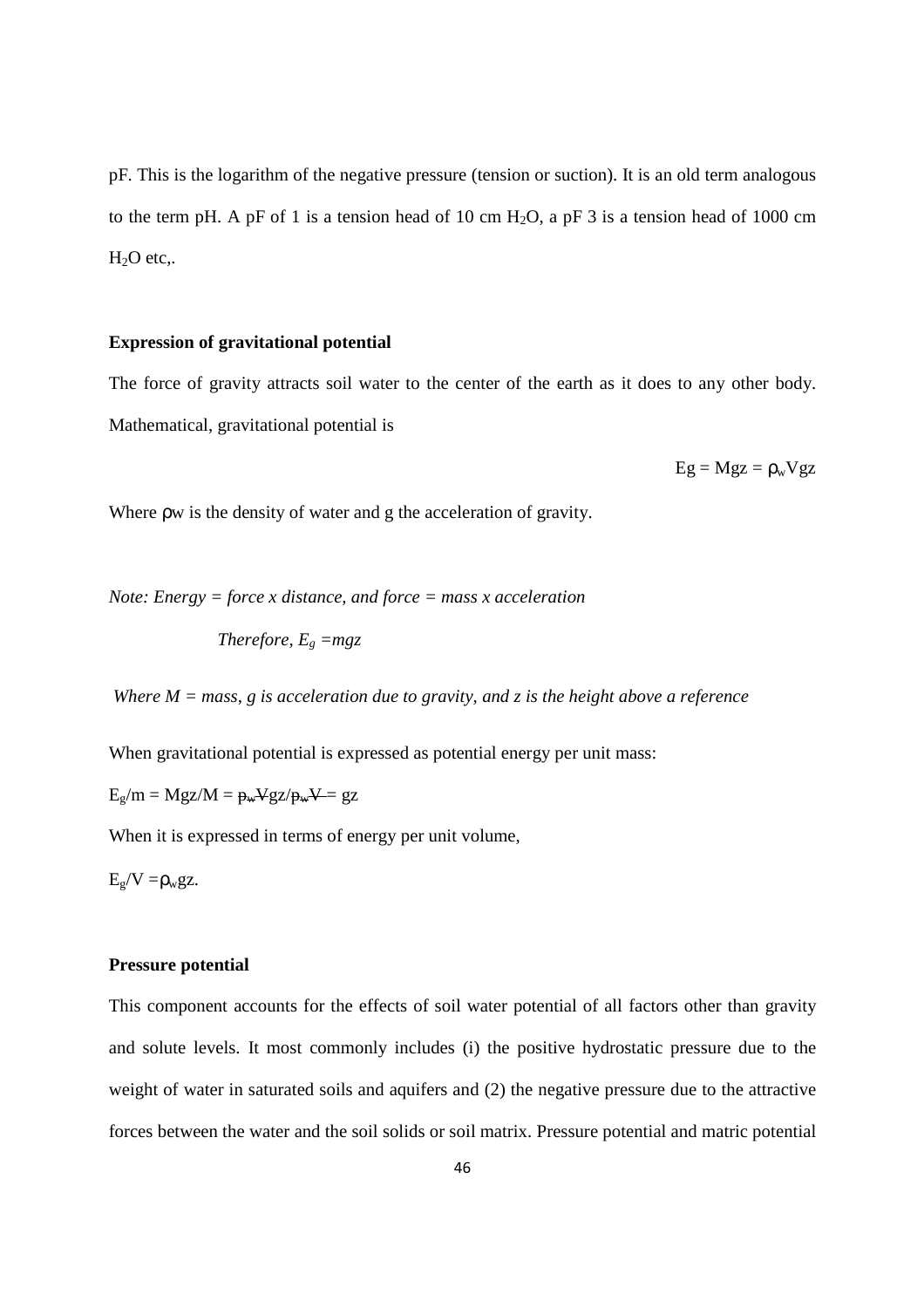are mutually exclusive because pressure potential occurs in saturated soil while matric potential occurs in unsaturated soil. However, soil can be saturated up to the water table and unsaturated above the water table. Pressure potential is positive and greater than atmospheric pressure while matric potential is a negative pressure lower than the atmospheric. The positive pressure potential is termed submergence potential. The hydrostatic pressure P of water with reference to the atmosphere is

#### $P = \rho gh$

(See the expression of Energy/Volume  $=$  Pressure) above

where h is the submergence depth below the free-water surface, called piezometric head. *Note that*ρ *and g are constant, and this makes it possible to measure pressure by measuring depth of water, h. h is the submergence depth below the free-water surface called piezometric heaad.*

 Suction is negative pressure or negative matric potential and its values are usually written in positive terms while matric potential with similar values are expressed in negative values. Thus a matric potential of -9.8 kPa is referred to as a suction of 9.8 kPa. In other words, a low suction is a high potential.

The movement of soil water, the availability of water to plants and the solutions to many civil engineering problems are determined to a considerable extent by matric potential.

Matric potential which results from the phenomena of adhesion (or adsorption) and of capillarity, influences soil moisture retention as well as soil water movement

# *Osmotic potential*

The osmotic potential is attributable to the presence of solutes in the solution. The solutes may be inorganic salts or organic compounds. Their presence reduces the potential energy of water, primarily because of the reduced freedom of movement of the water molecules that cluster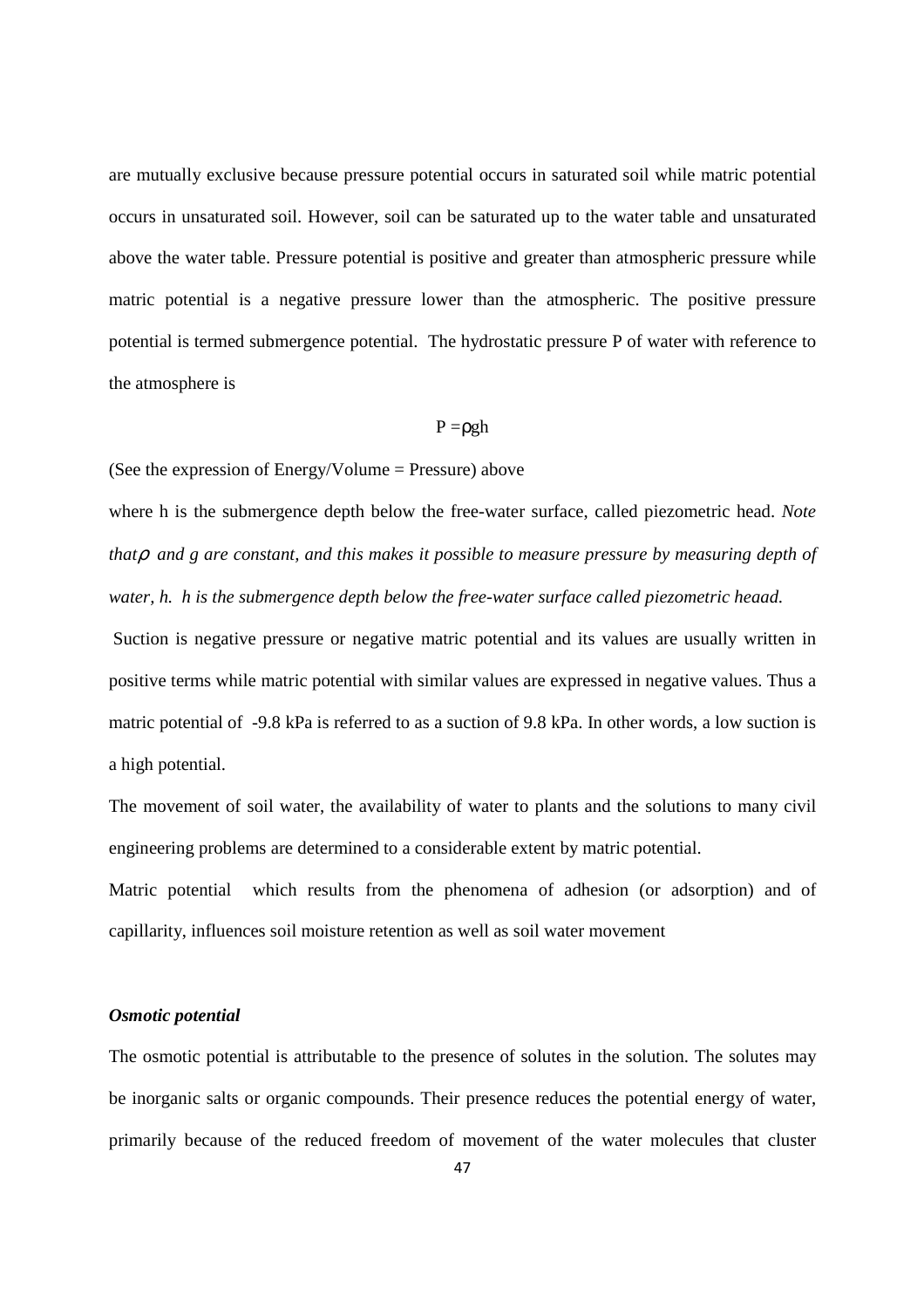around each solute ion or molecule. The greater the concentration of solutes, the more the osmotic potential is lowered. Water will tend to move to where the energy level will be lower, in this case where place where the solute concentration is high. However, liquid water will tend to move in response to differences in osmotic potential (the process termed osmosis) only if semi permeable membrane exists between the zones of high and low osmotic potential allowing water through but preventing the movement of the solute. If no membrane is present, the solute rather than the water generally moves to equalize concentrations. Soil zones are not generally separated by membranes, so the osmotic potential has little effect on the mass movement of water in soils. Its major effect is on the uptake of water by plant root cells that are isolated from the soil solution by their semi permeable cell membranes. In soils high in soluble salts, Ψo, may be lower (have a greater negative value) in soil solution than in plant root cells. This leads to constraints in the uptake of water by the plants. In very salty soil, the soil water osmotic potential may be low enough to cause cells in young seedlings to collapse (plasmolyze) as water moves from the cells to the lower osmotic potential zone in the soil.

The random movement of water molecules causes a few of them to escape a body of liquid water, enter the atmosphere, and become water vapor. Since the presence of solutes restricts the movement of water molecules, fewer water molecules escape into the air as the solute concentration of liquid water is increased. Therefore water vapor pressure is lower in the air over salty water than in the air over pure water. By affecting water vapor pressure, osmotic potential affects the movement of water vapor in soils.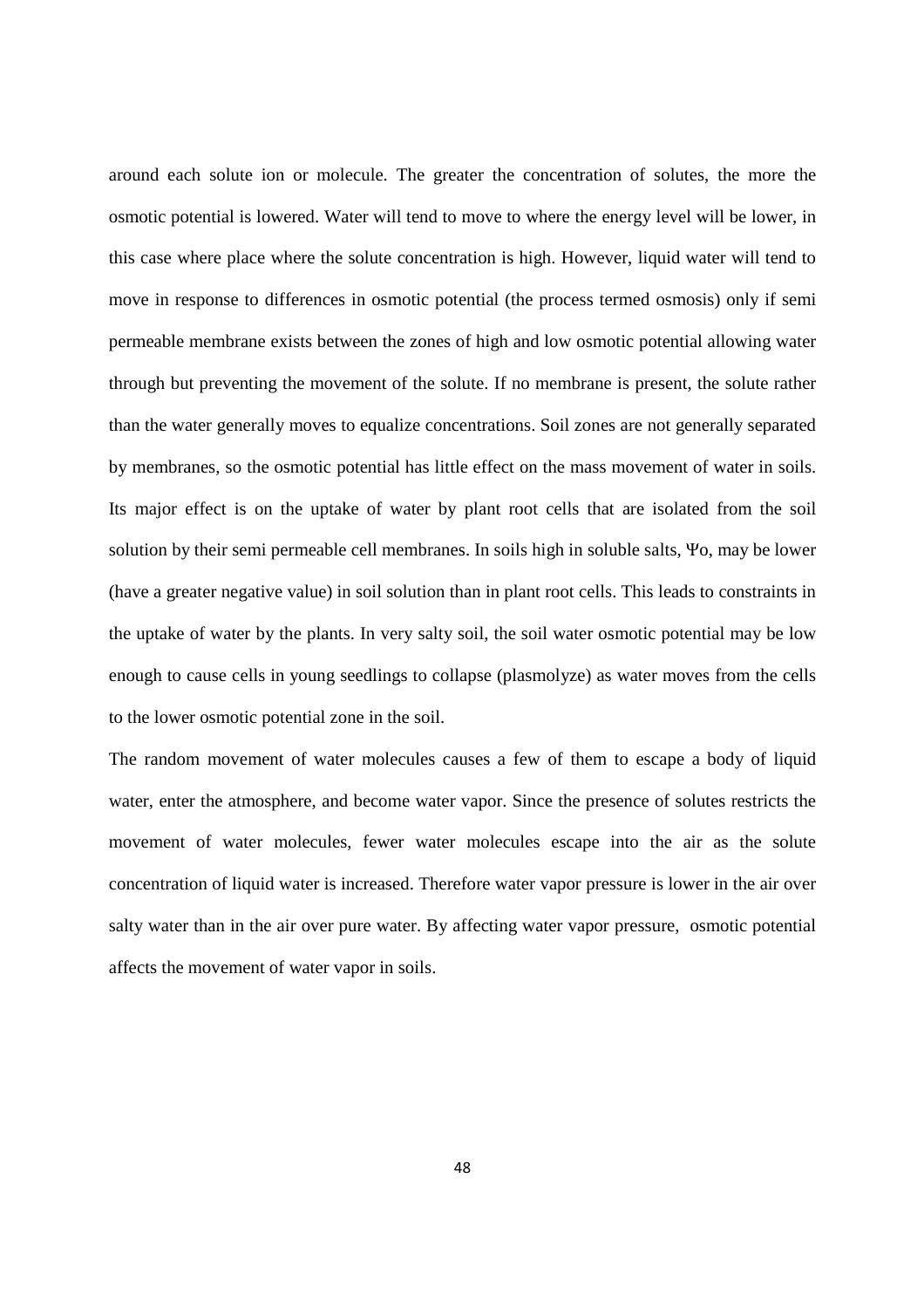# **Water potential expressed in different units**

| pF          |            |      | (-) cm (-) bar (-) kPa |          | (-)MPa (-)Atmosphere |
|-------------|------------|------|------------------------|----------|----------------------|
| 0.00        | 1.00       | 0.00 | 0.10                   | 0.00     | 0.00                 |
| $0.50$ 3.16 |            | 0.00 | 0.31                   | 0.00     | 0.00                 |
| 1.00        | 10.00      | 0.01 | 0.98                   | 0.00     | 0.01                 |
| 1.10        | 12.59      | 0.01 | 1.23                   | 0.00     | 0.01                 |
| 1.20        | 15.85      | 0.02 | 1.55                   | 0.00     | 0.02                 |
| 1.30        | 19.95      | 0.02 | 1.96                   | 0.00     | 0.02                 |
| 1.40        | 25.12      | 0.02 | 2.46                   | 0.00     | 0.02                 |
| 1.60        | 39.81      | 0.04 | 3.90                   | 0.00     | 0.04                 |
| 1.70        | 50.12      | 0.05 | 4.91                   | 0.00     | 0.05                 |
| 1.80        | 63.10      | 0.06 | 6.18                   | $0.01\,$ | 0.06                 |
|             | 1.90 79.43 | 0.08 | 7.78                   | 0.01     | 0.08                 |
| 2.00        | 100.00     | 0.10 | 9.80                   | 0.01     | 0.10                 |

The SI unit kilopascal (kPa) is equivalent to 0.01 bars.

#### **Soil Moisture versus Energy Curves: Soil Water Retention**

The relationship between soil water potential Ψ and moisture content θ plotted on semi-log scale is termed water release chacteristic curve or soil moisture characteristic curve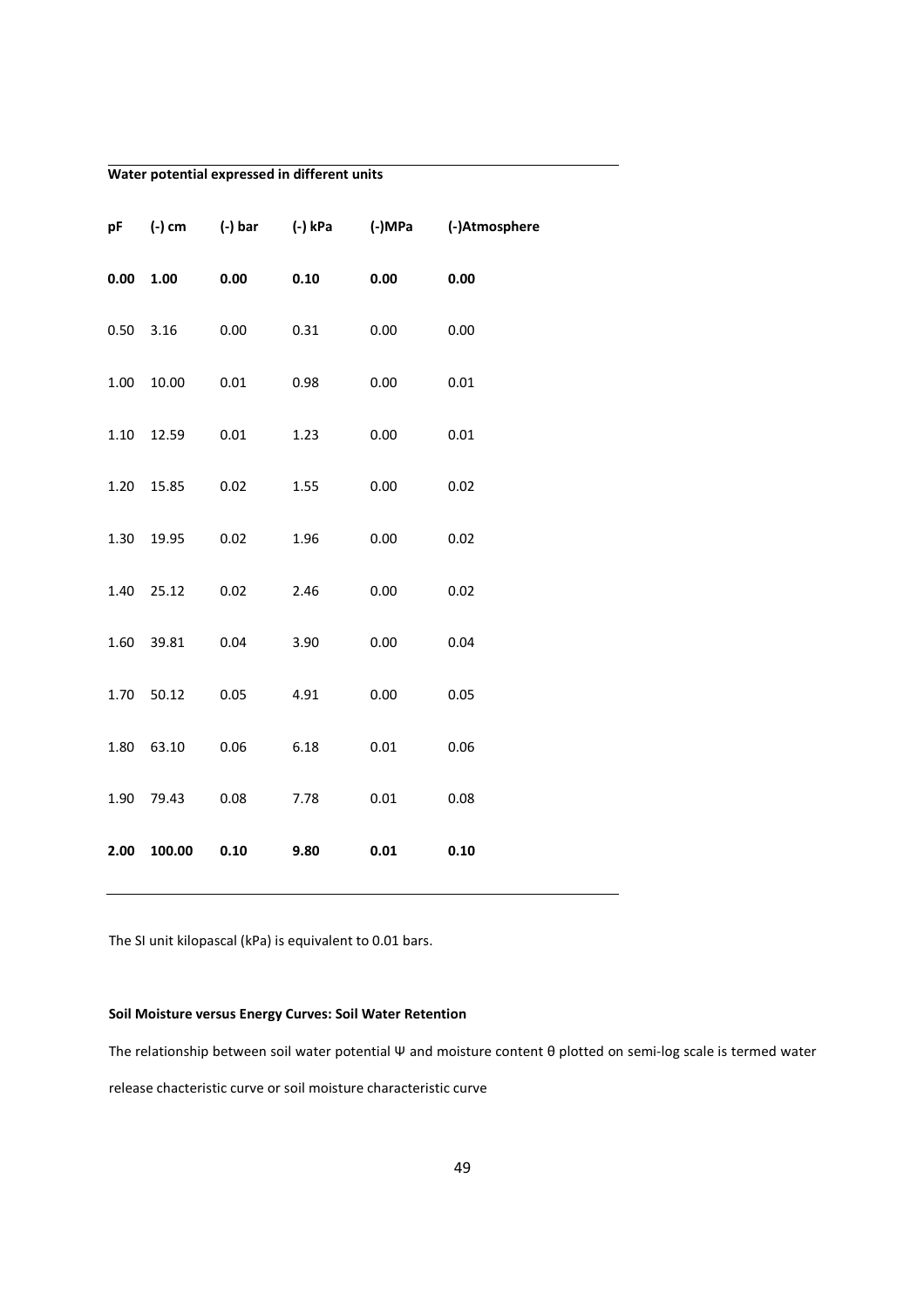

The clay soils holds much more water at a given potential than does the loam or sand. Also clay holds water more tenaciously than loam or sand. Water in clay is held in the abundant micropores in it and this may not be readily available to plant because it is held so tightly. *Therefore, soil texture has a major influence on soil water retention*.

Soil structure also influences soil water content-energy relationships. A well-granulated soil has more total pore space and greater overall water-holding capacity than one with poor granulation or one that has been compacted. The greater total pore space indicates a greater overall waterholding capacity. The increased porosity of well-structured soils results mainly from greater amounts of large pores in which water is held with little tenacity. The compacted soil will hold less total soil water but is likely to have a higher proportion of small and medium-sized pores which hold water with greater tenacity than do large pores. Therefore, soil structure predominantly influences the shape of the water characteristic curve in the portion where the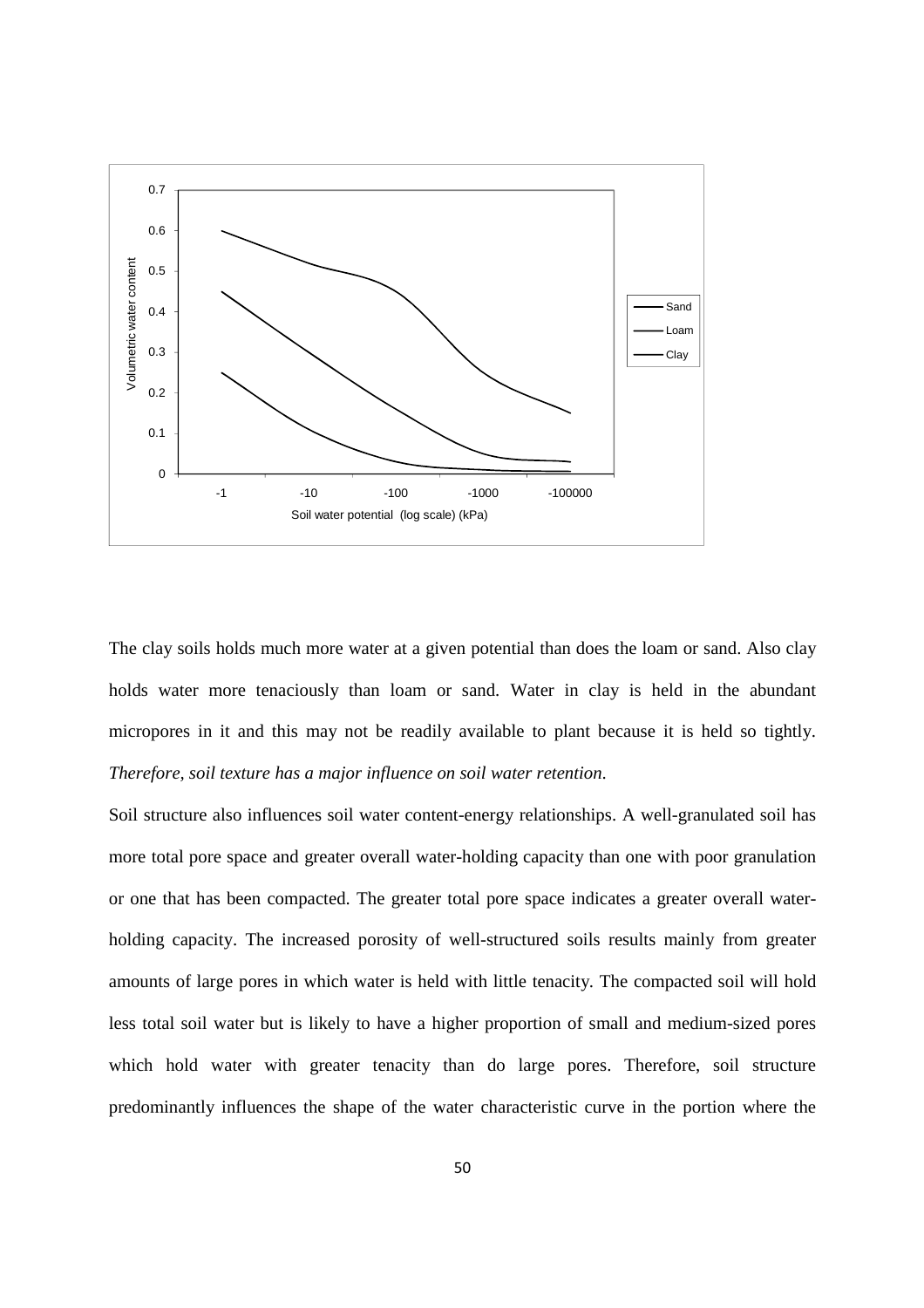potentials are between 0 and 100 kPa. The shape of the remainder of the curve generally reflects the influence of soil texture. Increasing suction is associated with decreasing soil wetness. There are various equations for describing soil wetness and matric suction

*Some authors plot gravimetric water content against soil water potential but the volumetric water content is preferred because it has an element of soil structure description. Emphasize difference between suction and potential* Water held in soil is expressed by water potentials (bars), a negative number. The positive number for water potential is called tension. The water held in the soil by adhesion and cohesion is called **matric potential** (go here for more reading on **Matric Potential** 

#### **Hysteresis**

The relationship between soil water content and potential, determined as soil dries out, will differ somewhat from the relationship measured as the soil is rewetted. This phenomenon describing the dependence of the equilibrium content and state of soil water upon the direction of the process leading up to it is called hysteresis.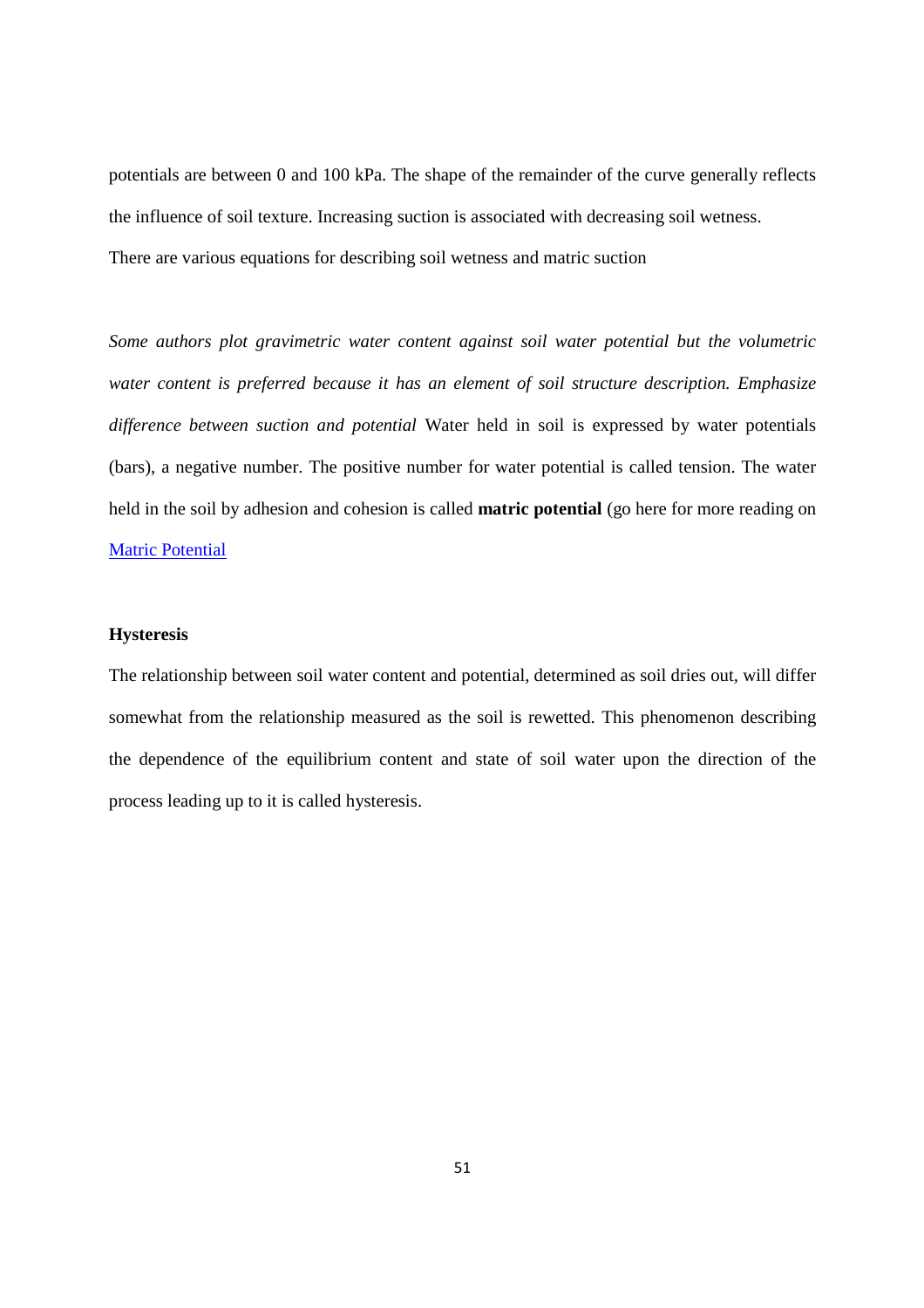

Hysteresis is caused by a number of factors among which are:

Geometric non-uniformity of soil pores

Air entrapment which prevents water penetration

Some macropoes may be surrounded by micropres creating a bottleneck effect

Consider the hypothetical pore which consists of a relatively wide void of radius T, bounded by narrow channels of radius r. If initially saturated, this pore will drain abruptly the moment the suction exceeds  $\Psi_r$  where  $\Psi_r = 2\gamma/r$ . For this pore to rewet, however, the suction must decrease to bellow  $\Psi_R$  where  $\Psi_R = 2\gamma/R$ , whereupon the pore fills abruptly. Since R >r, it follows that  $\Psi_r$  >  $\Psi_R$ . Desorption depend on the narrow radii of the connecting channels whereas sorption depends on the maximum diameter of the large pores.

Due to its complexity, the hysteresis phenomenon is too often ignored, and the soil moisture characteristic curve is only described with the desorption curve while the sorption curve is equally important but more difficult to determine and is seldom attempted.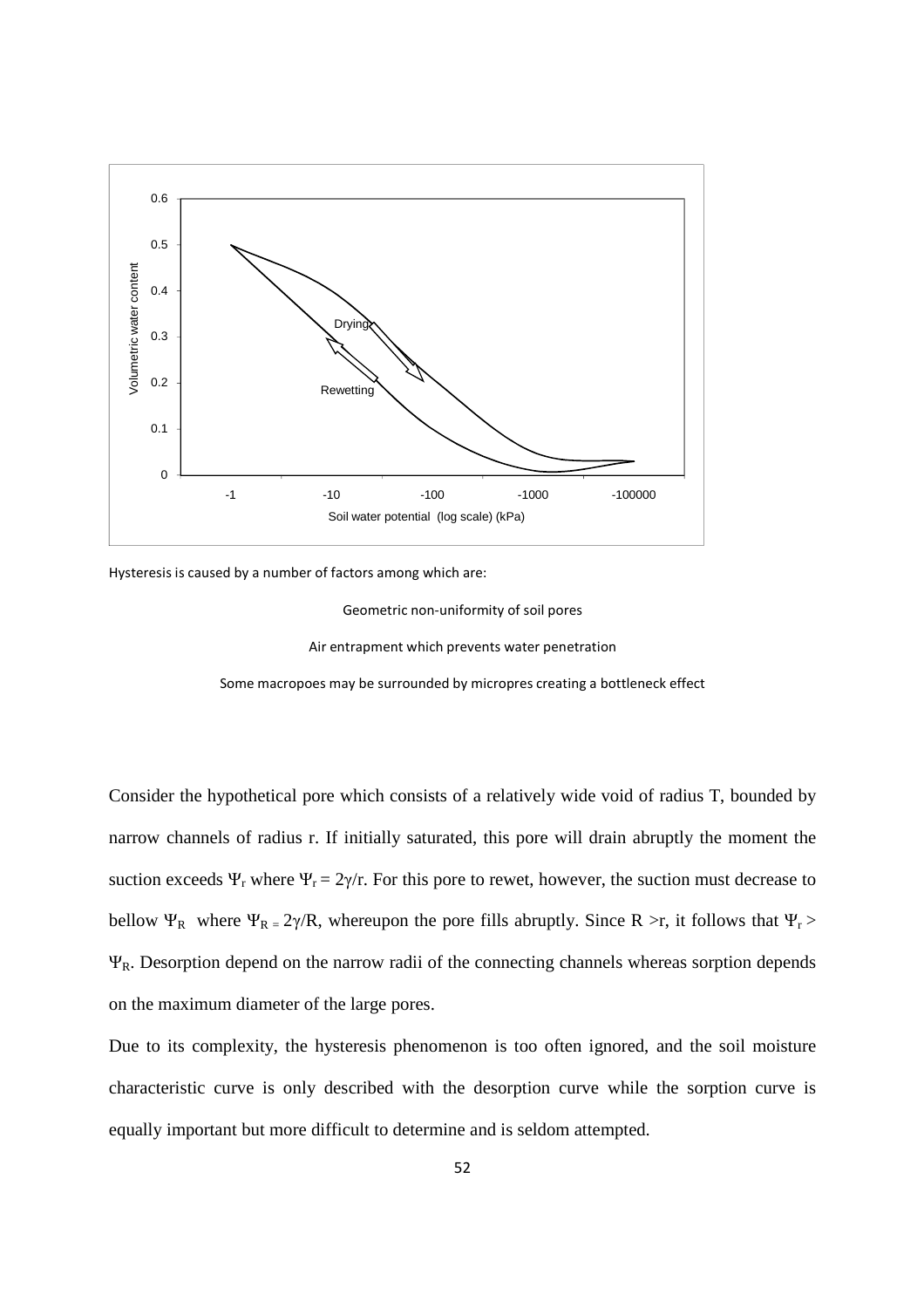#### **Soil Water Classification**

Soil Water is classified according to how "tightly" it is being held in the Soil.

Free water or gravitational water will drain from a soil until the soil water potential reaches **-1/3 bar**. This is called **field capacity**. Gravitational water is not considered available to plants because it is in the soil only a short time and reduces oxygen levels to the point where the plant will not be absorbing water anyway.

As the soil continues to dry--or water is used by plants--more and more energy is needed by the plants to remove the water. Eventually a point is reached where the plant can no longer remove water. This is called the **wilt point** and occurs at -15 bars water potential for most plants. From **- 1/3 to -15** bars is the zone of **available water.** 

If the soil dries to an **air dry** state, the potential is **-31** bars. (This assumes that the air has 100% relative humidity.) Plants cannot exert enough tension to pull water away from the soil. Tension is used to express water potential with positive numbers. So a tension of +15 bars equals a potential of -15 bars.

Additional drying requires putting the soil in an oven to drive off the tightly held water. Water is held in the soil like a series of beads, the farther the beads are from the soil particle, the weaker they are held by cohesion

The investigation in the laboratory will be using the soil placed in the drying cans last week. The sample in the lab was somewhere between field capacity and the wilt point (that is, between -1/3 and -15 bars).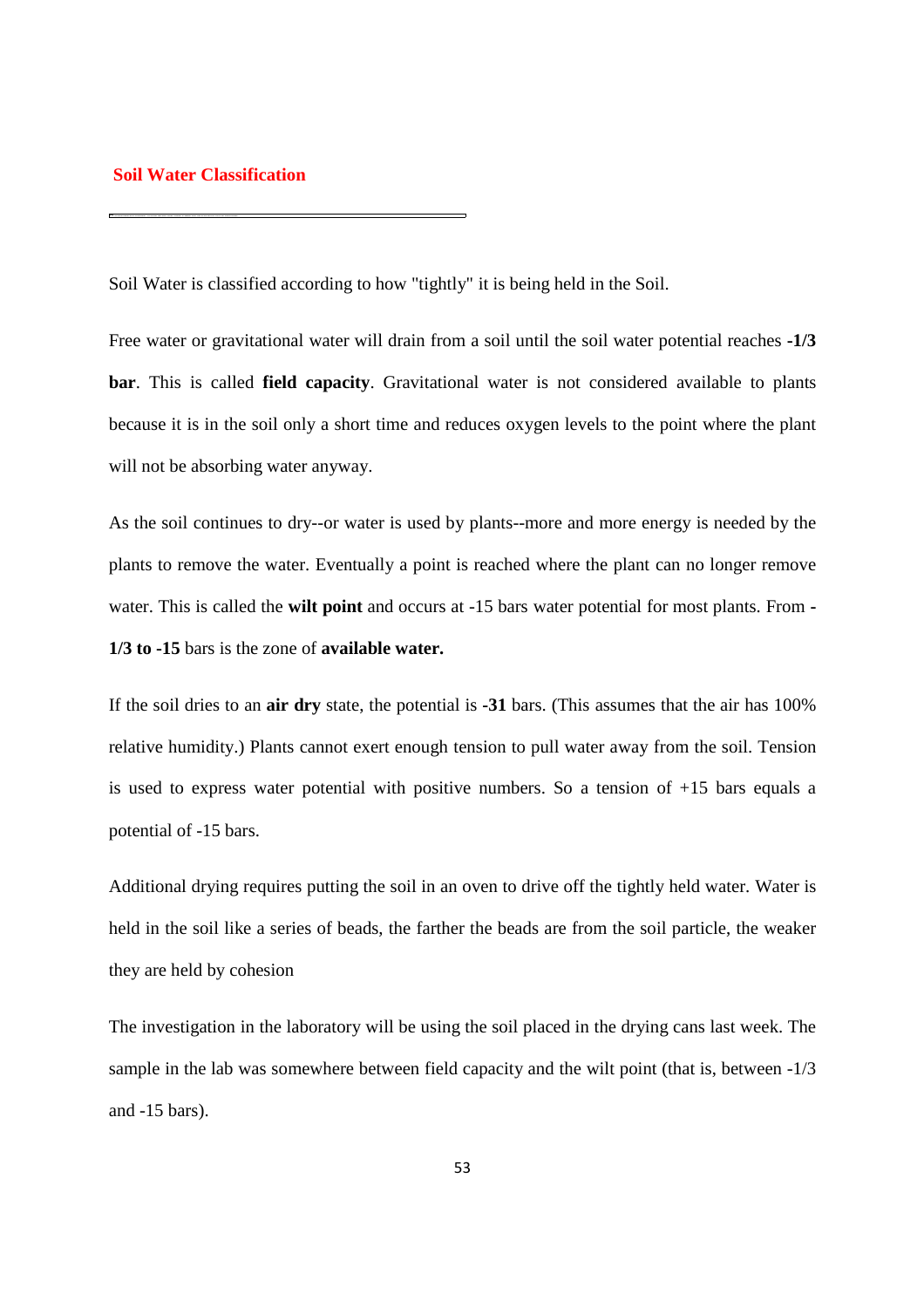You let the sample air dry, and later it was placed in the oven and dried, then weighed to obtain the *oven dry* weight. When working with determining % water by weight or volume, we always use the oven dry weight as the standard value with which to compare. In this investigation, we also determine the % water near the field capacity, using the **mud ball technique.** 

## **Water Problems**

You are required to know how to calculate the amount of water in a soil given various water potentials. This will help you understand that it is not the total amount of water in a soil that determines if water is available to plants, but is the plant available water. Seek help if you do not understand how to do these problems.

# **DATA:**

Soil Core Volume = **250** cc (for each soil core below)

Weight of soil core at  $-1/3$  bar (field capacity) =  $420$  g (July 4, 19??)

Weight of soil core at  $-15$  bar (wilt point) =  $350$  g

Weight of soil core at present field condition  $= 395$  g (on July 10)

Weight of Oven dry soil core = **300** g Questions:

1) What is the Bulk Density?

*Answer*: B.D. = 300 g/250 cc =  $1.2$ g/cc (remember, always use oven dry weight)

2)What is the % water by weight at field capacity?

FC - Oven dry *Answer:* 420 g - 300 g = 120 g of water 120 g water/300\* g soil = .4 (\*use oven dry weight) .4 x 100= **40% water by weight at field capacity**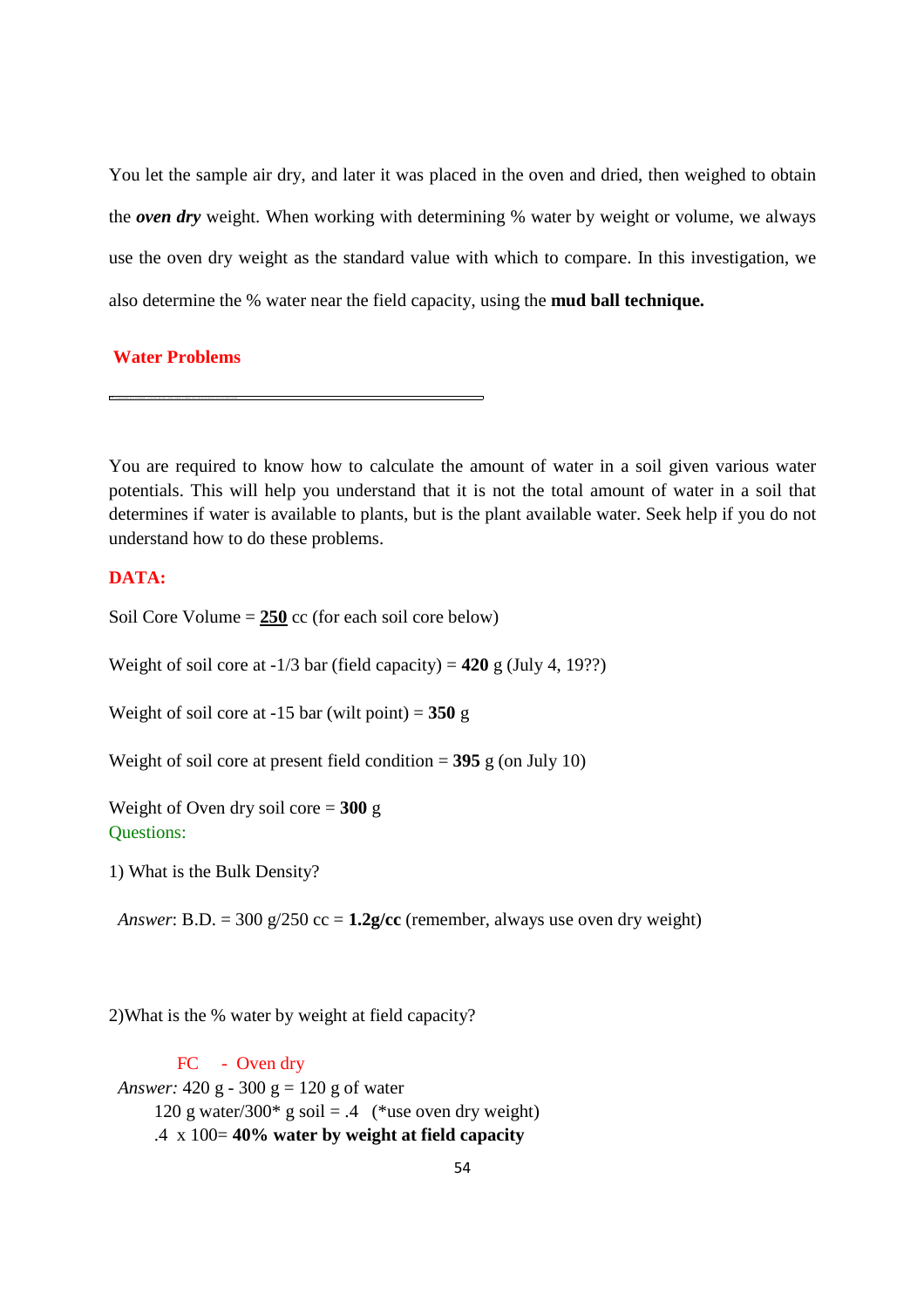3) What is the % water by volume at field capacity?

FC - Soil Volume =

*Answer*: 420 g - 300 g = 120 g of water

120 g water/250 cc soil =.48

.48 x 100= **48% water by volume at field capacity** 

(Another way to calculate this is: BD X % water wt.  $=$  % water by volume):

1.2 X 40% water by weight = 48% water by volume

4) What is the total possible % Available Water-holding Capacity (AWC) by volume?  $(AWC = FC - WP)$ 

FC - WP / Soil Volume =

*Answer*: (420-350) / 250 =.28 x 100 = **28%** 

**available water** [(FC-WP) / vol.]

5) How many inches of AWC are in the upper 5 ft. of soil?

inches of soil x  $%$  AWC =

*Answer:* 5ft. X (12"/ft.) X .28 = **16.8" of AWC in upper 5 ft. of soil**.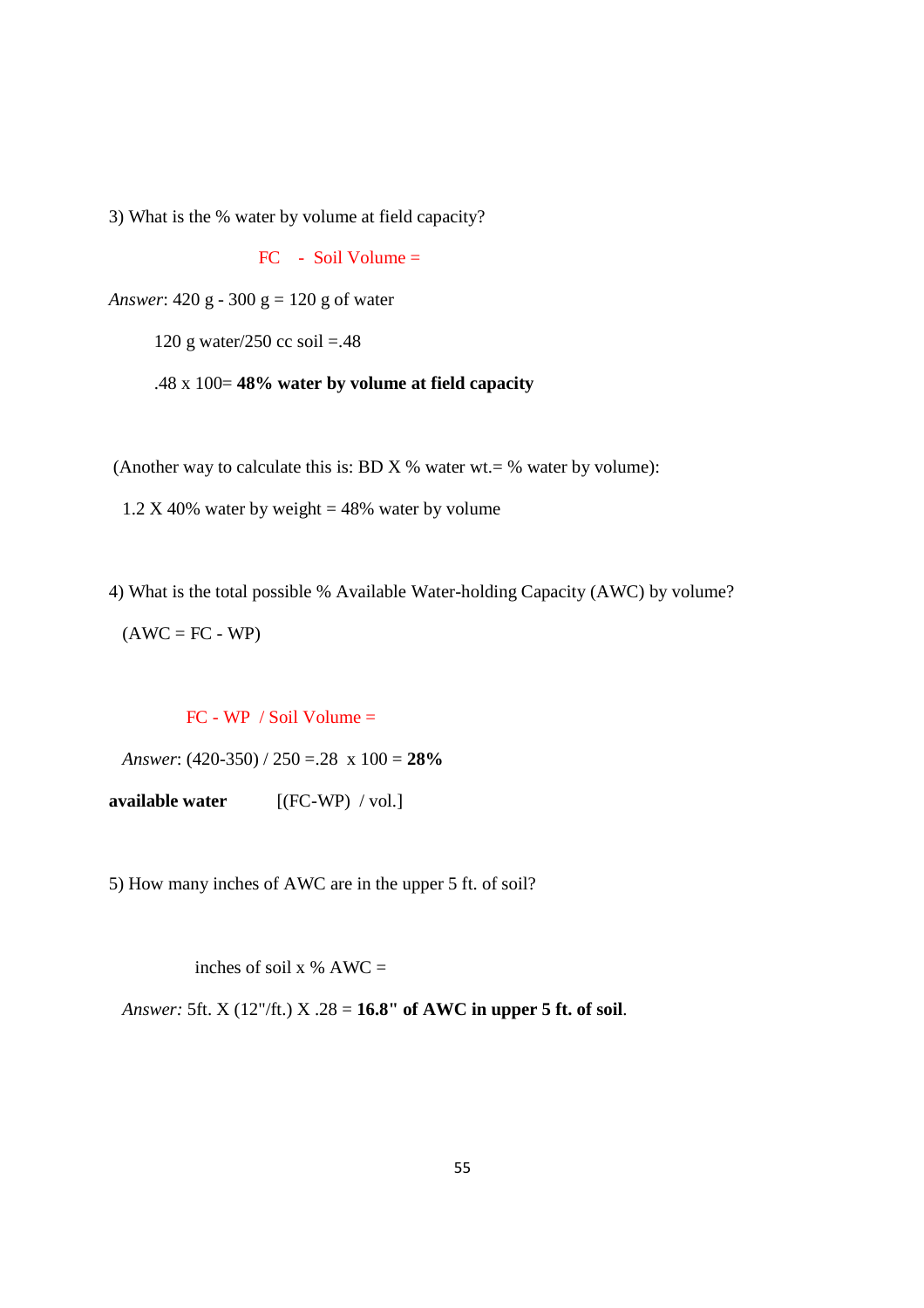6) How many inches of available water are left in the soil at present field condition?

Field Cond.  $= 395$  and Wilt Pt.  $= 350$ ; therefore:

 $(395-350)/250 = 45/250 = .18$  (%AWC by Vol.) and  $0.18 \text{ X } 60^{\circ}$  (of soil) =  $10.8^{\circ}$  of water available in upper 5 feet.

In other words, the soil has lost 6" of water (16.8-10.8) since it was at field capacity.

7) What is the depth of wetting for a 1.5 inch rainfall event for the soil at Field Condition?

Answer : Field Capacity - Field Cond./ vol x  $100 = %$  water by vol between field condition and Field Capacity. or  $420 - 395/250 = 25/250 = .1$  or  $10\%$ thus 1.5 inches of rain will infiltrate  $(1.5 / .1) = 15$  inches. of soil because Inches of water = % Water vol x Soil Depth. or  $1.5 = .1$  x ?inches of soil

#### **Measurement of Soil Water Potential**

Total water potential is often thought of as the sum of matric and osmotic (solute) potentials and is a very useful index for characterizing the energy status of soil water with respect to plant water uptake.

# *The Tensiometer*

The tensiometer consists of a porous cup, generally ceramic material, connected through a tube to a manometer, with all parts filled with water. When the cup is placed in the soil where the suction measurement is to be made, the bulk water inside the cup comes into hydraulic contact and equilibrates with soil water through the pores in the ceramic walls. When initially placed in the soil, the water contained in the tensiometer is generally at atmospheric pressure. Soil water, being generally at sub atmospheric pressure, exercises suction which draws out a certain amount of water from the rigid and airtight tensiometer thus causing a drop in its hydrostatic pressure.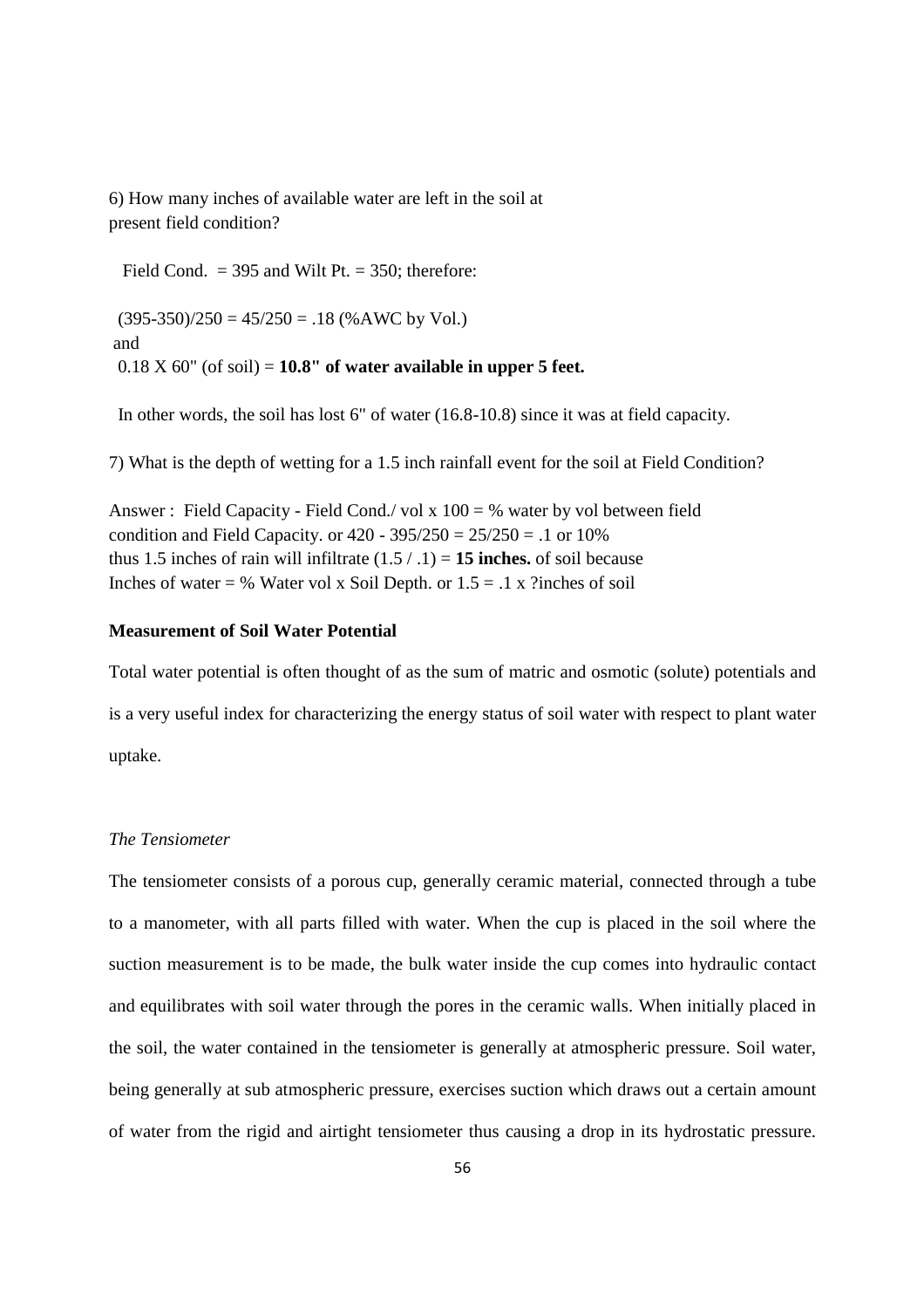This pressure is indicated by a manometer or a vacuum gauge. A tensiometer left in the soil for a long period of time tends to follow the changes in the matric suction of soil water As moisture is depleted by drainage or plant uptake or it is replenished by rainfall or irrigation, corresponding readings occur on the gauge of the tensiometer. Since the porous cup of the tensiometer is permeable to both water and solutes, the water inside the tensiometer tends to assume solute composition and concentration as soil water, and the instrument does not indicate the osmotic suction of soil water (unless so equipped). The vacuum gage system functions within the range of 100 kPa, usually it collapses as suction reaches 80 kPa. This is however a suction range common during the wet season or during irrigation when crops are grown.

Tensiometers have long been used in guiding the timing of irrigation of field and orchard crops, as well as of potted plants. A general practice is to monitor soil suction with tensiometers placed in the root zones and irrigate when suction has reached a prescribed value.

#### *Measurement of soil moisture characteristic curves*

The fundamental relation between soil wetness and matric suction is often determined by the means of tension plate assembly in the low suction (<100 kPa or 1 bar). Tension tables can be used for measurements less than 100 cm or 0.1 bar or 10 kPa. A pressure plate or pressure membrane apparatus is needed in the higher suction range. These instruments permit the application of successive suction values as and the repeated measurement of the equilibrium soil wetness at each suction.

Ceramic plates generally do not hold pressures greater than about 2000 kPa but cellulose acetate membranes can be used with pressures exceeding 10000 kPa.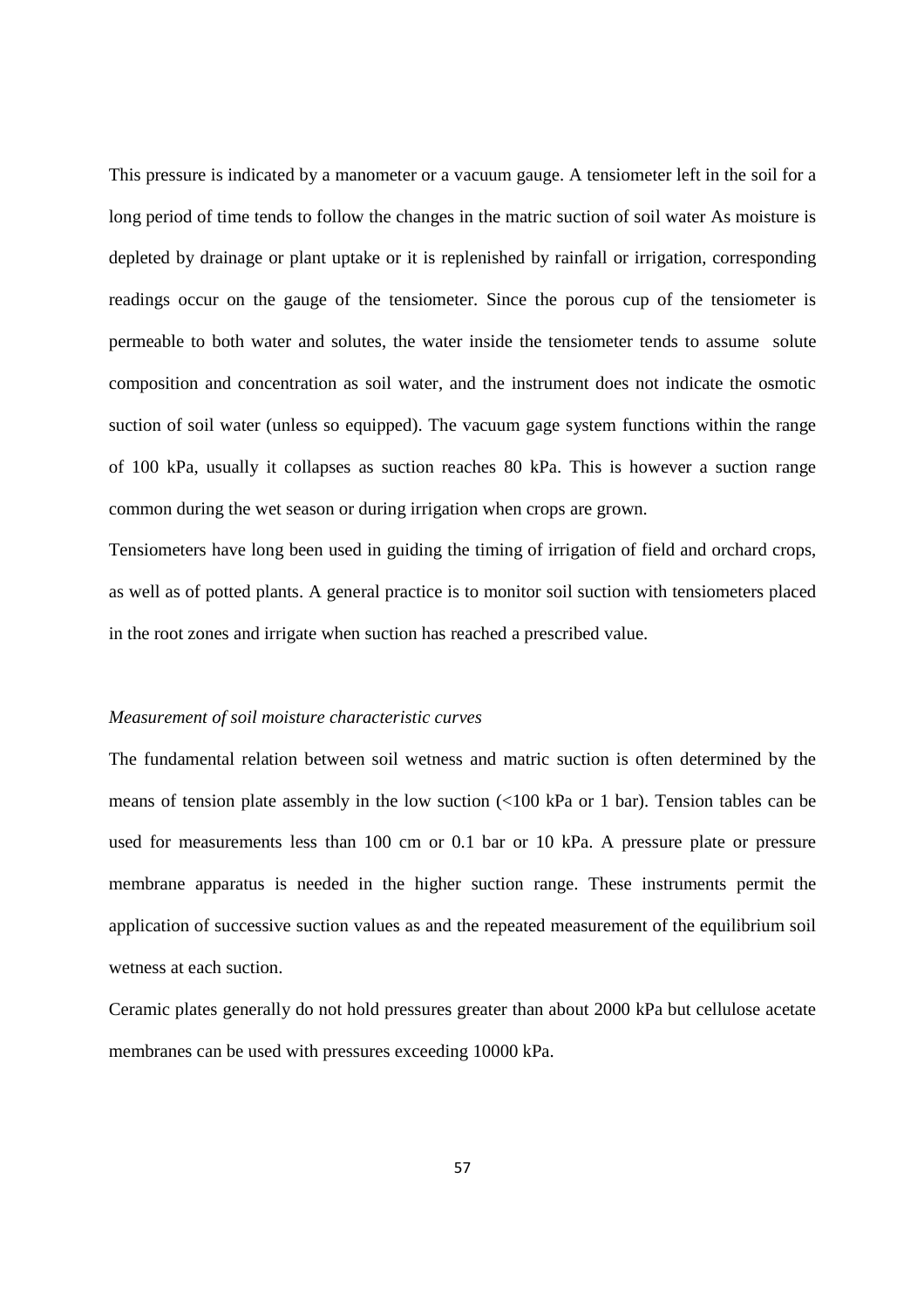Soil moisture retention in the low suction range (0-100 kPa) is strongly influenced by soil structure and pore-size distribution. Hence, measurements made with disturbed sample cannot be said to represent field conditions.

# **WATER FLOW IN SATURATED SOIL**

Soil pores are highly irregular, tortuous and intricate with the consequence that the geometry of the pores restrict flow of water compared to what it would have been in straight tubes. However, the detailed flow patter of water in soil is ignored, and it is treated as if it were a uniform medium, with flow spread over the entire cross section.

Consider the flow of water through a horizontal column of soil;



A steady flow of water is occurring from left to right, from an upper reservoir to a lower one, in each of which the water level is maintained constant.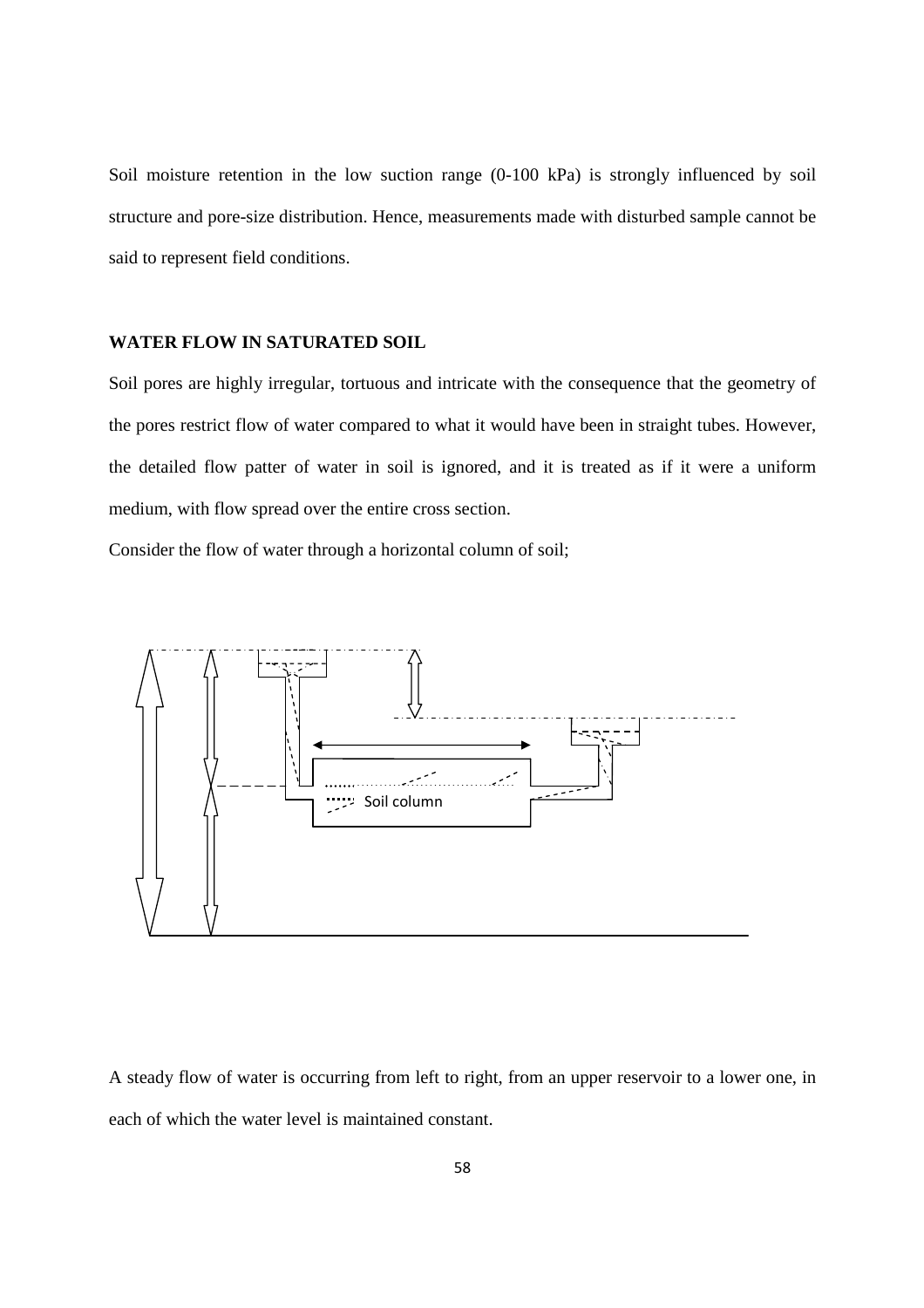The discharge rate, Q, being the volume V flowing through the column per unit time is directly proportional to the cross-sectional area and to the hydraulic head drop ∆H, and inversely proportional to the length of the column:

$$
Q = V/t \alpha A \Delta H/L
$$

∆H is determined by measuring the head at the inflow boundary Hi and at the outflow Ho, relative to some reference level. ∆H = Hi-Ho

There will be no flow if  $\Delta H = 0$ .

The head drop per unit distance in the direction of flow ( $\Delta H/L$ ) is the hydraulic gradient, which is the driving force. The specific discharge rate Q/A (i.e., the volume of water flowing through a unit cross-sectional area per unit time t) is called flux density (or simply flux) and is indicated by

$$
\mathbf{q}^{\prime}
$$

$$
Q = Q/A = Q = V/At \alpha \Delta H/L
$$

The proportionality factor K is generally designated as the hydraulic conductivity:

$$
q = K \, \Delta H / L
$$

This equation is known as Darcy's Law, after Henri Darcy, a French engineer

State verbally, this law indicates that the flow of a liquid through a porous medium is in the direction of, and at a rate proportional to, the driving force acting on the liquid (i.e., hydraulic gradient) and also proportional to the property of the conducting medium to transmit the liquid (namely, conductivity).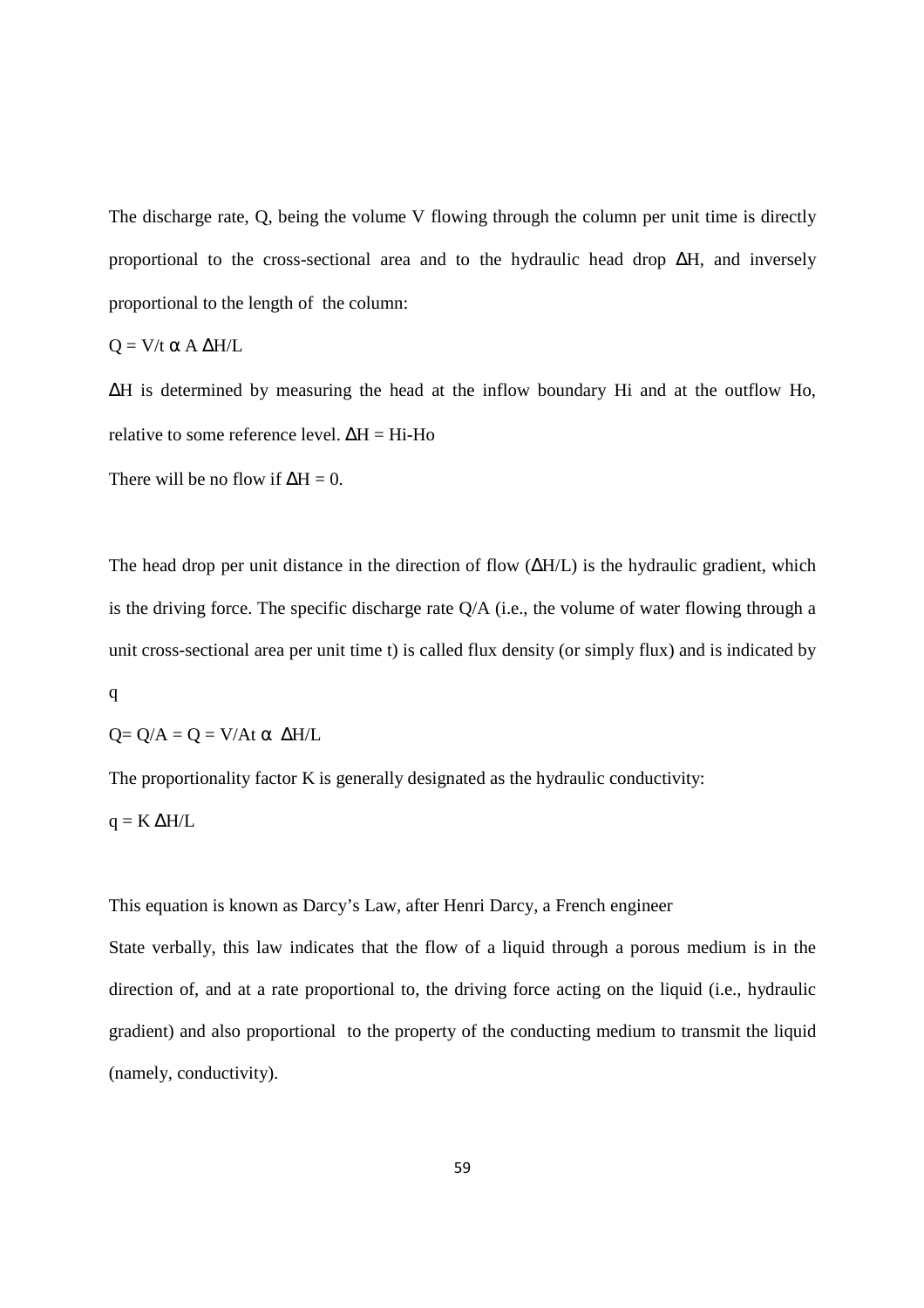Where flow is not steady, i.e., the flux changes with time, or the soil non-uniform, the hydraulic head may not decrease linearly along the direction of flow

Gravitational, Pressure, and Total Hydraulic Heads

Water flow in a horizontal column occurs in response to a pressure head gradient. Flow in a vertical column can be caused by gravitation as well as pressure. The gravitational head Hg at any point is determined by the height of the point relative to some reference plane, while the pressure head is determined by the height of water column resting on that point.

The total hydraulic head H is composed of these two heads:

 $H = H_p + H_g$ 

Flow in a vertical column

 $Q = K \Delta H/L = K(H_1 + L)/L = KH_1/L + K$